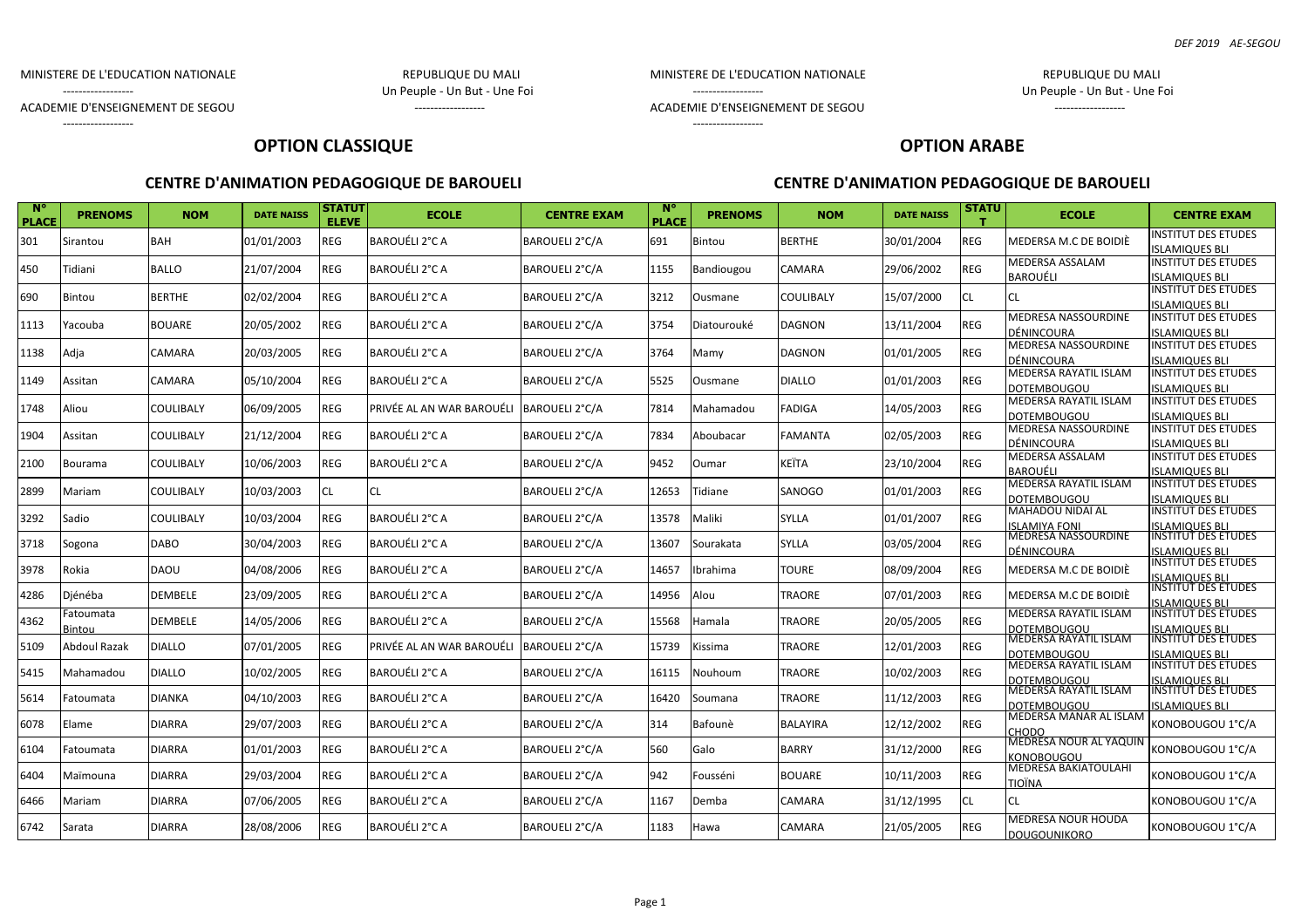| $N^{\circ}$<br><b>PLACE</b> | <b>PRENOMS</b>     | <b>NOM</b>       | <b>DATE NAISS</b> | STATUT<br><b>ELEVE</b> | <b>ECOLE</b>              | <b>CENTRE EXAM</b> | <b>N°</b><br><b>PLACE</b> | <b>PRENOMS</b> | <b>NOM</b>      | <b>DATE NAISS</b> | STATU      | <b>ECOLE</b>                               | <b>CENTRE EXAM</b> |
|-----------------------------|--------------------|------------------|-------------------|------------------------|---------------------------|--------------------|---------------------------|----------------|-----------------|-------------------|------------|--------------------------------------------|--------------------|
| 6938                        | Youba              | <b>DIARRISSO</b> | 13/02/2004        | <b>REG</b>             | <b>BAROUÉLI 2°C A</b>     | BAROUELI 2°C/A     | 1455                      | Mamou          | <b>CISSE</b>    | 01/03/2003        | REG        | MEDERSA AL ITTIHADIYA<br>KONOBOUGOU        | KONOBOUGOU 1°C/A   |
| 7159                        | Aboubacar          | <b>DIOP</b>      | 22/03/2002        | CL                     | CL.                       | BAROUELI 2°C/A     | 2720                      | Lassine        | COULIBALY       | 24/08/2001        | REG        | MEDRESA SOUBOUL SALAM<br>KONOBOUGOU        | KONOBOUGOU 1°C/A   |
| 7209                        | Boubacar           | <b>DJIGUIBA</b>  | 29/03/2002        | REG                    | <b>BAROUÉLI 2°C A</b>     | BAROUELI 2°C/A     | 2883                      | Mamoutou       | COULIBALY       | 05/02/2002        | REG        | MEDERSA NOUR AL ISLAM<br>KALAKÉ            | KONOBOUGOU 1°C/A   |
| 7471                        | <b>Abdoul Aziz</b> | <b>DOUCOURE</b>  | 30/10/2006        | REG                    | PRIVÉE AL AN WAR BAROUÉLI | BAROUELI 2°C/A     | 5044                      | Mahamadou      | <b>DIAKITE</b>  | 09/02/2004        | REG        | MEDERSA AL ITTIHADIYA<br>KONOBOUGOU        | KONOBOUGOU 1°C/A   |
| 7479                        | Baba               | <b>DOUCOURE</b>  | 21/01/2005        | REG                    | BAROUÉLI 2°C A            | BAROUELI 2°C/A     | 5181                      | Amadou         | <b>DIALLO</b>   | 06/02/2001        | REG        | MEDERSA SAAD ZY WAZA                       | KONOBOUGOU 1°C/A   |
| 7642                        | Mariam             | <b>DOUMBIA</b>   | 31/12/2005        | REG                    | BAROUÉLI 2°C A            | BAROUELI 2°C/A     | 6573                      | Moussa         | <b>DIARRA</b>   | 04/09/2003        | REG        | MEDRESA SOUBOUL SALAM<br>KONOBOUGOU        | KONOBOUGOU 1°C/A   |
| 7688                        | Youssouf           | <b>DOUMBIA</b>   | 01/01/1998        | CL                     | CL                        | BAROUELI 2°C/A     | 6983                      | Fatoumata      | <b>DIAWARA</b>  | 27/01/2006        | REG        | <b>MEDRESA SOUBOUL SALAM</b><br>KONOBOUGOU | KONOBOUGOU 1°C/A   |
| 8043                        | Aminata            | <b>FOFANA</b>    | 21/09/2006        | REG                    | PRIVÉE AL AN WAR BAROUÉLI | BAROUELI 2°C/A     | 7041                      | Alassane       | <b>DICKO</b>    | 13/11/2002        | REG        | MEDERSA SAAD ZY WAZA                       | KONOBOUGOU 1°C/A   |
| 8225                        | Oumou              | <b>GAKOU</b>     | 04/10/2004        | REG                    | BAROUÉLI 2°C A            | BAROUELI 2°C/A     | 7391                      | Sidy           | <b>DJIRE</b>    | 16/12/2001        | REG        | MEDERSA AL ITTIHADIYA<br>KONOBOUGOU        | KONOBOUGOU 1°C/A   |
| 8227                        | Soumaïla           | <b>GAKOU</b>     | 08/07/2003        | REG                    | BAROUÉLI 2°C A            | BAROUELI 2°C/A     | 7539                      | Dramane        | <b>DOUGNON</b>  | 31/12/2003        | REG        | MEDERSA AL ITTIHADIYA<br>KONOBOUGOU        | KONOBOUGOU 1°C/A   |
| 8333                        | Aly                | GORO             | 01/01/2003        | REG                    | BAROUÉLI 2°C A            | BAROUELI 2°C/A     | 7556                      | Mohamed        | <b>DOUKOURE</b> | 01/01/2003        | <b>REG</b> | MEDERSA NOUR AL ISLAM<br>KALAKÉ            | KONOBOUGOU 1°C/A   |
| 8364                        | Binta              | <b>GUEYE</b>     | 24/03/2004        | REG                    | BAROUÉLI 2°C A            | BAROUELI 2°C/A     | 7683                      | Sydi           | <b>DOUMBIA</b>  | 01/01/2002        | REG        | MEDERSA NOUR AL ISLAM<br>KALAKÉ            | KONOBOUGOU 1°C/A   |
| 8370                        | Ousmane<br>Ibrahim | <b>GUIGUINE</b>  | 14/07/2003        | REG                    | BAROUÉLI 2°C A            | BAROUELI 2°C/A     | 8262                      | Nima           | GASSAMA         | 01/01/2003        | REG        | MEDERSA NOUR AL ISLAM<br>KALAKÉ            | KONOBOUGOU 1°C/A   |
| 8621                        | Kadiatou           | <b>HAÏDARA</b>   | 18/12/2004        | REG                    | BAROUÉLI 2°C A            | BAROUELI 2°C/A     | 9420                      | Mamadou        | KEÏTA           | 31/12/2005        | REG        | MEDERSA SAAD ZY WAZA                       | KONOBOUGOU 1°C/A   |
| 8909                        | Astan              | <b>KANOUTE</b>   | 04/04/2006        | REG                    | BAROUÉLI 2°C A            | BAROUELI 2°C/A     | 9421                      | Mamadou        | KEÏTA           | 02/09/2002        | REG        | MEDRESA NOUR HOUDA<br><b>DOUGOUNIKORO</b>  | KONOBOUGOU 1°C/A   |
| 8912                        | Nana Kadidia       | <b>KANOUTE</b>   | 06/12/2003        | REG                    | BAROUÉLI 2°C A            | BAROUELI 2°C/A     | 9857                      | Lassana        | KONATE          | 18/09/2001        | <b>REG</b> | MEDRESA NOUR HOUDA<br><b>DOUGOUNIKORO</b>  | KONOBOUGOU 1°C/A   |
| 9303                        | <b>Balakissa</b>   | <b>KEITA</b>     | 31/12/2005        | REG                    | PRIVÉE AL AN WAR BAROUÉLI | BAROUELI 2°C/A     | 9860                      | Lassina        | <b>KONATE</b>   | 30/07/2002        | REG        | MEDERSA NOUR AL ISLAM<br>KAI AKÉ           | KONOBOUGOU 1°C/A   |
| 9523                        | Sassi              | <b>KEMENANI</b>  | 28/06/2005        | REG                    | BAROUÉLI 2°C A            | BAROUELI 2°C/A     | 10591                     | Djelika        | KOURECHI        | 29/08/2004        | REG        | MEDRESA SOUBOUL SALAM<br>KONOBOUGOU        | KONOBOUGOU 1°C/A   |
| 9621                        | Ahamadou           | <b>KOÏTA</b>     | 24/10/2003        | REG                    | BAROUÉLI 2°C A            | BAROUELI 2°C/A     | 10994                     | Mariam         | MALIKITE        | 15/07/2004        | REG        | MEDERSA MANAR AL ISLAM<br>CHODO.           | KONOBOUGOU 1°C/A   |
| 9799                        | <b>Binta</b>       | <b>KONATE</b>    | 09/05/2003        | REG                    | BAROUÉLI 2°C A            | BAROUELI 2°C/A     | 11092                     | Assitan        | MANGANE         | 08/10/2004        | REG        | MEDRESA SOUBOUL SALAM<br><b>KONOBOUGOU</b> | KONOBOUGOU 1°C/A   |
| 10162                       | Kadia              | <b>KONE</b>      | 17/07/2005        | REG                    | BAROUÉLI 2°C A            | BAROUELI 2°C/A     | 11097                     | Kadia          | MANGANE         | 31/12/2004        | REG        | MEDRESA SOUBOUL SALAM<br><b>KONOBOUGOU</b> | KONOBOUGOU 1°C/A   |
| 10201                       | Madia              | <b>KONE</b>      | 29/03/2003        | REG                    | BAROUÉLI 2°C A            | BAROUELI 2°C/A     | 11099                     | Mamadou        | MANGANE         | 09/01/2004        | REG        | MEDERSA NOUR AL ISLAM<br>KALAKÉ            | KONOBOUGOU 1°C/A   |
| 10328                       | Sonkalo            | KONE             | 02/12/2003        | REG                    | BAROUÉLI 2°C A            | BAROUELI 2°C/A     | 11179                     | Oumar          | MEMINTA         | 22/02/2005        | REG        | MEDERSA AL ITTIHADIYA<br>KONOBOUGOU        | KONOBOUGOU 1°C/A   |
| 10460                       | Ahmadou            | <b>KONTE</b>     | 16/04/2005        | REG                    | PRIVÉE AL AN WAR BAROUÉLI | BAROUELI 2°C/A     | 11424                     | Abdoulaye      | <b>NIARE</b>    | 12/04/2006        | REG        | MEDRESA BAKIATOULAHI<br><b>TIOÏNA</b>      | KONOBOUGOU 1°C/A   |
| 10461                       | Aliou              | <b>KONTE</b>     | 15/01/2005        | REG                    | BAROUÉLI 2°C A            | BAROUELI 2°C/A     | 12824                     | Bouraïma       | <b>SIDIBE</b>   | 18/08/2001        | REG        | MEDERSA NOUR AL ISLAM<br>KALAKÉ            | KONOBOUGOU 1°C/A   |
| 10471                       | Moussa             | <b>KONTE</b>     | 27/10/2001        | <b>CL</b>              | CL.                       | BAROUELI 2°C/A     | 12991                     | Ahamadou       | SIMPARA         | 28/05/2003        | REG        | MEDRESA SOUBOUL SALAM                      | KONOBOUGOU 1°C/A   |
|                             |                    |                  |                   |                        |                           |                    |                           | Diatourou      |                 |                   |            | <b>KONOBOUGOU</b>                          |                    |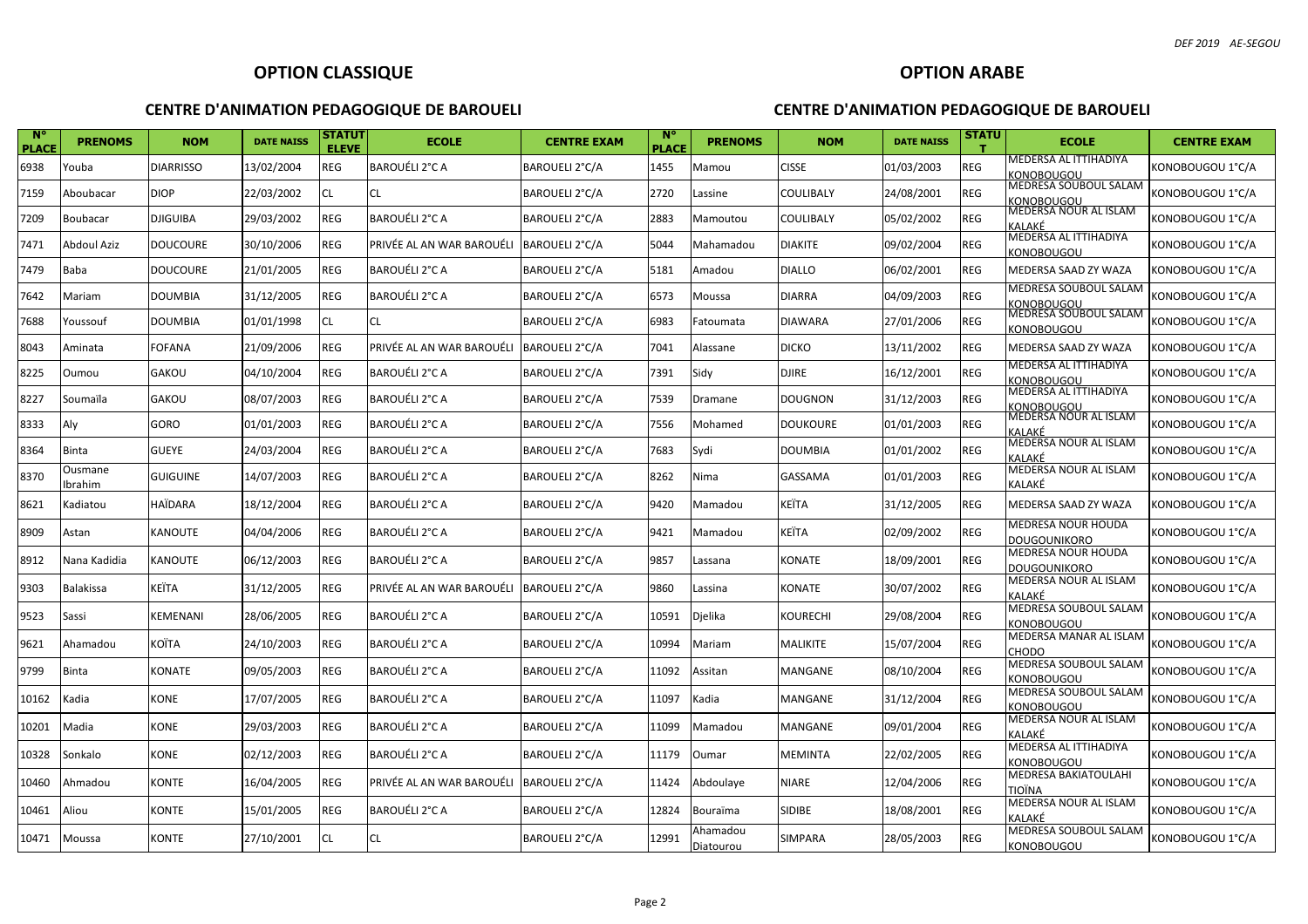| $N^{\circ}$<br><b>PLACE</b> | <b>PRENOMS</b> | <b>NOM</b>      | <b>DATE NAISS</b> | <b>STATUT</b><br><b>ELEVE</b> | <b>ECOLE</b>              | <b>CENTRE EXAM</b> | N <sub>c</sub><br><b>PLACE</b> | <b>PRENOMS</b> | <b>NOM</b> | <b>DATE NAISS</b> | <b>STATU</b> | <b>ECOLE</b>                                | <b>CENTRE EXAM</b> |
|-----------------------------|----------------|-----------------|-------------------|-------------------------------|---------------------------|--------------------|--------------------------------|----------------|------------|-------------------|--------------|---------------------------------------------|--------------------|
| 10669                       | Abdoulaye      | LOUGUÉ          | 20/07/2003        | <b>REG</b>                    | BAROUÉLI 2°C A            | BAROUELI 2°C/A     | 13372                          | Abdoulaye      | SOUMARE    | 19/02/2003        | REG          | MEDRESA NOUR AL YAQUIN<br><b>KONOBOUGOU</b> | KONOBOUGOU 1°C/A   |
| 10804                       | Adizatou Aliou | MAÏGA           | 28/09/2005        | REG                           | BAROUÉLI 2°C A            | BAROUELI 2°C/A     | 13517                          | Alou           | SYLLA      | 06/04/2002        | REG          | MEDERSA AL ITTIHADIYA<br><b>KONOBOUGOU</b>  | KONOBOUGOU 1°C/A   |
| 10836                       | Assétou        | MAÏGA           | 07/11/2005        | REG                           | BAROUÉLI 2°C A            | BAROUELI 2°C/A     | 13537                          | Bakary         | SYLLA      | 06/05/2004        | REG          | MEDERSA NOUR AL ISLAM<br>KALAKÉ             | KONOBOUGOU 1°C/A   |
| 11337                       | Mahamadou      | N'DIAYE         | 28/01/2004        | <b>REG</b>                    | BAROUÉLI 2°C A            | BAROUELI 2°C/A     | 13576                          | Mahamadou      | SYLLA      | 01/01/2002        | REG          | MEDERSA NOUR AL ISLAM<br>KALAKÉ             | KONOBOUGOU 1°C/A   |
| 11543                       | Wassa Drissa   | <b>OUATTARA</b> | 04/06/2002        | REG                           | BAROUÉLI 2°C A            | BAROUELI 2°C/A     | 14920                          | Alhassane      | TRAORE     | 02/11/2004        | <b>REG</b>   | MEDRESA SOUBOUL SALAM<br><b>KONOBOUGOU</b>  | KONOBOUGOU 1°C/A   |
| 12531                       | Fatoumata      | SANOGO          | 24/05/2004        | <b>REG</b>                    | BAROUÉLI 2°C A            | BAROUELI 2°C/A     | 15017                          | Aminata        | TRAORE     | 13/01/2005        | <b>REG</b>   | MEDRESA SOUBOUL SALAM<br><b>KONOBOUGOU</b>  | KONOBOUGOU 1°C/A   |
| 12588                       | Mamadou        | SANOGO          | 01/01/2001        | <b>REG</b>                    | BAROUÉLI 2°C A            | BAROUELI 2°C/A     | 15470                          | Fatoumata      | TRAORE     | 13/04/2001        | <b>REG</b>   | MEDERSA AL ITTIHADIYA<br>KONOBOUGOU         | KONOBOUGOU 1°C/A   |
| 12763                       | Fousseni       | SERME           | 14/08/2004        | REG                           | PRIVÉE AL AN WAR BAROUÉLI | BAROUELI 2°C/A     | 15874                          | Malado         | TRAORE     | 16/06/2005        | REG          | MEDRESA SOUBOUL SALAM<br><b>KONOBOUGOU</b>  | KONOBOUGOU 1°C/A   |
| 12981                       | Hawaou         | SILIMANA        | 26/07/2002        | <b>REG</b>                    | BAROUÉLI 2°C A            | BAROUELI 2°C/A     | 15915                          | Mamoutou       | TRAORE     | 01/07/2002        | <b>REG</b>   | MEDERSA NOUR AL ISLAM<br>KALAKÉ             | KONOBOUGOU 1°C/A   |
| 13098                       | Facourou       | <b>SISSOKO</b>  | 25/03/2003        | REG                           | BAROUÉLI 2°C A            | BAROUELI 2°C/A     | 16041                          | Mohamed        | TRAORE     | 02/12/2003        | REG          | MEDERSA AL ITTIHADIYA<br><b>KONOBOUGOU</b>  | KONOBOUGOU 1°C/A   |
| 13385                       | Ousmane        | SOUMARE         | 22/05/2004        | REG                           | BAROUÉLI 2°C A            | BAROUELI 2°C/A     | 16322                          | Siaka          | TRAORE     | 05/03/2001        | <b>REG</b>   | MEDERSA NOUR AL ISLAM<br>KALAKÉ             | KONOBOUGOU 1°C/A   |
| 13473                       | Mariam         | SOW             | 11/12/2003        | REG                           | BAROUÉLI 2°C A            | BAROUELI 2°C/A     |                                |                |            |                   |              |                                             |                    |
| 13515                       | Aguibou        | SYLLA           | 29/03/2006        | REG                           | BAROUÉLI 2°C A            | BAROUELI 2°C/A     |                                |                |            |                   |              | Ségou, le 02 Novembre 2020                  |                    |
| 13566                       | Hawa           | <b>SYLLA</b>    | 19/03/2004        | <b>REG</b>                    | BAROUÉLI 2°C A            | BAROUELI 2°C/A     |                                |                |            |                   |              | Le Directeur,                               |                    |
| 13571                       | Mahamadou      | <b>SYLLA</b>    | 14/03/2005        | REG                           | BAROUÉLI 2°C A            | BAROUELI 2°C/A     |                                |                |            |                   |              |                                             |                    |
| 13584                       | Matia          | <b>SYLLA</b>    | 21/04/2005        | <b>REG</b>                    | BAROUÉLI 2°C A            | BAROUELI 2°C/A     |                                |                |            |                   |              | <b>Itous AG Ahmed IKNAN</b>                 |                    |
| 14428                       | Ténin          | <b>TOGOLA</b>   | 05/08/2005        | <b>REG</b>                    | BAROUÉLI 2°C A            | BAROUELI 2°C/A     |                                |                |            |                   |              |                                             |                    |
| 14521                       | Salim M        | <b>TOUNKARA</b> | 24/09/2002        | <b>CL</b>                     | <b>CL</b>                 | BAROUELI 2°C/A     |                                |                |            |                   |              |                                             |                    |
| 14908                       | Alassa         | TRAORE          | 17/02/2004        | REG                           | BAROUÉLI 2°C A            | BAROUELI 2°C/A     |                                |                |            |                   |              |                                             |                    |
| 14996                       | Aminata        | TRAORE          | 28/12/2003        | REG                           | BAROUÉLI 2°C A            | BAROUELI 2°C/A     |                                |                |            |                   |              |                                             |                    |
| 15397                       | Ely            | TRAORE          | 23/05/2002        | REG                           | BAROUÉLI 2°C A            | BAROUELI 2°C/A     |                                |                |            |                   |              |                                             |                    |
| 15581                       | Hassane        | TRAORE          | 22/08/2006        | <b>REG</b>                    | BAROUÉLI 2°C A            | BAROUELI 2°C/A     |                                |                |            |                   |              |                                             |                    |
| 15618                       | Housseyni      | TRAORE          | 22/08/2006        | REG                           | BAROUÉLI 2°C A            | BAROUELI 2°C/A     |                                |                |            |                   |              |                                             |                    |
| 15633                       | Ibrahim        | TRAORE          | 14/06/2004        | <b>REG</b>                    | PRIVÉE AL AN WAR BAROUÉLI | BAROUELI 2°C/A     |                                |                |            |                   |              |                                             |                    |
| 15913                       | Mamoutou       | TRAORE          | 08/11/2004        | <b>REG</b>                    | BAROUÉLI 2°C A            | BAROUELI 2°C/A     |                                |                |            |                   |              |                                             |                    |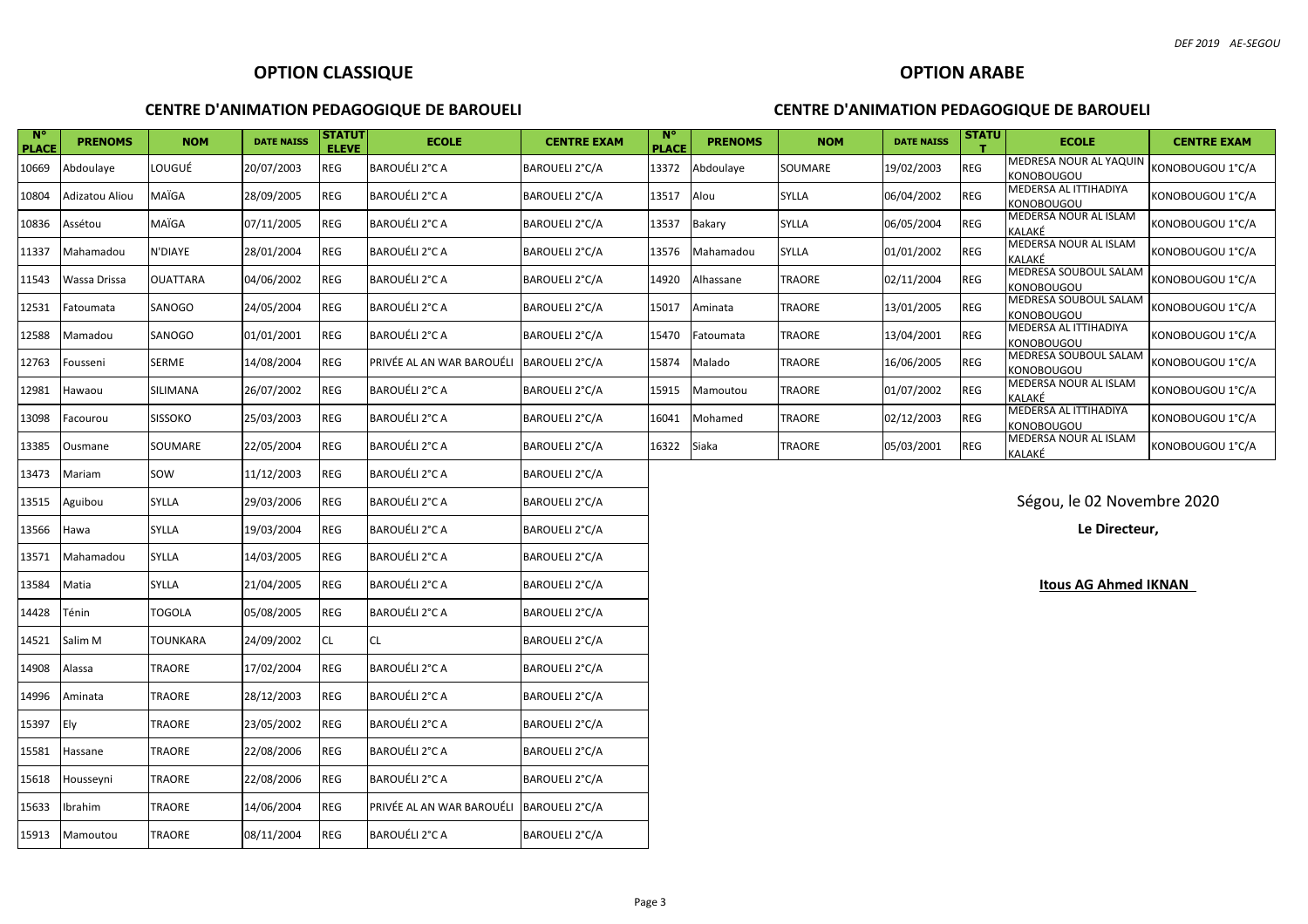| $N^{\circ}$<br><b>PLACE</b> | <b>PRENOMS</b>            | <b>NOM</b>       | <b>DATE NAISS</b> | <b>STATUT</b><br><b>ELEVE</b> | <b>ECOLE</b>                             | <b>CENTRE EXAM</b>    | $N^{\circ}$<br><b>PLACE</b> | <b>PRENOMS</b> | <b>NOM</b> | <b>DATE NAISS</b> | <b>STATU</b> | <b>ECOLE</b> | <b>CENTRE EXAM</b> |
|-----------------------------|---------------------------|------------------|-------------------|-------------------------------|------------------------------------------|-----------------------|-----------------------------|----------------|------------|-------------------|--------------|--------------|--------------------|
| 15968                       | Mariam M                  | <b>TRAORE</b>    | 09/03/2003        | REG                           | BAROUÉLI 2°C A                           | BAROUELI 2°C/A        |                             |                |            |                   |              |              |                    |
| 16055                       | Moulaye                   | <b>TRAORE</b>    | 29/08/2006        | REG                           | BAROUÉLI 2°C A                           | BAROUELI 2°C/A        |                             |                |            |                   |              |              |                    |
| 16069                       | Moussa                    | <b>TRAORE</b>    | 28/03/2002        | REG                           | BAROUÉLI 2°C A                           | BAROUELI 2°C/A        |                             |                |            |                   |              |              |                    |
| 16124                       | Oumar                     | TRAORE           | 12/06/2002        | <b>REG</b>                    | BAROUÉLI 2°C A                           | BAROUELI 2°C/A        |                             |                |            |                   |              |              |                    |
| 16557                       | Fatoumatou                | WAGUE            | 16/02/2005        | REG                           | PRIVÉE AL AN WAR BAROUÉLI BAROUELI 2°C/A |                       |                             |                |            |                   |              |              |                    |
| 16562                       | Mohamed Al                | WAGUE            | 28/08/2005        | <b>REG</b>                    | PRIVÉE AL AN WAR BAROUÉLI BAROUELI 2°C/A |                       |                             |                |            |                   |              |              |                    |
| 16563                       | Mouhamad<br>Alamine Oumar | WAGUE            | 17/10/2005        | REG                           | PRIVÉE AL AN WAR BAROUÉLI BAROUELI 2°C/A |                       |                             |                |            |                   |              |              |                    |
| 727                         | Moussa                    | <b>BERTHE</b>    | 24/04/2003        | REG                           | NIANZANA 2°C                             | BAROUELI 2°C/B        |                             |                |            |                   |              |              |                    |
| 2156                        | Cissé Drissa              | <b>COULIBALY</b> | 20/08/2002        | REG                           | NIANZANA 2°C                             | BAROUELI 2°C/B        |                             |                |            |                   |              |              |                    |
| 2165                        | Daouda                    | <b>COULIBALY</b> | 01/01/2001        | REG                           | BAROUÉLI 2°C B                           | BAROUELI 2°C/B        |                             |                |            |                   |              |              |                    |
| 3293                        | Sadio                     | <b>COULIBALY</b> | 31/12/2002        | REG                           | BAROUÉLI 2°C B                           | BAROUELI 2°C/B        |                             |                |            |                   |              |              |                    |
| 3604                        | Youssouf                  | <b>COULIBALY</b> | 01/03/2003        | REG                           | BAROUÉLI 2°C B                           | BAROUELI 2°C/B        |                             |                |            |                   |              |              |                    |
| 4095                        | Alou                      | DEMBELE          | 16/03/2005        | <b>REG</b>                    | NIANZANA 2°C                             | BAROUELI 2°C/B        |                             |                |            |                   |              |              |                    |
| 4173                        | Assitan Modibo            | <b>DEMBELE</b>   | 17/05/2003        | REG                           | BAROUÉLI 2°C B                           | BAROUELI 2°C/B        |                             |                |            |                   |              |              |                    |
| 4935                        | Ibrahim                   | <b>DIABY</b>     | 18/08/2004        | <b>REG</b>                    | <b>BAROUÉLI 2°C B</b>                    | BAROUELI 2°C/B        |                             |                |            |                   |              |              |                    |
| 6024                        | Djénéba                   | <b>DIARRA</b>    | 28/04/2004        | REG                           | BAROUÉLI 2°C B                           | <b>BAROUELI 2°C/B</b> |                             |                |            |                   |              |              |                    |
| 6191                        | Goundo                    | <b>DIARRA</b>    | 01/01/2001        | ${\sf CL}$                    | CL                                       | BAROUELI 2°C/B        |                             |                |            |                   |              |              |                    |
| 6839                        | Soumaila                  | <b>DIARRA</b>    | 27/05/2004        | <b>REG</b>                    | <b>BAROUÉLI 2°C B</b>                    | BAROUELI 2°C/B        |                             |                |            |                   |              |              |                    |
| 6959                        | Abdoulaye                 | <b>DIAWARA</b>   | 14/05/2004        | REG                           | BAROUÉLI 2°C B                           | BAROUELI 2°C/B        |                             |                |            |                   |              |              |                    |
| 6996                        | Madia                     | <b>DIAWARA</b>   | 17/03/2003        | <b>REG</b>                    | <b>BAROUÉLI 2°C B</b>                    | BAROUELI 2°C/B        |                             |                |            |                   |              |              |                    |
| 8351                        | Mamadou                   | GORY             | 30/07/2002        | REG                           | <b>BAROUÉLI 2°C B</b>                    | BAROUELI 2°C/B        |                             |                |            |                   |              |              |                    |
| 8464                        | Mariam                    | <b>GUINDO</b>    | 24/04/2002        | <b>REG</b>                    | BAROUÉLI 2°C B                           | BAROUELI 2°C/B        |                             |                |            |                   |              |              |                    |
| 9417                        | Mamadou                   | KEÏTA            | 01/01/2001        | REG                           | BAROUÉLI 2°C B                           | BAROUELI 2°C/B        |                             |                |            |                   |              |              |                    |
| 9720                        | Diadiè                    | <b>KONANDJI</b>  | 13/06/2003        | REG                           | BAROUÉLI 2°C B                           | BAROUELI 2°C/B        |                             |                |            |                   |              |              |                    |
| 9790                        | Atoumata                  | <b>KONATE</b>    | 11/02/2004        | <b>REG</b>                    | BAROUÉLI 2°C B                           | BAROUELI 2°C/B        |                             |                |            |                   |              |              |                    |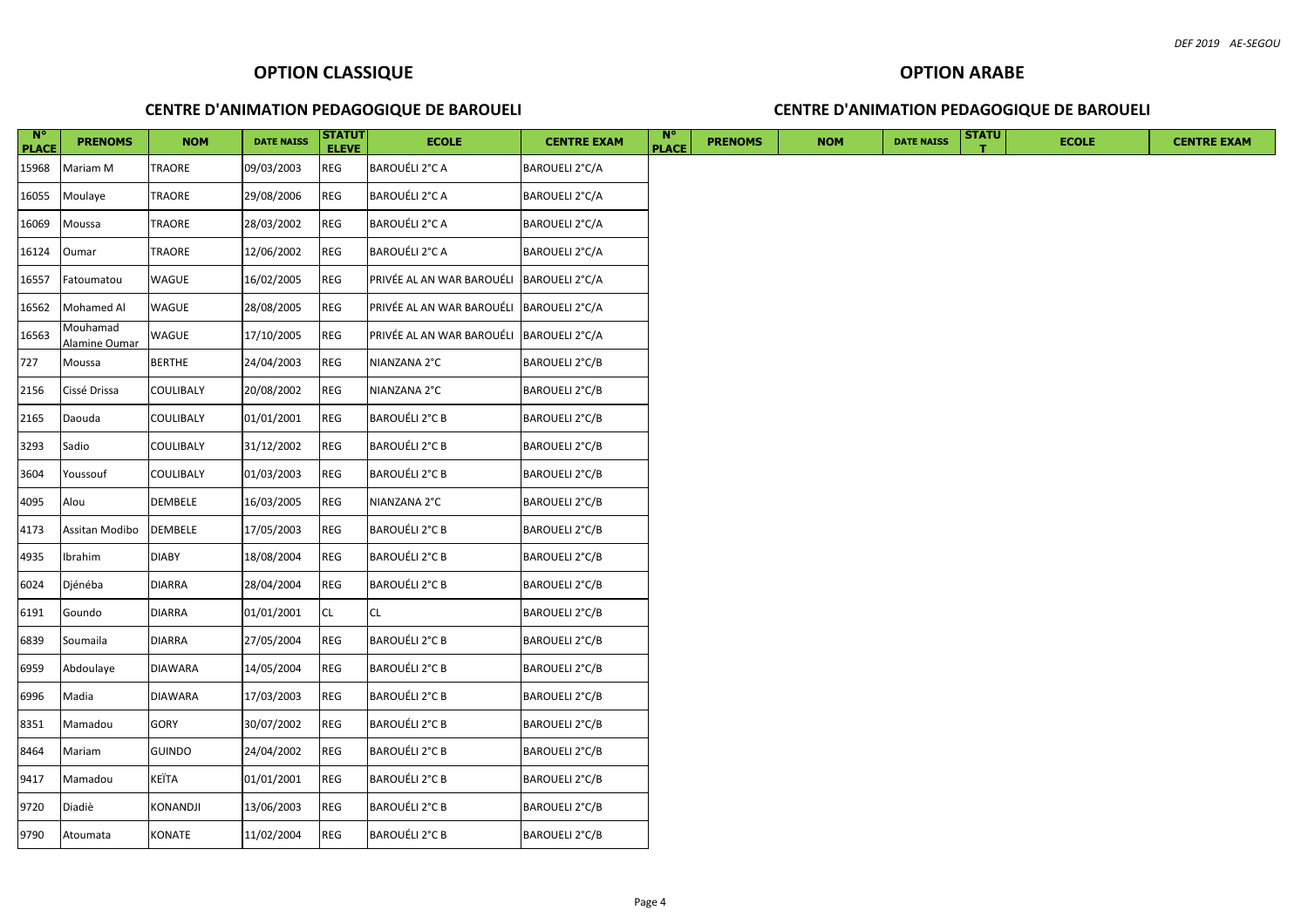| $N^{\circ}$<br><b>PLACE</b> | <b>PRENOMS</b> | <b>NOM</b>     | <b>DATE NAISS</b> | <b>STATUT</b><br><b>ELEVE</b> | <b>ECOLE</b>          | <b>CENTRE EXAM</b>    | - M°<br><b>PLACE</b> | <b>PRENOMS</b> | <b>NOM</b> | <b>DATE NAISS</b> | <b>STATU</b> | <b>ECOLE</b> | <b>CENTRE EXAM</b> |
|-----------------------------|----------------|----------------|-------------------|-------------------------------|-----------------------|-----------------------|----------------------|----------------|------------|-------------------|--------------|--------------|--------------------|
| 9811                        | Daouda         | KONATE         | 22/01/2003        | <b>REG</b>                    | NIANZANA 2°C          | BAROUELI 2°C/B        |                      |                |            |                   |              |              |                    |
| 9820                        | Domba          | KONATE         | 01/01/2003        | <b>REG</b>                    | NIANZANA 2°C          | <b>BAROUELI 2°C/B</b> |                      |                |            |                   |              |              |                    |
| 9904                        | Nah            | KONATE         | 20/09/2001        | <b>CL</b>                     | CL.                   | BAROUELI 2°C/B        |                      |                |            |                   |              |              |                    |
| 9918                        | Ousmane        | KONATE         | 30/04/2004        | REG                           | NIANZANA 2°C          | BAROUELI 2°C/B        |                      |                |            |                   |              |              |                    |
| 10054                       | Bakary         | <b>KONE</b>    | 24/01/2003        | $\mathsf{REG}$                | BAROUÉLI 2°C B        | BAROUELI 2°C/B        |                      |                |            |                   |              |              |                    |
| 10121                       | Fatoumata      | KONE           | 09/10/2003        | <b>REG</b>                    | BAROUÉLI 2°C B        | BAROUELI 2°C/B        |                      |                |            |                   |              |              |                    |
| 10465                       | Fatoumata      | KONTE          | 08/07/2002        | <b>REG</b>                    | BAROUÉLI 2°C B        | <b>BAROUELI 2°C/B</b> |                      |                |            |                   |              |              |                    |
| 10495                       | Djénéba        | KOUMA          | 04/09/2004        | REG                           | <b>BAROUÉLI 2°C B</b> | BAROUELI 2°C/B        |                      |                |            |                   |              |              |                    |
| 11131                       | <b>Bafing</b>  | <b>MARIKO</b>  | 06/06/2003        | REG                           | NIANZANA 2°C          | BAROUELI 2°C/B        |                      |                |            |                   |              |              |                    |
| 11140                       | Fatoumata      | MARIKO         | 18/11/2000        | CL                            | <b>CL</b>             | BAROUELI 2°C/B        |                      |                |            |                   |              |              |                    |
| 11404                       | Modibo         | NIANGADOU      | 01/01/2004        | REG                           | BAROUÉLI 2°C B        | <b>BAROUELI 2°C/B</b> |                      |                |            |                   |              |              |                    |
| 11845                       | Bamory         | SACKO          | 01/01/2001        | <b>REG</b>                    | NIANZANA 2°C          | BAROUELI 2°C/B        |                      |                |            |                   |              |              |                    |
| 11901                       | Mantia         | SACKO          | 01/01/2002        | <b>REG</b>                    | NIANZANA 2°C          | BAROUELI 2°C/B        |                      |                |            |                   |              |              |                    |
| 12443                       | Yaya           | SANGARE        | 06/10/2004        | <b>REG</b>                    | BAROUÉLI 2°C B        | BAROUELI 2°C/B        |                      |                |            |                   |              |              |                    |
| 12470                       | Alou           | SANOGO         | 11/10/2002        | <b>REG</b>                    | BAROUÉLI 2°C B        | BAROUELI 2°C/B        |                      |                |            |                   |              |              |                    |
| 13130                       | Modibo         | <b>SISSOKO</b> | 20/05/2004        | REG                           | <b>BAROUÉLI 2°C B</b> | <b>BAROUELI 2°C/B</b> |                      |                |            |                   |              |              |                    |
| 15585                       | Hawa           | TRAORE         | 06/03/2004        | <b>REG</b>                    | <b>BAROUÉLI 2°C B</b> | BAROUELI 2°C/B        |                      |                |            |                   |              |              |                    |
| 16070                       | Moussa         | TRAORE         | 30/12/2003        | <b>REG</b>                    | <b>BAROUÉLI 2°C B</b> | BAROUELI 2°C/B        |                      |                |            |                   |              |              |                    |
| 16346                       | Sikou          | TRAORE         | 16/10/1999        | <b>CL</b>                     | <b>CL</b>             | <b>BAROUELI 2°C/B</b> |                      |                |            |                   |              |              |                    |
| 16353                       | Sinè           | TRAORE         | 01/01/2003        | <b>REG</b>                    | <b>BAROUÉLI 2°C B</b> | <b>BAROUELI 2°C/B</b> |                      |                |            |                   |              |              |                    |
| 738                         | Souleymane     | <b>BERTHE</b>  | 12/03/2003        | <b>REG</b>                    | BOIDIÈ 2° C           | <b>BOIDIÈ 2°C</b>     |                      |                |            |                   |              |              |                    |
| 1462                        | Mariam         | <b>CISSE</b>   | 01/01/2005        | REG                           | KAMBA 2° C            | <b>BOIDIÈ 2°C</b>     |                      |                |            |                   |              |              |                    |
| 3580                        | Yaya           | COULIBALY      | 01/01/2003        | <b>CL</b>                     | CL                    | <b>BOIDIÈ 2°C</b>     |                      |                |            |                   |              |              |                    |
| 4891                        | Dramane        | <b>DIABATE</b> | 22/12/1998        | <b>CL</b>                     | <b>CL</b>             | <b>BOIDIÈ 2°C</b>     |                      |                |            |                   |              |              |                    |
| 5238                        | Belco          | <b>DIALLO</b>  | 01/01/2004        | <b>REG</b>                    | BOIDIÈ 2° C           | <b>BOIDIÈ 2°C</b>     |                      |                |            |                   |              |              |                    |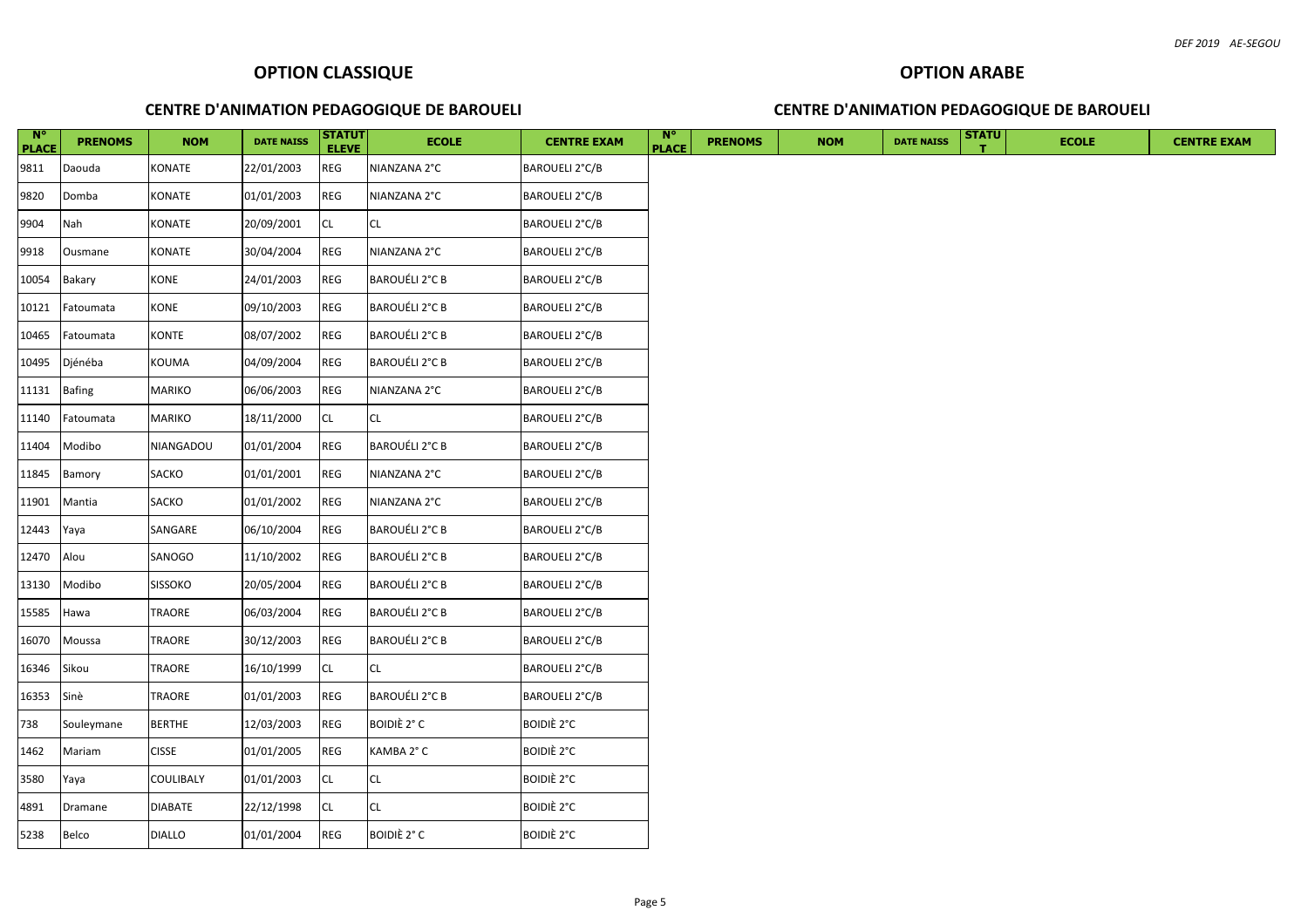| $\mathbf{N}^{\circ}$<br><b>PLACE</b> | <b>PRENOMS</b>         | <b>NOM</b>      | <b>DATE NAISS</b> | <b>STATUT</b><br><b>ELEVE</b> | <b>ECOLE</b>       | <b>CENTRE EXAM</b> | $N^{\circ}$<br><b>PLACE</b> | <b>PRENOMS</b> | <b>NOM</b> | <b>DATE NAISS</b> | <b>STATU</b> | <b>ECOLE</b> | <b>CENTRE EXAM</b> |
|--------------------------------------|------------------------|-----------------|-------------------|-------------------------------|--------------------|--------------------|-----------------------------|----------------|------------|-------------------|--------------|--------------|--------------------|
| 5247                                 | Bintou                 | <b>DIALLO</b>   | 01/01/2002        | REG                           | SEGUELA 2°C        | <b>BOIDIÈ 2°C</b>  |                             |                |            |                   |              |              |                    |
| 5321                                 | Fatoumata              | <b>DIALLO</b>   | 11/03/2003        | <b>REG</b>                    | <b>BOIDIÈ 2° C</b> | <b>BOIDIÈ 2°C</b>  |                             |                |            |                   |              |              |                    |
| 6244                                 | Issouf                 | <b>DIARRA</b>   | 01/01/2003        | REG                           | BOIDIÈ 2° C        | <b>BOIDIÈ 2°C</b>  |                             |                |            |                   |              |              |                    |
| 6256                                 | Kadia                  | <b>DIARRA</b>   | 15/12/2002        | CL                            | <b>CL</b>          | <b>BOIDIÈ 2°C</b>  |                             |                |            |                   |              |              |                    |
| 6719                                 | Salimata               | <b>DIARRA</b>   | 25/09/2002        | REG                           | BOIDIÈ 2° C        | <b>BOIDIÈ 2°C</b>  |                             |                |            |                   |              |              |                    |
| 6935                                 | Aminata                | <b>DIARRE</b>   | 13/06/2004        | REG                           | SEGUELA 2°C        | <b>BOIDIÈ 2°C</b>  |                             |                |            |                   |              |              |                    |
| 7486                                 | Djélika                | <b>DOUCOURE</b> | 28/05/2001        | <b>REG</b>                    | SEGUELA 2°C        | <b>BOIDIÈ 2°C</b>  |                             |                |            |                   |              |              |                    |
| 7503                                 | Lassenou K             | <b>DOUCOURE</b> | 27/01/2003        | REG                           | SEGUELA 2°C        | <b>BOIDIÈ 2°C</b>  |                             |                |            |                   |              |              |                    |
| 7678                                 | Seydou                 | <b>DOUMBIA</b>  | 01/01/2004        | REG                           | KAMBA 2° C         | <b>BOIDIÈ 2°C</b>  |                             |                |            |                   |              |              |                    |
| 9006                                 | Issa                   | KARABENTA       | 03/06/2003        | REG                           | <b>BOIDIÈ 2° C</b> | <b>BOIDIÈ 2°C</b>  |                             |                |            |                   |              |              |                    |
| 9430                                 | Mariam                 | KEÏTA           | 28/10/2005        | REG                           | KAMBA 2° C         | <b>BOIDIÈ 2°C</b>  |                             |                |            |                   |              |              |                    |
| 9761                                 | Aboubacar              | KONATE          | 10/04/2002        | CL                            | <b>CL</b>          | <b>BOIDIÈ 2°C</b>  |                             |                |            |                   |              |              |                    |
| 9772                                 | Alimata                | KONATE          | 28/12/2004        | REG                           | <b>BOIDIÈ 2° C</b> | <b>BOIDIÈ 2°C</b>  |                             |                |            |                   |              |              |                    |
| 11443                                | Moussa                 | <b>NIARE</b>    | 24/10/2002        | REG                           | BOIDIÈ 2° C        | <b>BOIDIÈ 2°C</b>  |                             |                |            |                   |              |              |                    |
| 11852                                | Daboulou               | SACKO           | 12/10/2005        | <b>REG</b>                    | KAMBA 2° C         | <b>BOIDIÈ 2°C</b>  |                             |                |            |                   |              |              |                    |
| 11874                                | Hawa                   | SACKO           | 01/01/2004        | REG                           | <b>BOIDIÈ 2° C</b> | <b>BOIDIÈ 2°C</b>  |                             |                |            |                   |              |              |                    |
| 11897                                | Mamadou S              | SACKO           | 05/01/2004        | REG                           | KAMBA 2° C         | <b>BOIDIÈ 2°C</b>  |                             |                |            |                   |              |              |                    |
| 11909                                | Minata                 | SACKO           | 01/01/2003        | REG                           | KAMBA 2° C         | <b>BOIDIÈ 2°C</b>  |                             |                |            |                   |              |              |                    |
| 12437                                | Souleymane             | SANGARE         | 06/08/2003        | REG                           | <b>BOIDIÈ 2° C</b> | <b>BOIDIÈ 2°C</b>  |                             |                |            |                   |              |              |                    |
| 13322                                | Leyla                  | SOUMOUNOU       | 14/04/2002        | CL                            | <b>CL</b>          | <b>BOIDIÈ 2°C</b>  |                             |                |            |                   |              |              |                    |
| 14740                                | Oumar Dit Bafing TOURE |                 | 01/06/2004        | <b>REG</b>                    | KAMBA 2°C          | <b>BOIDIÈ 2°C</b>  |                             |                |            |                   |              |              |                    |
| 15783                                | Lassina A              | TRAORE          | 04/04/2002        | <b>REG</b>                    | BOIDIÈ 2° C        | <b>BOIDIÈ 2°C</b>  |                             |                |            |                   |              |              |                    |
| 16010                                | Modibo                 | TRAORE          | 05/10/2001        | <b>REG</b>                    | BOIDIÈ 2° C        | <b>BOIDIÈ 2°C</b>  |                             |                |            |                   |              |              |                    |
| 16095                                | Nagnini                | TRAORE          | 25/05/2001        | CL                            | <b>CL</b>          | <b>BOIDIÈ 2°C</b>  |                             |                |            |                   |              |              |                    |
| 16490 Yama                           |                        | TRAORE          | 31/12/2003        | <b>REG</b>                    | BOIDIÈ 2° C        | <b>BOIDIÈ 2°C</b>  |                             |                |            |                   |              |              |                    |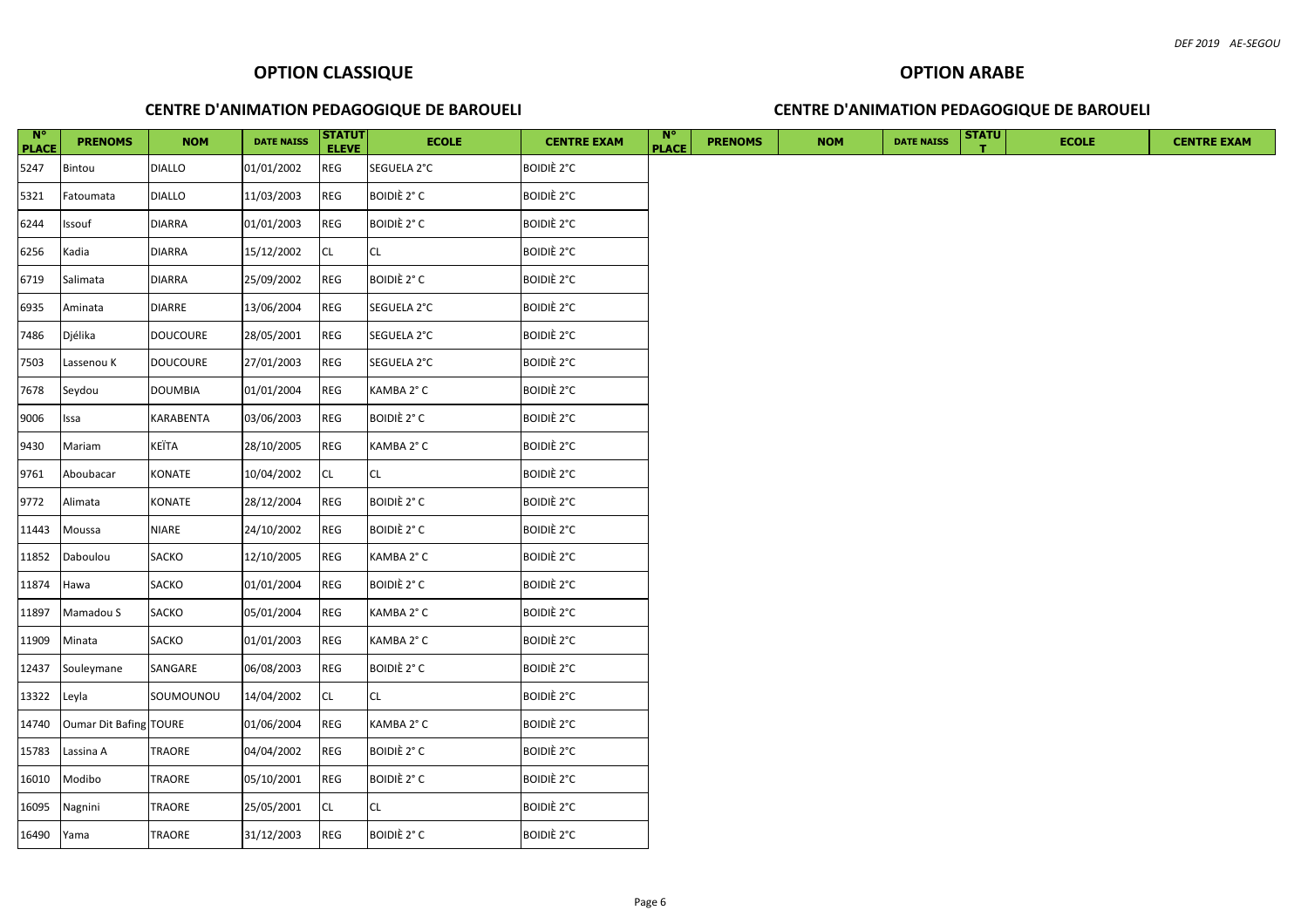| N°<br><b>PLACE</b> | <b>PRENOMS</b>         | <b>NOM</b>    | <b>DATE NAISS</b> | <b>STATUT</b><br><b>ELEVE</b> | <b>ECOLE</b> | <b>CENTRE EXAM</b> | N <sub>c</sub><br><b>PLACE</b> | <b>PRENOMS</b> | <b>NOM</b> | <b>DATE NAISS</b> | <b>STATU</b> | <b>ECOLE</b> | <b>CENTRE EXAM</b> |
|--------------------|------------------------|---------------|-------------------|-------------------------------|--------------|--------------------|--------------------------------|----------------|------------|-------------------|--------------|--------------|--------------------|
| 408                | Mary                   | <b>BALLO</b>  | 25/07/2004        | <b>REG</b>                    | KALAKÉ 2°C   | KALAKÈ 2°C         |                                |                |            |                   |              |              |                    |
| 470                | Moussa                 | <b>BAMBA</b>  | 20/11/2003        | REG                           | KALAKÉ 2°C   | KALAKÈ 2°C         |                                |                |            |                   |              |              |                    |
| 504                | Mariam                 | <b>BARRI</b>  | 18/08/2003        | <b>REG</b>                    | KALAKÉ 2°C   | KALAKÈ 2°C         |                                |                |            |                   |              |              |                    |
| 573                | Lassana                | <b>BARRY</b>  | 22/07/2005        | REG                           | KALAKÉ 2°C   | KALAKÈ 2°C         |                                |                |            |                   |              |              |                    |
| 672                | Adiatou S              | <b>BERTHE</b> | 26/04/2007        | REG                           | KALAKÉ 2°C   | KALAKÈ 2°C         |                                |                |            |                   |              |              |                    |
| 697                | Cheickna               | <b>BERTHE</b> | 27/08/2003        | <b>REG</b>                    | KALAKÉ 2°C   | KALAKÈ 2°C         |                                |                |            |                   |              |              |                    |
| 698                | Cheickne               | <b>BERTHE</b> | 12/05/2002        | REG                           | KALAKÉ 2°C   | KALAKÈ 2°C         |                                |                |            |                   |              |              |                    |
| 714                | Mahamadou<br>Bassarrou | <b>BERTHE</b> | 01/01/2003        | REG                           | KALAKÉ 2°C   | KALAKÈ 2°C         |                                |                |            |                   |              |              |                    |
| 717                | Mahamadou S            | <b>BERTHE</b> | 01/01/2002        | <b>REG</b>                    | KALAKÉ 2°C   | KALAKÈ 2°C         |                                |                |            |                   |              |              |                    |
| 728                | Nana                   | <b>BERTHE</b> | 01/01/2004        | <b>REG</b>                    | KALAKÉ 2°C   | KALAKÈ 2°C         |                                |                |            |                   |              |              |                    |
| 762                | Amadou Diadié          | <b>BOCOUM</b> | 05/01/2003        | REG                           | KALAKÉ 2°C   | KALAKÈ 2°C         |                                |                |            |                   |              |              |                    |
| 1324               | Bah                    | <b>CISSE</b>  | 03/05/2003        | <b>REG</b>                    | KALAKÉ 2°C   | KALAKÈ 2°C         |                                |                |            |                   |              |              |                    |
| 1338               | Chitan Founé           | <b>CISSE</b>  | 30/04/2001        | <b>REG</b>                    | KALAKÉ 2°C   | KALAKÈ 2°C         |                                |                |            |                   |              |              |                    |
| 1426               | Lala                   | <b>CISSE</b>  | 28/05/2004        | <b>REG</b>                    | KALAKÉ 2°C   | KALAKÈ 2°C         |                                |                |            |                   |              |              |                    |
| 1468               | Mariam B               | <b>CISSE</b>  | 01/01/1999        | CL                            | <b>CL</b>    | KALAKÈ 2°C         |                                |                |            |                   |              |              |                    |
| 1870               | Assa                   | COULIBALY     | 01/01/2004        | <b>REG</b>                    | KALAKÉ 2°C   | KALAKÈ 2°C         |                                |                |            |                   |              |              |                    |
| 2750               | Madou                  | COULIBALY     | 01/01/2001        | <b>REG</b>                    | KALAKÉ 2°C   | KALAKÈ 2°C         |                                |                |            |                   |              |              |                    |
| 3330               | Salimata               | COULIBALY     | 19/05/2004        | REG                           | KALAKÉ 2°C   | KALAKÈ 2°C         |                                |                |            |                   |              |              |                    |
| 3648               | Bina                   | COUMARE       | 01/01/2002        | REG                           | KALAKÉ 2°C   | KALAKÈ 2°C         |                                |                |            |                   |              |              |                    |
| 4942               | Mahamadou M            | <b>DIABY</b>  | 22/09/2003        | <b>REG</b>                    | KALAKÉ 2°C   | KALAKÈ 2°C         |                                |                |            |                   |              |              |                    |
| 5654               | Abdramane              | <b>DIARRA</b> | 10/06/2001        | REG                           | KALAKÉ 2°C   | KALAKÈ 2°C         |                                |                |            |                   |              |              |                    |
| 5964               | Bourama                | <b>DIARRA</b> | 01/01/2005        | REG                           | KALAKÉ 2°C   | KALAKÈ 2°C         |                                |                |            |                   |              |              |                    |
| 6752               | Sékou                  | DIARRA        | 01/01/2003        | REG                           | KALAKÉ 2°C   | KALAKÈ 2°C         |                                |                |            |                   |              |              |                    |
| 6808               | Sitan                  | <b>DIARRA</b> | 06/04/2003        | <b>REG</b>                    | KALAKÉ 2°C   | KALAKÈ 2°C         |                                |                |            |                   |              |              |                    |
| 7980               | Sékou                  | FANE          | 18/12/2001        | REG                           | KALAKÉ 2°C   | KALAKÈ 2°C         |                                |                |            |                   |              |              |                    |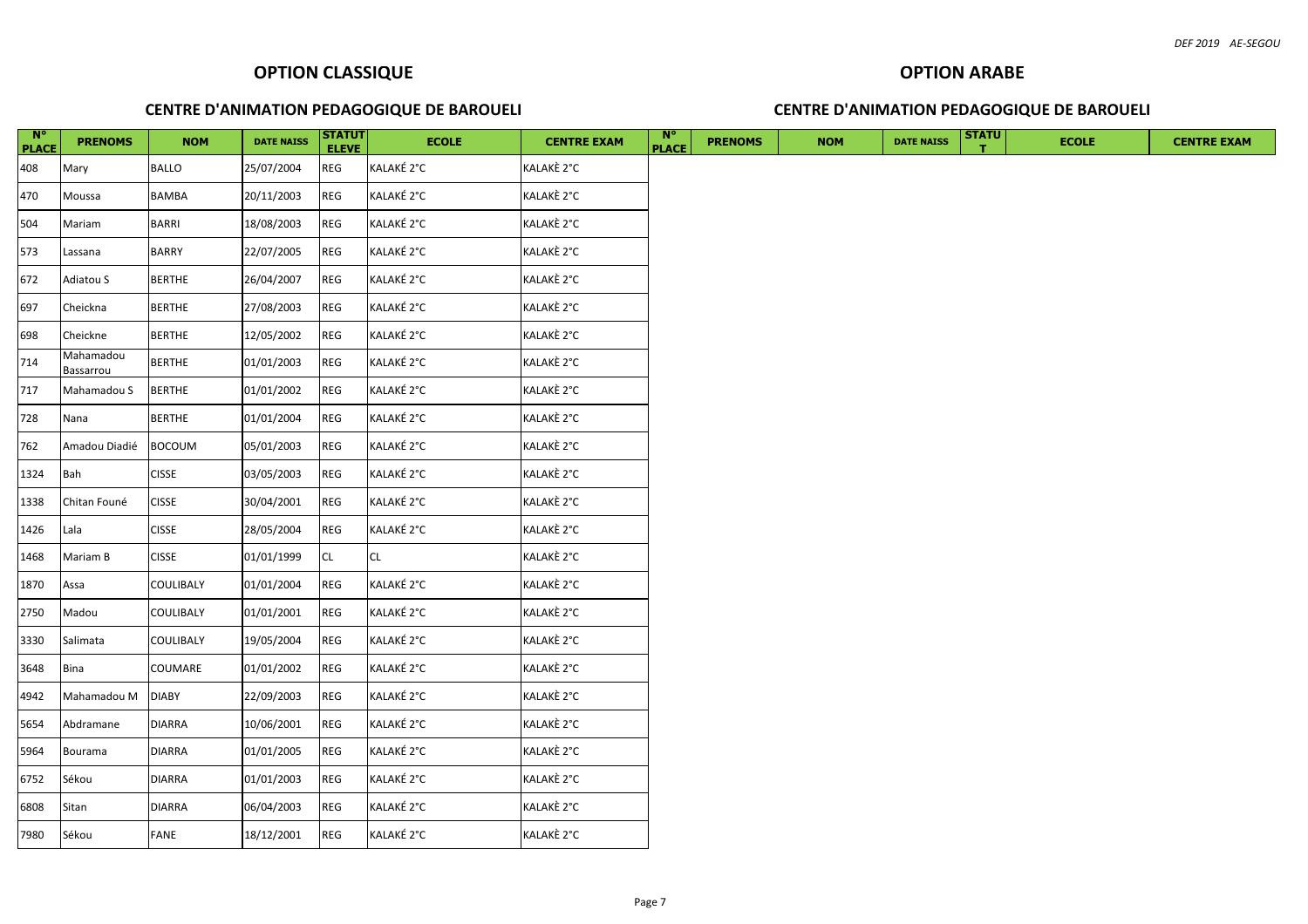| $\overline{\phantom{a}}$ N°<br><b>PLACE</b> | <b>PRENOMS</b>     | <b>NOM</b>    | <b>DATE NAISS</b> | <b>STATUT</b><br><b>ELEVE</b> | <b>ECOLE</b>      | <b>CENTRE EXAM</b> | $\mathbb{N}^{\circ}$<br><b>PLACE</b> | <b>PRENOMS</b> | <b>NOM</b> | <b>DATE NAISS</b> | <b>STATU</b> | <b>ECOLE</b> | <b>CENTRE EXAM</b> |
|---------------------------------------------|--------------------|---------------|-------------------|-------------------------------|-------------------|--------------------|--------------------------------------|----------------|------------|-------------------|--------------|--------------|--------------------|
| 8260                                        | Mady               | GARY          | 01/01/2001        | <b>REG</b>                    | KALAKÉ 2°C        | KALAKÈ 2°C         |                                      |                |            |                   |              |              |                    |
| 10202                                       | Madou              | <b>KONE</b>   | 01/01/2003        | REG                           | KALAKÉ 2°C        | KALAKÈ 2°C         |                                      |                |            |                   |              |              |                    |
| 10466                                       | Hawa               | KONTE         | 28/09/2002        | REG                           | KALAKÉ 2°C        | KALAKÈ 2°C         |                                      |                |            |                   |              |              |                    |
| 10630                                       | Fousseni           | KOUYATE       | 23/10/2003        | <b>REG</b>                    | KALAKÉ 2°C        | KALAKÈ 2°C         |                                      |                |            |                   |              |              |                    |
| 10686                                       | Mariam             | MAGASSA       | 12/06/2003        | REG                           | KALAKÉ 2°C        | KALAKÈ 2°C         |                                      |                |            |                   |              |              |                    |
| 11102                                       | Mariam B           | MANGANE       | 28/10/2004        | <b>REG</b>                    | KALAKÉ 2°C        | KALAKÈ 2°C         |                                      |                |            |                   |              |              |                    |
| 11105                                       | Soumana            | MANGANE       | 23/04/2004        | REG                           | KALAKÉ 2°C        | KALAKÈ 2°C         |                                      |                |            |                   |              |              |                    |
| 11109                                       | Zoumana            | MANGANE       | 03/06/2004        | REG                           | KALAKÉ 2°C        | KALAKÈ 2°C         |                                      |                |            |                   |              |              |                    |
| 12579                                       | Mahamadou          | SANOGO        | 04/03/2003        | REG                           | KALAKÉ 2°C        | KALAKÈ 2°C         |                                      |                |            |                   |              |              |                    |
| 13529                                       | Assitan            | SYLLA         | 28/08/2002        | REG                           | KALAKÉ 2°C        | KALAKÈ 2°C         |                                      |                |            |                   |              |              |                    |
| 13560                                       | Gaoussou           | SYLLA         | 13/01/2004        | REG                           | KALAKÉ 2°C        | KALAKÈ 2°C         |                                      |                |            |                   |              |              |                    |
| 13586                                       | Modibo             | SYLLA         | 25/02/2001        | REG                           | KALAKÉ 2°C        | KALAKÈ 2°C         |                                      |                |            |                   |              |              |                    |
| 13601                                       | Sanata             | SYLLA         | 31/12/2004        | REG                           | KALAKÉ 2°C        | KALAKÈ 2°C         |                                      |                |            |                   |              |              |                    |
| 15343                                       | Djénéba            | TRAORE        | 17/03/2004        | REG                           | KALAKÉ 2°C        | KALAKÈ 2°C         |                                      |                |            |                   |              |              |                    |
| 45                                          | Abdoulaye          | ANNE          | 16/02/2004        | REG                           | KONOBOUGOU 2° C B | KONOBOUGOU 1°C/B   |                                      |                |            |                   |              |              |                    |
| 63                                          | Moussa             | ANNE          | 01/01/2005        | REG                           | KONOBOUGOU 2° C B | KONOBOUGOU 1°C/B   |                                      |                |            |                   |              |              |                    |
| 118                                         | Boua               | BAGAGA        | 01/01/2003        | REG                           | KONOBOUGOU 2° C B | KONOBOUGOU 1°C/B   |                                      |                |            |                   |              |              |                    |
| 119                                         | Ladji<br>Mahamadou | <b>BAGAGA</b> | 08/08/2006        | REG                           | KONOBOUGOU 2° C B | KONOBOUGOU 1°C/B   |                                      |                |            |                   |              |              |                    |
| 210                                         | Aïcha              | BAH           | 12/11/2005        | REG                           | KONOBOUGOU 2° C B | KONOBOUGOU 1°C/B   |                                      |                |            |                   |              |              |                    |
| 253                                         | Kadiatou           | BAH           | 18/02/2002        | REG                           | KODOUGOUNI 2° C   | KONOBOUGOU 1°C/B   |                                      |                |            |                   |              |              |                    |
| 300                                         | Sidy               | BAH           | 07/06/2003        | REG                           | KONOBOUGOU 2° C B | KONOBOUGOU 1°C/B   |                                      |                |            |                   |              |              |                    |
| 564                                         | Hamady             | <b>BARRY</b>  | 22/10/2002        | <b>REG</b>                    | KONOBOUGOU 2° C B | KONOBOUGOU 1°C/B   |                                      |                |            |                   |              |              |                    |
| 577                                         | Malik              | <b>BARRY</b>  | 10/04/2003        | REG                           | KONOBOUGOU 2° C B | KONOBOUGOU 1°C/B   |                                      |                |            |                   |              |              |                    |
| 724                                         | Mariétou           | <b>BERTHE</b> | 24/02/2006        | REG                           | KONOBOUGOU 2° C B | KONOBOUGOU 1°C/B   |                                      |                |            |                   |              |              |                    |
| 752                                         | Kola               | <b>BILL</b>   | 13/03/2004        | <b>REG</b>                    | KONOBOUGOU 2° C B | KONOBOUGOU 1°C/B   |                                      |                |            |                   |              |              |                    |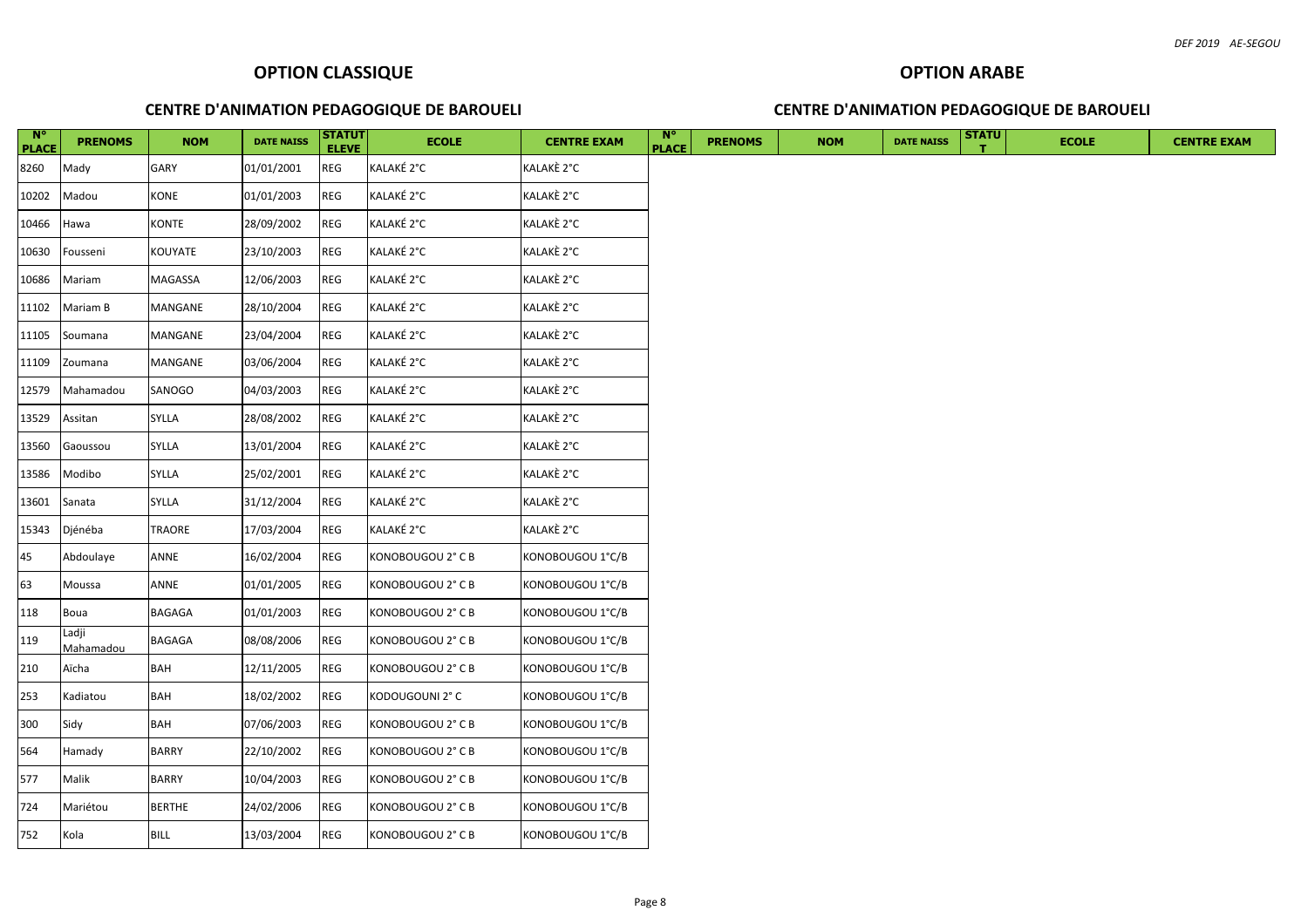| $N^{\circ}$<br><b>PLACE</b> | <b>PRENOMS</b> | <b>NOM</b>       | <b>DATE NAISS</b> | STATUT<br><b>ELEVE</b> | <b>ECOLE</b>      | <b>CENTRE EXAM</b> | -N°<br><b>PLACE</b> | <b>PRENOMS</b> | <b>NOM</b> | <b>DATE NAISS</b> | <b>STATU</b> | <b>ECOLE</b> | <b>CENTRE EXAM</b> |
|-----------------------------|----------------|------------------|-------------------|------------------------|-------------------|--------------------|---------------------|----------------|------------|-------------------|--------------|--------------|--------------------|
| 1563                        | Mahamadou      | <b>CISSOKO</b>   | 18/12/2004        | REG                    | KONOBOUGOU 2° C B | KONOBOUGOU 1°C/B   |                     |                |            |                   |              |              |                    |
| 1564                        | Sokonè         | <b>CISSOKO</b>   | 20/02/2005        | <b>REG</b>             | KONOBOUGOU 2° C B | KONOBOUGOU 1°C/B   |                     |                |            |                   |              |              |                    |
| 1665                        | Adama          | COULIBALY        | 02/05/2006        | <b>REG</b>             | KONOBOUGOU 2° C B | KONOBOUGOU 1°C/B   |                     |                |            |                   |              |              |                    |
| 1762                        | Alou B         | <b>COULIBALY</b> | 02/06/2003        | <b>REG</b>             | KONOBOUGOU 2° C B | KONOBOUGOU 1°C/B   |                     |                |            |                   |              |              |                    |
| 1900                        | Assiatou       | COULIBALY        | 29/01/2002        | <b>REG</b>             | KONOBOUGOU 2° C B | KONOBOUGOU 1°C/B   |                     |                |            |                   |              |              |                    |
| 2104                        | Bourama        | COULIBALY        | 30/03/2004        | <b>REG</b>             | KODOUGOUNI 2° C   | KONOBOUGOU 1°C/B   |                     |                |            |                   |              |              |                    |
| 2275                        | <b>Drissa</b>  | COULIBALY        | 23/08/2005        | <b>REG</b>             | KODOUGOUNI 2° C   | KONOBOUGOU 1°C/B   |                     |                |            |                   |              |              |                    |
| 3743                        | Fatoumata      | <b>DAGNOGO</b>   | 01/01/2004        | <b>REG</b>             | KONOBOUGOU 2° C B | KONOBOUGOU 1°C/B   |                     |                |            |                   |              |              |                    |
| 4862                        | Modibo         | DIA              | 20/12/2004        | REG                    | KONOBOUGOU 2° C B | KONOBOUGOU 1°C/B   |                     |                |            |                   |              |              |                    |
| 5043                        | Mahamadou      | <b>DIAKITE</b>   | 04/01/2002        | REG                    | KONOBOUGOU 2° C B | KONOBOUGOU 1°C/B   |                     |                |            |                   |              |              |                    |
| 5412                        | Madou          | <b>DIALLO</b>    | 26/06/2002        | REG                    | KONOBOUGOU 2° C B | KONOBOUGOU 1°C/B   |                     |                |            |                   |              |              |                    |
| 5434                        | Maïmouna       | <b>DIALLO</b>    | 01/01/2003        | <b>REG</b>             | KONOBOUGOU 2° C B | KONOBOUGOU 1°C/B   |                     |                |            |                   |              |              |                    |
| 5623                        | Mody           | <b>DIAO</b>      | 05/02/2004        | REG                    | KONOBOUGOU 2° C B | KONOBOUGOU 1°C/B   |                     |                |            |                   |              |              |                    |
| 5624                        | Oumou          | <b>DIAO</b>      | 09/11/2005        | <b>REG</b>             | KONOBOUGOU 2° C B | KONOBOUGOU 1°C/B   |                     |                |            |                   |              |              |                    |
| 5833                        | Astan          | <b>DIARRA</b>    | 01/10/2004        | <b>REG</b>             | KONOBOUGOU 2° C B | KONOBOUGOU 1°C/B   |                     |                |            |                   |              |              |                    |
| 5844                        | Awa            | <b>DIARRA</b>    | 12/09/2004        | <b>REG</b>             | KONOBOUGOU 2° C B | KONOBOUGOU 1°C/B   |                     |                |            |                   |              |              |                    |
| 5965                        | Bourama        | <b>DIARRA</b>    | 01/01/2003        | REG                    | KONOBOUGOU 2° C B | KONOBOUGOU 1°C/B   |                     |                |            |                   |              |              |                    |
| 5969                        | Bouya          | <b>DIARRA</b>    | 15/01/2005        | REG                    | KONOBOUGOU 2° C B | KONOBOUGOU 1°C/B   |                     |                |            |                   |              |              |                    |
| 6020                        | Djeneba        | <b>DIARRA</b>    | 01/01/2002        | REG                    | KONOBOUGOU 2° C B | KONOBOUGOU 1°C/B   |                     |                |            |                   |              |              |                    |
| 6072                        | <b>Drissa</b>  | <b>DIARRA</b>    | 20/06/2004        | <b>REG</b>             | KONOBOUGOU 2° C B | KONOBOUGOU 1°C/B   |                     |                |            |                   |              |              |                    |
| 6329                        | Korotoumou     | <b>DIARRA</b>    | 19/04/2002        | <b>REG</b>             | KODOUGOUNI 2° C   | KONOBOUGOU 1°C/B   |                     |                |            |                   |              |              |                    |
| 6370                        | Madou          | <b>DIARRA</b>    | 13/08/2003        | REG                    | KONOBOUGOU 2° C B | KONOBOUGOU 1°C/B   |                     |                |            |                   |              |              |                    |
| 6457                        | Mamoutou       | <b>DIARRA</b>    | 13/08/2003        | <b>REG</b>             | KODOUGOUNI 2° C   | KONOBOUGOU 1°C/B   |                     |                |            |                   |              |              |                    |
| 6477                        | Mariam         | <b>DIARRA</b>    | 15/08/2005        | <b>REG</b>             | KONOBOUGOU 2° C B | KONOBOUGOU 1°C/B   |                     |                |            |                   |              |              |                    |
| 6717                        | Salifou        | <b>DIARRA</b>    | 20/12/2004        | <b>REG</b>             | KONOBOUGOU 2° C B | KONOBOUGOU 1°C/B   |                     |                |            |                   |              |              |                    |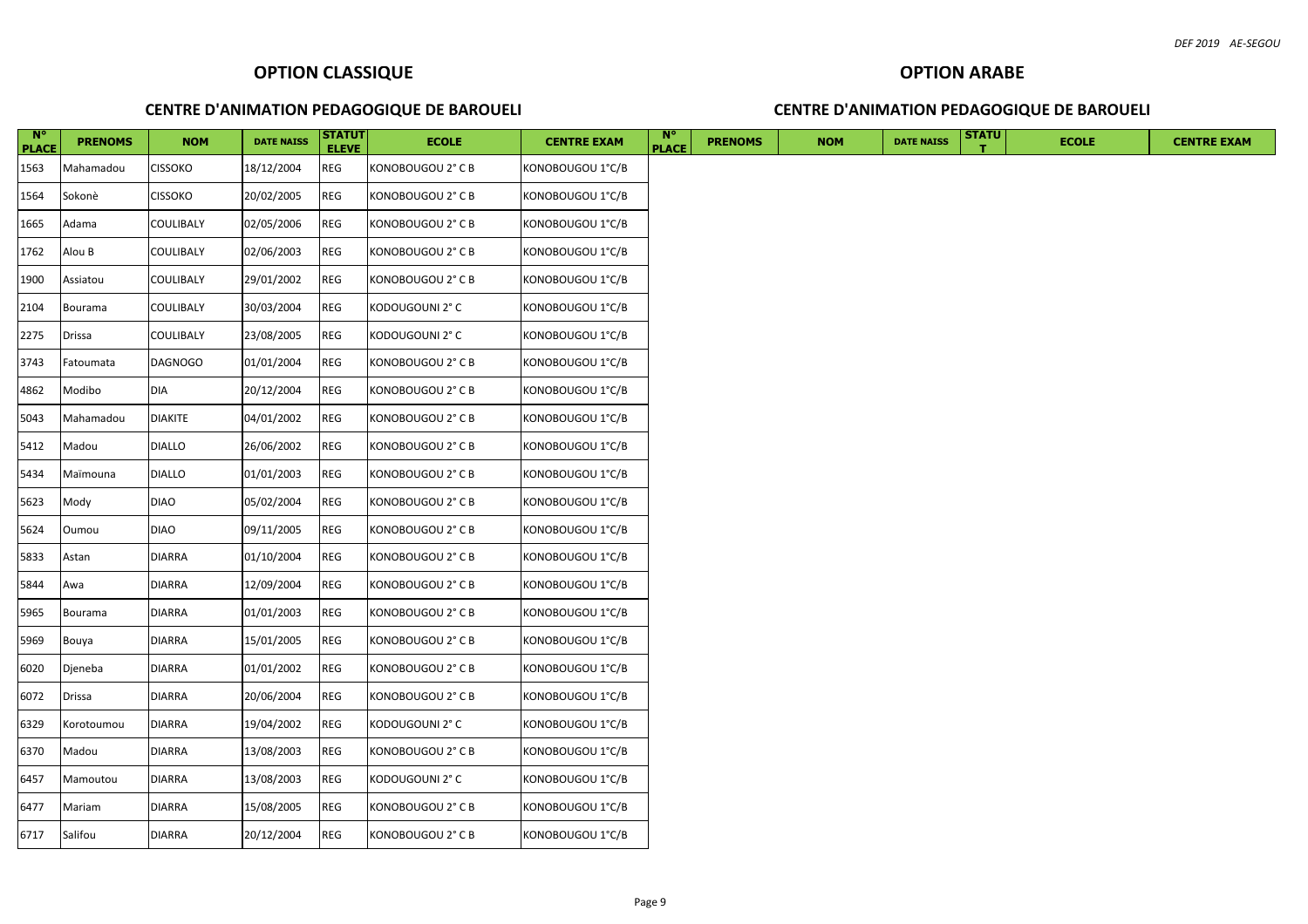| $N^{\circ}$<br><b>PLACE</b> | <b>PRENOMS</b> | <b>NOM</b>      | <b>DATE NAISS</b> | <b>STATUT</b><br><b>ELEVE</b> | <b>ECOLE</b>      | <b>CENTRE EXAM</b> | $\mathbf{N}^{\circ}$<br><b>PLACE</b> | <b>PRENOMS</b> | <b>NOM</b> | <b>DATE NAISS</b> | <b>STATU</b> | <b>ECOLE</b> | <b>CENTRE EXAM</b> |
|-----------------------------|----------------|-----------------|-------------------|-------------------------------|-------------------|--------------------|--------------------------------------|----------------|------------|-------------------|--------------|--------------|--------------------|
| 6829                        | Souleymane     | <b>DIARRA</b>   | 16/08/2004        | <b>REG</b>                    | KODOUGOUNI 2° C   | KONOBOUGOU 1°C/B   |                                      |                |            |                   |              |              |                    |
| 6846                        | Soumana        | <b>DIARRA</b>   | 01/01/2003        | <b>REG</b>                    | KONOBOUGOU 2° C B | KONOBOUGOU 1°C/B   |                                      |                |            |                   |              |              |                    |
| 7105                        | Oumou          | <b>DICKO</b>    | 01/01/2001        | REG                           | KONOBOUGOU 2° C B | KONOBOUGOU 1°C/B   |                                      |                |            |                   |              |              |                    |
| 7168                        | Kassim         | <b>DIOUANDE</b> | 31/12/2004        | REG                           | KONOBOUGOU 2° C B | KONOBOUGOU 1°C/B   |                                      |                |            |                   |              |              |                    |
| 7572                        | Adjaratou      | <b>DOUMBIA</b>  | 23/06/2003        | REG                           | KONOBOUGOU 2° C B | KONOBOUGOU 1°C/B   |                                      |                |            |                   |              |              |                    |
| 7818                        | Mohamed        | <b>FADIGA</b>   | 20/08/2005        | <b>REG</b>                    | KONOBOUGOU 2° C B | KONOBOUGOU 1°C/B   |                                      |                |            |                   |              |              |                    |
| 7891                        | Alou           | FANE            | 21/08/2001        | <b>REG</b>                    | KODOUGOUNI 2° C   | KONOBOUGOU 1°C/B   |                                      |                |            |                   |              |              |                    |
| 7921                        | Djénéba        | FANE            | 23/08/2005        | <b>REG</b>                    | KODOUGOUNI 2° C   | KONOBOUGOU 1°C/B   |                                      |                |            |                   |              |              |                    |
| 7927                        | Fanta          | <b>FANE</b>     | 01/01/2005        | <b>REG</b>                    | KODOUGOUNI 2° C   | KONOBOUGOU 1°C/B   |                                      |                |            |                   |              |              |                    |
| 7945                        | Madou          | FANE            | 29/12/2002        | <b>REG</b>                    | KODOUGOUNI 2° C   | KONOBOUGOU 1°C/B   |                                      |                |            |                   |              |              |                    |
| 7949                        | Mahamadou      | <b>FANE</b>     | 13/04/2003        | REG                           | KODOUGOUNI 2° C   | KONOBOUGOU 1°C/B   |                                      |                |            |                   |              |              |                    |
| 7983                        | Seriba         | FANE            | 07/01/2005        | REG                           | KODOUGOUNI 2° C   | KONOBOUGOU 1°C/B   |                                      |                |            |                   |              |              |                    |
| 8079                        | Fousseyni      | <b>FOFANA</b>   | 31/12/2006        | <b>REG</b>                    | KONOBOUGOU 2° C B | KONOBOUGOU 1°C/B   |                                      |                |            |                   |              |              |                    |
| 8184                        | Koniba         | FOMBA           | 09/01/2004        | REG                           | KONOBOUGOU 2° C B | KONOBOUGOU 1°C/B   |                                      |                |            |                   |              |              |                    |
| 8206                        | Tidiane        | <b>GACKOU</b>   | 30/11/2003        | <b>REG</b>                    | KONOBOUGOU 2° C B | KONOBOUGOU 1°C/B   |                                      |                |            |                   |              |              |                    |
| 8216                        | Fatouma        | GAKOU           | 31/12/2005        | REG                           | KONOBOUGOU 2° C B | KONOBOUGOU 1°C/B   |                                      |                |            |                   |              |              |                    |
| 8523                        | Yaye           | <b>GUISSE</b>   | 13/04/2004        | <b>REG</b>                    | KONOBOUGOU 2° C B | KONOBOUGOU 1°C/B   |                                      |                |            |                   |              |              |                    |
| 8647                        | Nana Zahara    | <b>HAÏDARA</b>  | 10/11/2003        | REG                           | KONOBOUGOU 2° C B | KONOBOUGOU 1°C/B   |                                      |                |            |                   |              |              |                    |
| 8989                        | Rokia          | KANTE           | 03/08/2006        | REG                           | KONOBOUGOU 2° C B | KONOBOUGOU 1°C/B   |                                      |                |            |                   |              |              |                    |
| 9175                        | Madou          | KEBE            | 26/03/2003        | REG                           | KONOBOUGOU 2° C B | KONOBOUGOU 1°C/B   |                                      |                |            |                   |              |              |                    |
| 9431                        | Mariam         | KEÎTA           | 08/06/2004        | REG                           | KONOBOUGOU 2° C B | KONOBOUGOU 1°C/B   |                                      |                |            |                   |              |              |                    |
| 9729                        | Amadou         | KONARE          | 09/01/2005        | REG                           | KONOBOUGOU 2° C B | KONOBOUGOU 1°C/B   |                                      |                |            |                   |              |              |                    |
| 9737                        | Bokoba         | KONARE          | 24/10/2001        | <b>REG</b>                    | KONOBOUGOU 2° C B | KONOBOUGOU 1°C/B   |                                      |                |            |                   |              |              |                    |
| 10286                       | Ousmane        | KONE            | 23/10/2004        | <b>REG</b>                    | KONOBOUGOU 2° C B | KONOBOUGOU 1°C/B   |                                      |                |            |                   |              |              |                    |
|                             | 10420 Lassinè  | <b>KONTA</b>    | 20/09/2004        | REG                           | KONOBOUGOU 2° C B | KONOBOUGOU 1°C/B   |                                      |                |            |                   |              |              |                    |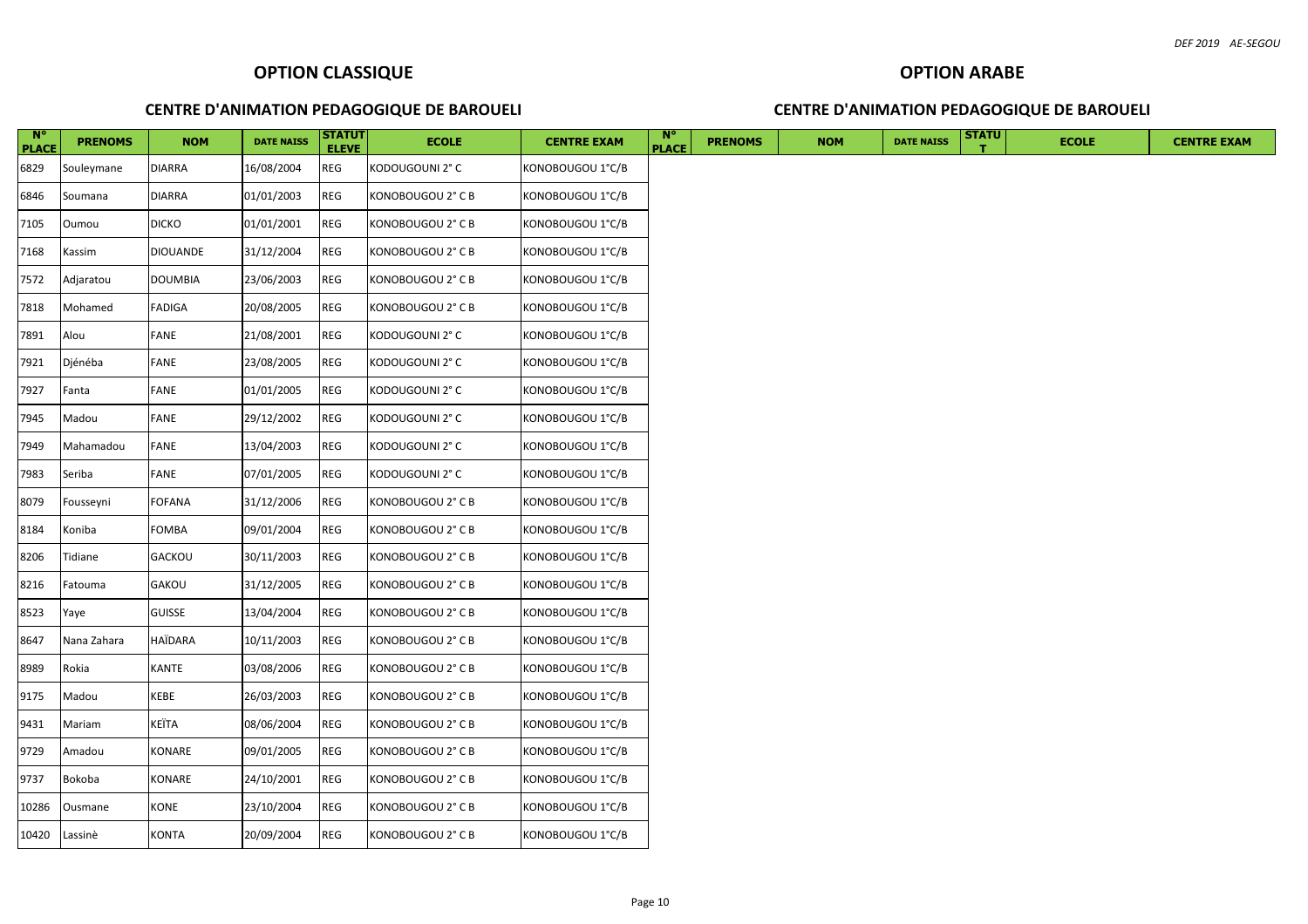| $N^{\circ}$<br><b>PLACE</b> | <b>PRENOMS</b>         | <b>NOM</b>     | <b>DATE NAISS</b> | <b>STATUT</b><br><b>ELEVE</b> | <b>ECOLE</b>      | <b>CENTRE EXAM</b> | $\mathbb{N}^{\circ}$<br><b>PLACE</b> | <b>PRENOMS</b> | <b>NOM</b> | <b>DATE NAISS</b> | <b>STATU</b> |
|-----------------------------|------------------------|----------------|-------------------|-------------------------------|-------------------|--------------------|--------------------------------------|----------------|------------|-------------------|--------------|
| 11178                       | Madou                  | MEMINTA        | 31/12/2005        | <b>REG</b>                    | KONOBOUGOU 2° C B | KONOBOUGOU 1°C/B   |                                      |                |            |                   |              |
| 11348                       | Saouti                 | N'DIAYE        | 15/12/2005        | <b>REG</b>                    | KONOBOUGOU 2° C B | KONOBOUGOU 1°C/B   |                                      |                |            |                   |              |
| 11858                       | Drissa                 | <b>SACKO</b>   | 20/10/2004        | <b>REG</b>                    | KONOBOUGOU 2° C B | KONOBOUGOU 1°C/B   |                                      |                |            |                   |              |
| 12001                       | Maïra                  | SALL           | 31/12/2003        | <b>REG</b>                    | KONOBOUGOU 2° C B | KONOBOUGOU 1°C/B   |                                      |                |            |                   |              |
| 12207                       | Salihou                | SAMAKE         | 10/07/2000        | <b>CL</b>                     | CL.               | KONOBOUGOU 1°C/B   |                                      |                |            |                   |              |
| 12514                       | Cheick Abdoul<br>Kadri | SANOGO         | 25/03/2004        | <b>REG</b>                    | KONOBOUGOU 2° C B | KONOBOUGOU 1°C/B   |                                      |                |            |                   |              |
| 13075                       | Alassane               | <b>SISSOKO</b> | 22/09/2003        | <b>REG</b>                    | KONOBOUGOU 2° C B | KONOBOUGOU 1°C/B   |                                      |                |            |                   |              |
| 13110                       | Madi                   | <b>SISSOKO</b> | 29/02/2004        | <b>REG</b>                    | KONOBOUGOU 2° C B | KONOBOUGOU 1°C/B   |                                      |                |            |                   |              |
| 13234                       | Madou                  | SOGOBA         | 01/01/2005        | <b>REG</b>                    | KONOBOUGOU 2° C B | KONOBOUGOU 1°C/B   |                                      |                |            |                   |              |
| 13269                       | Souleymane             | SOGOBA         | 04/01/2003        | REG                           | KONOBOUGOU 2° C B | KONOBOUGOU 1°C/B   |                                      |                |            |                   |              |
| 13451                       | Fatoumata              | SOW            | 24/04/2006        | REG                           | KONOBOUGOU 2° C B | KONOBOUGOU 1°C/B   |                                      |                |            |                   |              |
| 13495                       | Salimata               | SOW            | 01/01/2005        | REG                           | KONOBOUGOU 2° C B | KONOBOUGOU 1°C/B   |                                      |                |            |                   |              |
| 13553                       | Fatoumata              | <b>SYLLA</b>   | 27/08/2002        | <b>REG</b>                    | KONOBOUGOU 2° C B | KONOBOUGOU 1°C/B   |                                      |                |            |                   |              |
| 13609                       | Tiémoko                | <b>SYLLA</b>   | 18/05/2005        | <b>REG</b>                    | KONOBOUGOU 2° C B | KONOBOUGOU 1°C/B   |                                      |                |            |                   |              |
| 14376                       | Moussa                 | <b>TOGO</b>    | 02/10/2004        | <b>REG</b>                    | KONOBOUGOU 2° C B | KONOBOUGOU 1°C/B   |                                      |                |            |                   |              |
| 14671                       | Koniba                 | <b>TOURE</b>   | 31/12/2005        | <b>REG</b>                    | KONOBOUGOU 2° C B | KONOBOUGOU 1°C/B   |                                      |                |            |                   |              |
| 15102                       | Assitan Founé          | TRAORE         | 17/10/2003        | <b>REG</b>                    | KONOBOUGOU 2° C B | KONOBOUGOU 1°C/B   |                                      |                |            |                   |              |
| 15135                       | Bagno                  | TRAORE         | 01/01/2004        | REG                           | KODOUGOUNI 2° C   | KONOBOUGOU 1°C/B   |                                      |                |            |                   |              |
| 15229                       | Bouba                  | TRAORE         | 31/12/2002        | REG                           | KONOBOUGOU 2° C B | KONOBOUGOU 1°C/B   |                                      |                |            |                   |              |
| 15245                       | Bourama                | TRAORE         | 12/06/2003        | <b>REG</b>                    | KONOBOUGOU 2° C B | KONOBOUGOU 1°C/B   |                                      |                |            |                   |              |
| 15261                       | Chaka                  | TRAORE         | 05/08/2003        | <b>REG</b>                    | KONOBOUGOU 2° C B | KONOBOUGOU 1°C/B   |                                      |                |            |                   |              |
| 15572                       | Hamidou                | TRAORE         | 28/05/2004        | REG                           | KONOBOUGOU 2° C B | KONOBOUGOU 1°C/B   |                                      |                |            |                   |              |
| 15861                       | Maïmouna               | TRAORE         | 01/01/2003        | <b>REG</b>                    | KODOUGOUNI 2° C   | KONOBOUGOU 1°C/B   |                                      |                |            |                   |              |
| 15863                       | Maïmouna               | TRAORE         | 31/12/2004        | <b>REG</b>                    | KONOBOUGOU 2° C B | KONOBOUGOU 1°C/B   |                                      |                |            |                   |              |
|                             | 16094 Nadian           | TRAORE         | 01/01/2003        | <b>REG</b>                    | KONOBOUGOU 2° C B | KONOBOUGOU 1°C/B   |                                      |                |            |                   |              |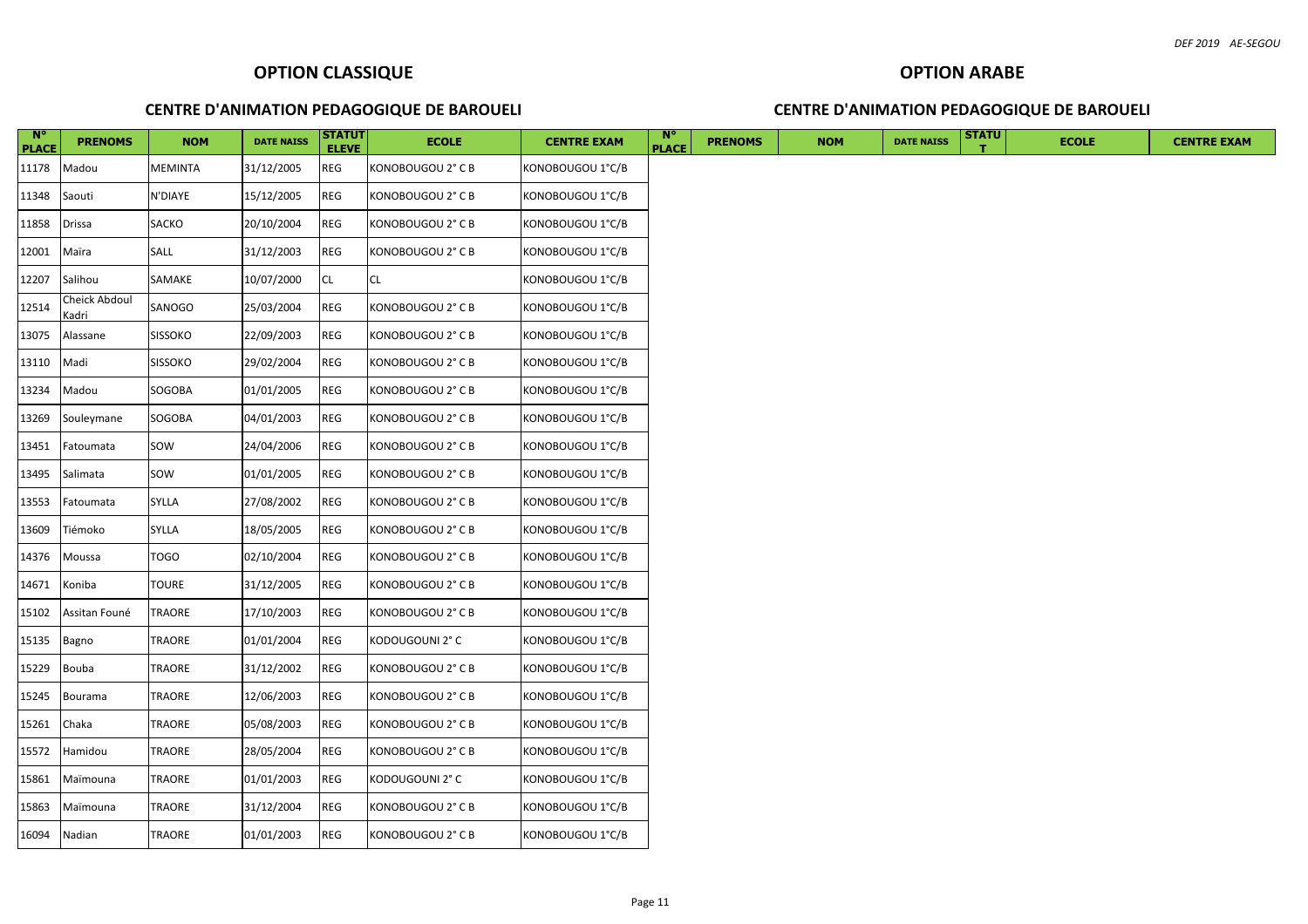| $N^{\circ}$<br><b>PLACE</b> | <b>PRENOMS</b> | <b>NOM</b>      | <b>DATE NAISS</b> | <b>STATUT</b><br><b>ELEVE</b> | <b>ECOLE</b>       | <b>CENTRE EXAM</b> | $\mathbf{N}^{\circ}$<br><b>PLACE</b> | <b>PRENOMS</b> | <b>NOM</b> | <b>DATE NAISS</b> | <b>STATU</b> | <b>ECOLE</b> | <b>CENTRE EXAM</b> |
|-----------------------------|----------------|-----------------|-------------------|-------------------------------|--------------------|--------------------|--------------------------------------|----------------|------------|-------------------|--------------|--------------|--------------------|
| 16134                       | Oumar          | TRAORE          | 28/09/2004        | REG                           | KONOBOUGOU 2° C B  | KONOBOUGOU 1°C/B   |                                      |                |            |                   |              |              |                    |
| 16276                       | Sata           | TRAORE          | 31/12/2003        | REG                           | KONOBOUGOU 2° C B  | KONOBOUGOU 1°C/B   |                                      |                |            |                   |              |              |                    |
| 52                          | Cheick Oumar   | ANNE            | 25/10/2006        | REG                           | KONOBOUGOU 2° C A1 | KONOBOUGOU 2°C/A   |                                      |                |            |                   |              |              |                    |
| 58                          | Kadiatou       | ANNE            | 23/03/2004        | REG                           | KONOBOUGOU 2°C A2  | KONOBOUGOU 2°C/A   |                                      |                |            |                   |              |              |                    |
| 65                          | Oumou          | ANNE            | 23/10/2005        | REG                           | KONOBOUGOU 2°C A2  | KONOBOUGOU 2°C/A   |                                      |                |            |                   |              |              |                    |
| 141                         | Konsé          | <b>BAGAYOGO</b> | 26/11/2004        | <b>REG</b>                    | KONOBOUGOU 2°C A2  | KONOBOUGOU 2°C/A   |                                      |                |            |                   |              |              |                    |
| 414                         | Moussa         | <b>BALLO</b>    | 22/07/2006        | REG                           | KONOBOUGOU 2°C A2  | KONOBOUGOU 2°C/A   |                                      |                |            |                   |              |              |                    |
| 534                         | Bintou         | <b>BARRY</b>    | 21/03/2004        | <b>REG</b>                    | KONOBOUGOU 2° C A1 | KONOBOUGOU 2°C/A   |                                      |                |            |                   |              |              |                    |
| 774                         | Modibo Amadi   | <b>BOCOUM</b>   | 19/04/2006        | <b>REG</b>                    | KONOBOUGOU 2° C A1 | KONOBOUGOU 2°C/A   |                                      |                |            |                   |              |              |                    |
| 794                         | Faty           | <b>BOLLY</b>    | 03/01/2005        | REG                           | KONOBOUGOU 2°C A2  | KONOBOUGOU 2°C/A   |                                      |                |            |                   |              |              |                    |
| 798                         | Mountaga       | <b>BOLLY</b>    | 21/09/2006        | <b>REG</b>                    | KONOBOUGOU 2°C A2  | KONOBOUGOU 2°C/A   |                                      |                |            |                   |              |              |                    |
| 847                         | Amara          | <b>BOUARE</b>   | 20/06/2005        | REG                           | KONOBOUGOU 2° C A1 | KONOBOUGOU 2°C/A   |                                      |                |            |                   |              |              |                    |
| 899                         | Djigui         | <b>BOUARE</b>   | 31/12/2002        | <b>REG</b>                    | KONOBOUGOU 2°C A2  | KONOBOUGOU 2°C/A   |                                      |                |            |                   |              |              |                    |
| 1286                        | Aïchata        | <b>CISSE</b>    | 24/07/2005        | REG                           | KONOBOUGOU 2° C A1 | KONOBOUGOU 2°C/A   |                                      |                |            |                   |              |              |                    |
| 1488                        | Moussa         | <b>CISSE</b>    | 24/11/2006        | <b>REG</b>                    | KONOBOUGOU 2°C A2  | KONOBOUGOU 2°C/A   |                                      |                |            |                   |              |              |                    |
| 2058                        | Bintou         | COULIBALY       | 01/01/2003        | <b>REG</b>                    | KONOBOUGOU 2°C A2  | KONOBOUGOU 2°C/A   |                                      |                |            |                   |              |              |                    |
| 2583                        | Kadiatou S     | COULIBALY       | 18/02/2004        | <b>REG</b>                    | KONOBOUGOU 2°C A2  | KONOBOUGOU 2°C/A   |                                      |                |            |                   |              |              |                    |
| 2651                        | Konimba        | COULIBALY       | 05/07/2005        | REG                           | KONOBOUGOU 2°C A2  | KONOBOUGOU 2°C/A   |                                      |                |            |                   |              |              |                    |
| 3497                        | Soumaïla       | COULIBALY       | 12/09/2004        | <b>REG</b>                    | KONOBOUGOU 2° C A1 | KONOBOUGOU 2°C/A   |                                      |                |            |                   |              |              |                    |
| 4859                        | Hady           | <b>DIA</b>      | 14/10/2003        | REG                           | KONOBOUGOU 2° C A1 | KONOBOUGOU 2°C/A   |                                      |                |            |                   |              |              |                    |
| 4994                        | Boubacar       | <b>DIAKITE</b>  | 31/12/2005        | REG                           | KONOBOUGOU 2°C A2  | KONOBOUGOU 2°C/A   |                                      |                |            |                   |              |              |                    |
| 5036                        | Lala           | <b>DIAKITE</b>  | 18/02/2007        | <b>REG</b>                    | KONOBOUGOU 2°C A2  | KONOBOUGOU 2°C/A   |                                      |                |            |                   |              |              |                    |
| 5265                        | Bouya          | <b>DIALLO</b>   | 10/05/2006        | <b>REG</b>                    | KONOBOUGOU 2° C A1 | KONOBOUGOU 2°C/A   |                                      |                |            |                   |              |              |                    |
| 5544                        | Sékou          | <b>DIALLO</b>   | 23/01/2005        | <b>REG</b>                    | KONOBOUGOU 2°C A2  | KONOBOUGOU 2°C/A   |                                      |                |            |                   |              |              |                    |
| 5635                        | Abdou          | <b>DIARRA</b>   | 31/12/2005        | <b>REG</b>                    | KONOBOUGOU 2°C A2  | KONOBOUGOU 2°C/A   |                                      |                |            |                   |              |              |                    |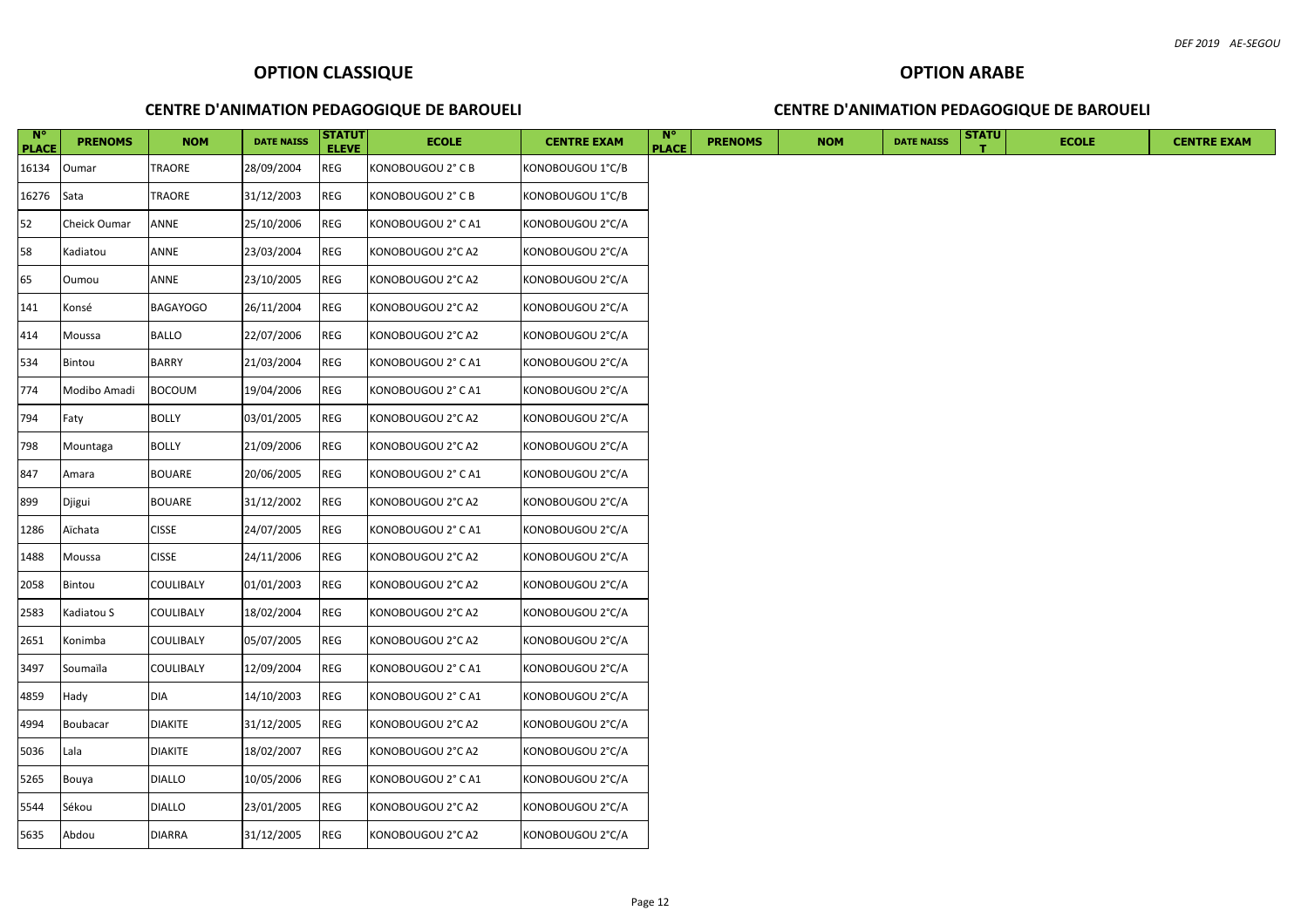| $N^{\circ}$<br><b>PLACE</b> | <b>PRENOMS</b> | <b>NOM</b>     | <b>DATE NAISS</b> | <b>STATUT</b><br><b>ELEVE</b> | <b>ECOLE</b>       | <b>CENTRE EXAM</b> | $N^{\circ}$<br><b>PLACE</b> | <b>PRENOMS</b> | <b>NOM</b> | <b>DATE NAISS</b> | <b>STATU</b> | <b>ECOLE</b> | <b>CENTRE EXAM</b> |
|-----------------------------|----------------|----------------|-------------------|-------------------------------|--------------------|--------------------|-----------------------------|----------------|------------|-------------------|--------------|--------------|--------------------|
| 5790                        | Aminata M      | <b>DIARRA</b>  | 02/09/2006        | <b>REG</b>                    | KONOBOUGOU 2° C A1 | KONOBOUGOU 2°C/A   |                             |                |            |                   |              |              |                    |
| 5854                        | Baba           | <b>DIARRA</b>  | 31/12/2005        | REG                           | KONOBOUGOU 2°C A2  | KONOBOUGOU 2°C/A   |                             |                |            |                   |              |              |                    |
| 6369                        | Madou          | <b>DIARRA</b>  | 22/12/2003        | <b>REG</b>                    | KONOBOUGOU 2° C A1 | KONOBOUGOU 2°C/A   |                             |                |            |                   |              |              |                    |
| 6422                        | Mama           | <b>DIARRA</b>  | 01/10/2003        | REG                           | KONOBOUGOU 2° C A1 | KONOBOUGOU 2°C/A   |                             |                |            |                   |              |              |                    |
| 6451                        | Mamoudou       | <b>DIARRA</b>  | 23/09/2006        | REG                           | KONOBOUGOU 2° C A1 | KONOBOUGOU 2°C/A   |                             |                |            |                   |              |              |                    |
| 6611                        | Nêh K          | <b>DIARRA</b>  | 25/01/2005        | REG                           | KONOBOUGOU 2°C A2  | KONOBOUGOU 2°C/A   |                             |                |            |                   |              |              |                    |
| 6827                        | Souleymane     | <b>DIARRA</b>  | 01/01/2001        | <b>CL</b>                     | CL.                | KONOBOUGOU 2°C/A   |                             |                |            |                   |              |              |                    |
| 6909                        | Youssouf       | <b>DIARRA</b>  | 30/12/2003        | <b>REG</b>                    | KONOBOUGOU 2° C A1 | KONOBOUGOU 2°C/A   |                             |                |            |                   |              |              |                    |
| 7178                        | Ibrahima       | DJENEPO        | 26/03/2006        | REG                           | KONOBOUGOU 2°C A2  | KONOBOUGOU 2°C/A   |                             |                |            |                   |              |              |                    |
| 7180                        | Lalaïcha       | <b>DJENEPO</b> | 30/07/2005        | REG                           | KONOBOUGOU 2°C A2  | KONOBOUGOU 2°C/A   |                             |                |            |                   |              |              |                    |
| 7441                        | Nouhoum        | <b>DOLO</b>    | 20/12/2003        | <b>REG</b>                    | KONOBOUGOU 2° C A1 | KONOBOUGOU 2°C/A   |                             |                |            |                   |              |              |                    |
| 8192                        | Moussa         | FOMBA          | 16/03/2004        | REG                           | KONOBOUGOU 2° C A1 | KONOBOUGOU 2°C/A   |                             |                |            |                   |              |              |                    |
| 8901                        | Moustapha      | KANE DIALLO    | 20/05/2003        | REG                           | KONOBOUGOU 2°C A2  | KONOBOUGOU 2°C/A   |                             |                |            |                   |              |              |                    |
| 8954                        | Seny           | KANTA          | 20/12/2005        | REG                           | KONOBOUGOU 2°C A2  | KONOBOUGOU 2°C/A   |                             |                |            |                   |              |              |                    |
| 9004                        | Fatoumata      | KARABENTA      | 30/09/2005        | REG                           | KONOBOUGOU 2° C A1 | KONOBOUGOU 2°C/A   |                             |                |            |                   |              |              |                    |
| 9063                        | Fatoumata      | KASSE          | 01/03/2006        | REG                           | KONOBOUGOU 2°C A2  | KONOBOUGOU 2°C/A   |                             |                |            |                   |              |              |                    |
| 9177                        | Sirantou       | KEBE           | 21/01/2005        | <b>REG</b>                    | KONOBOUGOU 2°C A2  | KONOBOUGOU 2°C/A   |                             |                |            |                   |              |              |                    |
| 9341                        | Djoulé         | KEÏTA          | 29/12/2004        | REG                           | KONOBOUGOU 2° C A1 | KONOBOUGOU 2°C/A   |                             |                |            |                   |              |              |                    |
| 9358                        | Fili           | KEÏTA          | 31/12/2003        | <b>REG</b>                    | KONOBOUGOU 2° C A1 | KONOBOUGOU 2°C/A   |                             |                |            |                   |              |              |                    |
| 9375                        | Ina            | KEÏTA          | 12/05/2004        | REG                           | KONOBOUGOU 2° C A1 | KONOBOUGOU 2°C/A   |                             |                |            |                   |              |              |                    |
| 9408                        | Mahamadou      | KEÏTA          | 26/12/2004        | <b>REG</b>                    | KONOBOUGOU 2° C A1 | KONOBOUGOU 2°C/A   |                             |                |            |                   |              |              |                    |
| 9415                        | Malado         | KEÏTA          | 31/12/2004        | REG                           | KONOBOUGOU 2° C A1 | KONOBOUGOU 2°C/A   |                             |                |            |                   |              |              |                    |
| 9423                        | Maman          | KEÏTA          | 31/12/2004        | REG                           | KONOBOUGOU 2° C A1 | KONOBOUGOU 2°C/A   |                             |                |            |                   |              |              |                    |
| 9424                        | Mamoun         | KEÏTA          | 22/05/2005        | REG                           | KONOBOUGOU 2° C A1 | KONOBOUGOU 2°C/A   |                             |                |            |                   |              |              |                    |
| 9435                        | Massaran       | KEÏTA          | 31/12/2004        | <b>REG</b>                    | KONOBOUGOU 2° C A1 | KONOBOUGOU 2°C/A   |                             |                |            |                   |              |              |                    |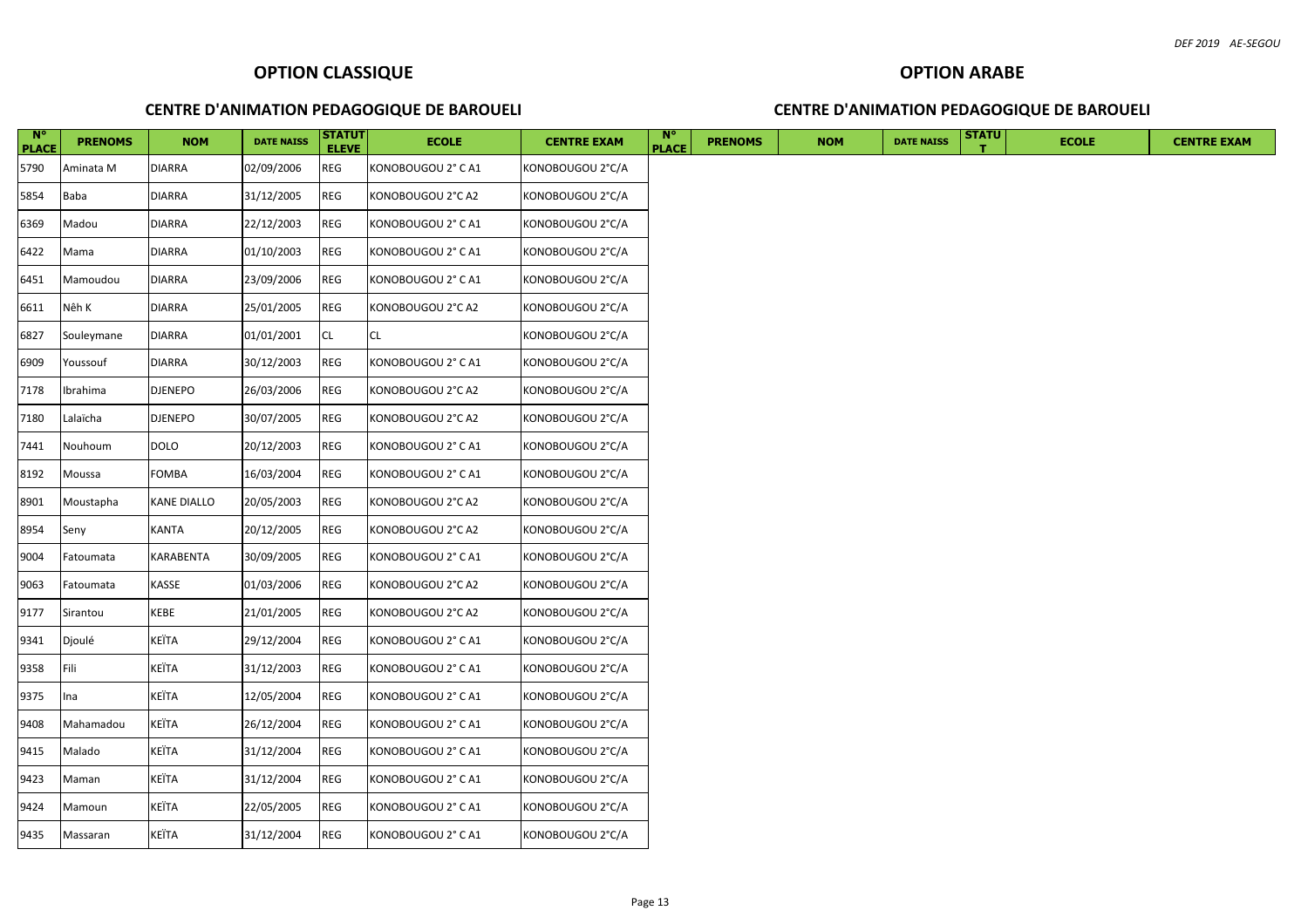| $N^{\circ}$<br><b>PLACE</b> | <b>PRENOMS</b>    | <b>NOM</b>    | <b>DATE NAISS</b> | <b>STATUT</b><br><b>ELEVE</b> | <b>ECOLE</b>            | <b>CENTRE EXAM</b> | $N^{\circ}$<br><b>PLACE</b> | <b>PRENOMS</b> | <b>NOM</b> | <b>DATE NAISS</b> | <b>STATU</b> | <b>ECOLE</b> | <b>CENTRE EXAM</b> |
|-----------------------------|-------------------|---------------|-------------------|-------------------------------|-------------------------|--------------------|-----------------------------|----------------|------------|-------------------|--------------|--------------|--------------------|
| 9492                        | Sori              | KEÏTA         | 31/12/2006        | REG                           | KONOBOUGOU 2° C A1      | KONOBOUGOU 2°C/A   |                             |                |            |                   |              |              |                    |
| 9748                        | Maïmouna          | KONARE        | 29/08/2004        | REG                           | KONOBOUGOU 2° C A1      | KONOBOUGOU 2°C/A   |                             |                |            |                   |              |              |                    |
| 11001                       | Alimata           | MALLE         | 08/08/2005        | REG                           | KONOBOUGOU 2°C A2       | KONOBOUGOU 2°C/A   |                             |                |            |                   |              |              |                    |
| 11101                       | Mariam            | MANGANE       | 08/06/2004        | REG                           | KONOBOUGOU 2° C A1      | KONOBOUGOU 2°C/A   |                             |                |            |                   |              |              |                    |
| 11129                       | Awa A             | MARIKO        | 18/03/2005        | REG                           | KONOBOUGOU 2°C A2       | KONOBOUGOU 2°C/A   |                             |                |            |                   |              |              |                    |
| 11425                       | Adama             | NIARE         | 03/01/2005        | <b>REG</b>                    | KONOBOUGOU 2°C A2       | KONOBOUGOU 2°C/A   |                             |                |            |                   |              |              |                    |
| 12000                       | Isac              | SALL          | 26/10/2004        | REG                           | KONOBOUGOU 2°C A2       | KONOBOUGOU 2°C/A   |                             |                |            |                   |              |              |                    |
| 12276                       | Moussa            | SAMOUNOU      | 18/11/2004        | REG                           | KONOBOUGOU 2°C A2       | KONOBOUGOU 2°C/A   |                             |                |            |                   |              |              |                    |
| 12494                       | Babouya           | SANOGO        | 09/04/2004        | REG                           | KONOBOUGOU 2°C A2       | KONOBOUGOU 2°C/A   |                             |                |            |                   |              |              |                    |
| 13590                       | Mohamed<br>Lamine | SYLLA         | 05/06/2005        | REG                           | KONOBOUGOU 2°C A2       | KONOBOUGOU 2°C/A   |                             |                |            |                   |              |              |                    |
| 13690                       | Yaya              | TAMBOURA      | 01/01/2004        | REG                           | KONOBOUGOU 2° C A1      | KONOBOUGOU 2°C/A   |                             |                |            |                   |              |              |                    |
| 14171                       | Jeanne            | THERA         | 26/03/2005        | $\mathsf{REG}\xspace$         | KONOBOUGOU 2°C A2       | KONOBOUGOU 2°C/A   |                             |                |            |                   |              |              |                    |
| 14600                       | Cheicknè          | TOURE         | 01/01/2004        | REG                           | KONOBOUGOU 2° C A1      | KONOBOUGOU 2°C/A   |                             |                |            |                   |              |              |                    |
| 14821                       | Abdramane         | TRAORE        | 05/05/2005        | REG                           | KONOBOUGOU 2°C A2       | KONOBOUGOU 2°C/A   |                             |                |            |                   |              |              |                    |
| 15077                       | Asseï             | TRAORE        | 01/01/2005        | REG                           | KONOBOUGOU 2°C A2       | KONOBOUGOU 2°C/A   |                             |                |            |                   |              |              |                    |
| 15544                       | Fousseyni         | TRAORE        | 07/03/2002        | <b>CL</b>                     | CL                      | KONOBOUGOU 2°C/A   |                             |                |            |                   |              |              |                    |
| 15905                       | Mamary            | TRAORE        | 15/10/2002        | <b>REG</b>                    | KONOBOUGOU 2°C A2       | KONOBOUGOU 2°C/A   |                             |                |            |                   |              |              |                    |
| 16510                       | Youssouf          | TRAORE        | 01/01/2003        | REG                           | KONOBOUGOU 2° C A1      | KONOBOUGOU 2°C/A   |                             |                |            |                   |              |              |                    |
| 16511                       | Youssouf          | TRAORE        | 04/10/2007        | REG                           | KONOBOUGOU 2°C A2       | KONOBOUGOU 2°C/A   |                             |                |            |                   |              |              |                    |
| 16578                       | Bintou            | WANGARA       | 06/07/2006        | REG                           | KONOBOUGOU 2° C A1      | KONOBOUGOU 2°C/A   |                             |                |            |                   |              |              |                    |
| 587                         | Modibo            | <b>BARRY</b>  | 15/07/2004        | REG                           | PRIVÉE KADIDIA G SANOGO | LP DIAK KONOBOUGOU |                             |                |            |                   |              |              |                    |
| 593                         | Nana              | <b>BARRY</b>  | 15/09/2006        | REG                           | PRIVÉE KADIDIA G SANOGO | LP DIAK KONOBOUGOU |                             |                |            |                   |              |              |                    |
| 1436                        | Mahamadou         | <b>CISSE</b>  | 08/01/2005        | <b>REG</b>                    | BANANIDO 2° C           | LP DIAK KONOBOUGOU |                             |                |            |                   |              |              |                    |
| 4929                        | Abdoulaye         | <b>DIABY</b>  | 14/01/2006        | <b>REG</b>                    | PRIVÉE KADIDIA G SANOGO | LP DIAK KONOBOUGOU |                             |                |            |                   |              |              |                    |
| 5411                        | Madou             | <b>DIALLO</b> | 01/01/2003        | <b>REG</b>                    | BANANIDO 2° C           | LP DIAK KONOBOUGOU |                             |                |            |                   |              |              |                    |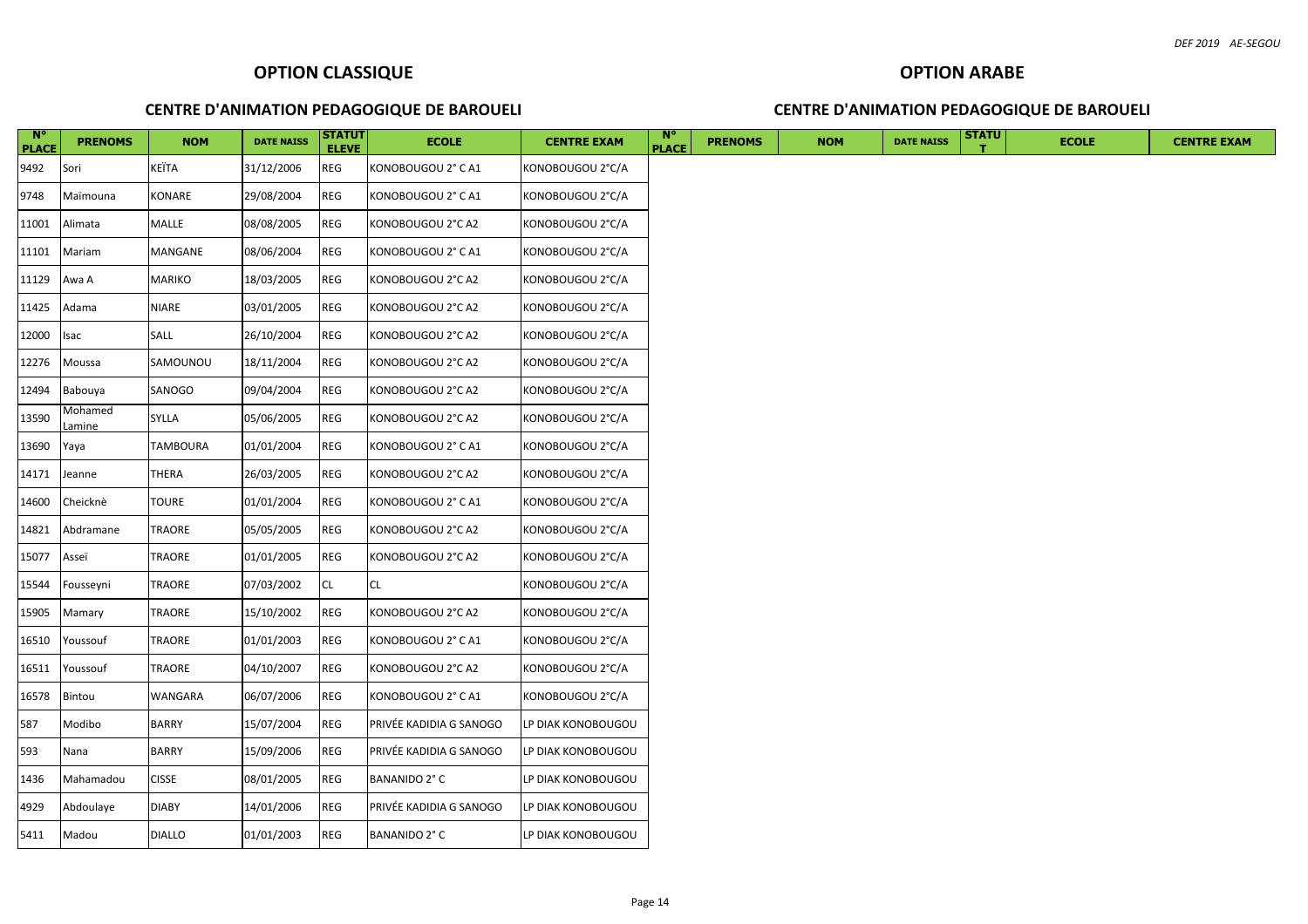| $N^{\circ}$<br><b>PLACE</b> | <b>PRENOMS</b>      | <b>NOM</b>     | <b>DATE NAISS</b> | <b>STATUT</b><br><b>ELEVE</b> | <b>ECOLE</b>            | <b>CENTRE EXAM</b> | $\mathbb{N}^{\circ}$<br><b>PLACE</b> | <b>PRENOMS</b> | <b>NOM</b> | <b>DATE NAISS</b> | <b>STATU</b> | <b>ECOLE</b> | <b>CENTRE EXAM</b> |
|-----------------------------|---------------------|----------------|-------------------|-------------------------------|-------------------------|--------------------|--------------------------------------|----------------|------------|-------------------|--------------|--------------|--------------------|
| 6301                        | Kaou                | <b>DIARRA</b>  | 01/01/2001        | <b>REG</b>                    | BANANIDO 2° C           | LP DIAK KONOBOUGOU |                                      |                |            |                   |              |              |                    |
| 8070                        | Fatoumata           | <b>FOFANA</b>  | 01/01/2004        | REG                           | BANANIDO 2° C           | LP DIAK KONOBOUGOU |                                      |                |            |                   |              |              |                    |
| 8102                        | Mahamoud            | FOFANA         | 28/08/2003        | <b>REG</b>                    | BANANIDO 2° C           | LP DIAK KONOBOUGOU |                                      |                |            |                   |              |              |                    |
| 8207                        | Kadiatou            | <b>GADIAGA</b> | 11/07/2002        | <b>REG</b>                    | PRIVÉE KADIDIA G SANOGO | LP DIAK KONOBOUGOU |                                      |                |            |                   |              |              |                    |
| 9380                        | Kadia               | KEÏTA          | 31/12/2005        | REG                           | PRIVÉE KADIDIA G SANOGO | LP DIAK KONOBOUGOU |                                      |                |            |                   |              |              |                    |
| 9721                        | Fatoumata           | KONANDJI       | 07/12/2001        | REG                           | PRIVÉE KADIDIA G SANOGO | LP DIAK KONOBOUGOU |                                      |                |            |                   |              |              |                    |
| 11030                       | Fatoumata           | MALLE          | 19/06/2003        | <b>REG</b>                    | PRIVÉE KADIDIA G SANOGO | LP DIAK KONOBOUGOU |                                      |                |            |                   |              |              |                    |
| 11199                       | <b>Brehima</b>      | <b>MINTA</b>   | 26/09/2005        | REG                           | PRIVÉE KADIDIA G SANOGO | LP DIAK KONOBOUGOU |                                      |                |            |                   |              |              |                    |
| 11885                       | Karamoko            | <b>SACKO</b>   | 28/04/2003        | <b>REG</b>                    | BANANIDO 2° C           | LP DIAK KONOBOUGOU |                                      |                |            |                   |              |              |                    |
| 11895                       | Mamadou             | SACKO          | 13/08/2004        | <b>REG</b>                    | BANANIDO 2° C           | LP DIAK KONOBOUGOU |                                      |                |            |                   |              |              |                    |
| 14331                       | Adama               | <b>TOGO</b>    | 27/03/2005        | REG                           | PRIVÉE KADIDIA G SANOGO | LP DIAK KONOBOUGOU |                                      |                |            |                   |              |              |                    |
| 14677                       | Mahamadou           | <b>TOURE</b>   | 13/09/2004        | <b>REG</b>                    | BANANIDO 2° C           | LP DIAK KONOBOUGOU |                                      |                |            |                   |              |              |                    |
| 14835                       | Aboubacar           | TRAORE         | 08/09/2002        | <b>REG</b>                    | PRIVÉE KADIDIA G SANOGO | LP DIAK KONOBOUGOU |                                      |                |            |                   |              |              |                    |
| 15118                       | Awa                 | TRAORE         | 14/05/2006        | <b>REG</b>                    | PRIVÉE KADIDIA G SANOGO | LP DIAK KONOBOUGOU |                                      |                |            |                   |              |              |                    |
| 16021                       | Modibo              | TRAORE         | 23/09/2004        | <b>REG</b>                    | PRIVÉE KADIDIA G SANOGO | LP DIAK KONOBOUGOU |                                      |                |            |                   |              |              |                    |
| 228                         | Bôde                | BAH            | 12/07/2001        | <b>REG</b>                    | KOURALE 2°C             | SANANDO 2°C        |                                      |                |            |                   |              |              |                    |
| 229                         | Boubacar            | <b>BAH</b>     | 26/01/2004        | <b>REG</b>                    | KOURALE 2°C             | SANANDO 2°C        |                                      |                |            |                   |              |              |                    |
| 440                         | Souleymane          | <b>BALLO</b>   | 21/08/1999        | <b>CL</b>                     | <b>CL</b>               | SANANDO 2°C        |                                      |                |            |                   |              |              |                    |
| 610                         | Yassa               | <b>BARRY</b>   | 07/05/2001        | CL                            | <b>CL</b>               | SANANDO 2°C        |                                      |                |            |                   |              |              |                    |
| 627                         | <b>Drissa</b>       | <b>BATHILY</b> | 13/10/2005        | <b>REG</b>                    | SANANDO 2° C            | SANANDO 2°C        |                                      |                |            |                   |              |              |                    |
| 1136                        | Adama               | CAMARA         | 08/11/2003        | REG                           | SANANDO 2° C            | SANANDO 2°C        |                                      |                |            |                   |              |              |                    |
| 1245                        | Salimata            | CAMARA         | 01/01/2001        | <b>REG</b>                    | TISSALA 2°C             | SANANDO 2°C        |                                      |                |            |                   |              |              |                    |
| 1557                        | <b>Cheick Oumar</b> | <b>CISSOKO</b> | 01/01/1999        | <b>CL</b>                     | <b>CL</b>               | SANANDO 2°C        |                                      |                |            |                   |              |              |                    |
| 1781                        | Amadou              | COULIBALY      | 29/07/2003        | <b>REG</b>                    | TISSALA 2°C             | SANANDO 2°C        |                                      |                |            |                   |              |              |                    |
| 1874                        | Assan               | COULIBALY      | 03/07/2007        | <b>REG</b>                    | SANANDO 2° C            | SANANDO 2°C        |                                      |                |            |                   |              |              |                    |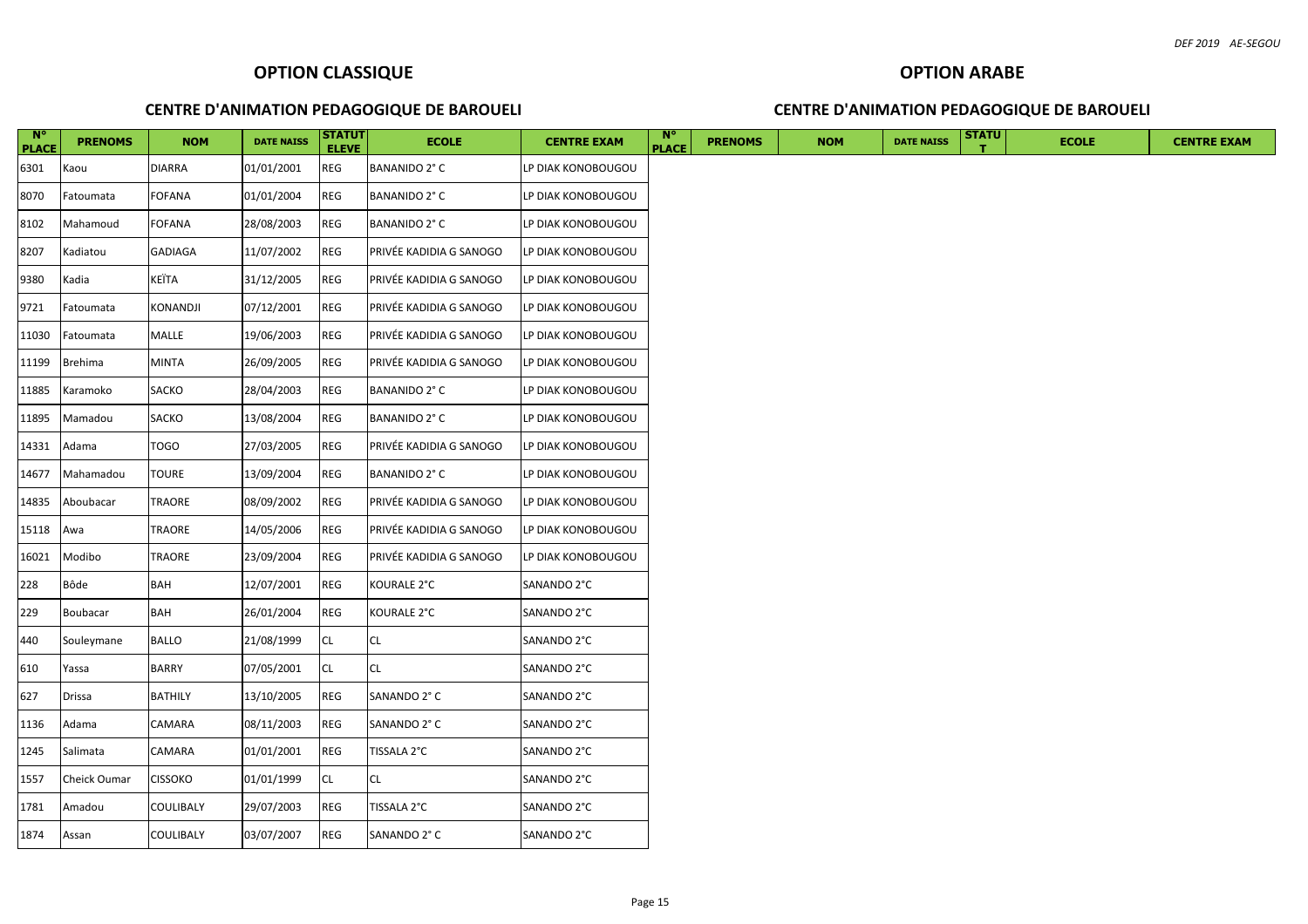|  | <b>CENTRE D'ANIMATION PEDAGOGIQUE DE BAROUELI</b> |  |  |  |
|--|---------------------------------------------------|--|--|--|
|--|---------------------------------------------------|--|--|--|

| $\overline{\phantom{a}}$ N°<br><b>PLACE</b> | <b>PRENOMS</b> | <b>NOM</b>       | <b>DATE NAISS</b> | STATUT<br><b>ELEVE</b> | <b>ECOLE</b>    | <b>CENTRE EXAM</b> | <b>N°</b><br><b>PLACE</b> | <b>PRENOMS</b> | <b>NOM</b> | <b>DATE NAISS</b> | <b>STATU</b> | <b>ECOLE</b> |
|---------------------------------------------|----------------|------------------|-------------------|------------------------|-----------------|--------------------|---------------------------|----------------|------------|-------------------|--------------|--------------|
| 1923                                        | Assitan        | COULIBALY        | 28/02/2003        | REG                    | TISSALA 2°C     | SANANDO 2°C        |                           |                |            |                   |              |              |
| 2084                                        | Boubacar       | COULIBALY        | 09/04/2005        | <b>REG</b>             | SANANDO 2° C    | SANANDO 2°C        |                           |                |            |                   |              |              |
| 2187                                        | Diarah         | COULIBALY        | 11/10/2005        | REG                    | SANANDO 2° C    | SANANDO 2°C        |                           |                |            |                   |              |              |
| 2205                                        | Djélikan       | COULIBALY        | 01/01/2003        | <b>REG</b>             | SANANDO 2° C    | SANANDO 2°C        |                           |                |            |                   |              |              |
| 2253                                        | Dramane        | <b>COULIBALY</b> | 12/01/2000        | <b>ICL</b>             | CL.             | SANANDO 2°C        |                           |                |            |                   |              |              |
| 2353                                        | Fatoumata      | COULIBALY        | 03/10/2005        | <b>REG</b>             | SANANDO 2° C    | SANANDO 2°C        |                           |                |            |                   |              |              |
| 2361                                        | Fatoumata      | COULIBALY        | 09/07/2002        | <b>REG</b>             | TISSALA 2°C     | SANANDO 2°C        |                           |                |            |                   |              |              |
| 2444                                        | Hassana        | COULIBALY        | 01/01/2003        | <b>REG</b>             | KOURALE 2°C     | SANANDO 2°C        |                           |                |            |                   |              |              |
| 2456                                        | Hawa           | COULIBALY        | 29/02/2004        | <b>REG</b>             | DIOFORONGO 2° C | SANANDO 2°C        |                           |                |            |                   |              |              |
| 2755                                        | Madou          | COULIBALY        | 01/01/2003        | REG                    | SANANDO 2° C    | SANANDO 2°C        |                           |                |            |                   |              |              |
| 2934                                        | Mariam B.      | COULIBALY        | 09/11/2002        | <b>REG</b>             | TISSALA 2°C     | SANANDO 2°C        |                           |                |            |                   |              |              |
| 2939                                        | Mariam K.      | COULIBALY        | 25/02/2003        | REG                    | TISSALA 2°C     | SANANDO 2°C        |                           |                |            |                   |              |              |
| 2985                                        | Minata B       | COULIBALY        | 14/10/2003        | <b>REG</b>             | KOURALE 2°C     | SANANDO 2°C        |                           |                |            |                   |              |              |
| 3427                                        | Sidibourama    | <b>COULIBALY</b> | 05/04/2006        | <b>REG</b>             | SANANDO 2° C    | SANANDO 2°C        |                           |                |            |                   |              |              |
| 3459                                        | Sitan          | COULIBALY        | 23/05/2004        | <b>REG</b>             | SANANDO 2° C    | SANANDO 2°C        |                           |                |            |                   |              |              |
| 3489                                        | Souleymane     | COULIBALY        | 01/10/2004        | <b>REG</b>             | SANANDO 2° C    | SANANDO 2°C        |                           |                |            |                   |              |              |
| 3491                                        | Souleymane     | COULIBALY        | 09/07/2004        | REG                    | TISSALA 2°C     | SANANDO 2°C        |                           |                |            |                   |              |              |
| 3778                                        | Salimata       | DAGNON           | 01/01/2004        | <b>REG</b>             | DIOFORONGO 2° C | SANANDO 2°C        |                           |                |            |                   |              |              |
| 4242                                        | Bourama        | DEMBELE          | 01/01/2006        | <b>REG</b>             | GOUENDO 2°C     | SANANDO 2°C        |                           |                |            |                   |              |              |
| 4280                                        | Djélika        | DEMBELE          | 26/05/2002        | REG                    | GOUENDO 2°C     | SANANDO 2°C        |                           |                |            |                   |              |              |
| 4316                                        | Drissa         | DEMBELE          | 04/05/2002        | <b>REG</b>             | GOUENDO 2°C     | SANANDO 2°C        |                           |                |            |                   |              |              |
| 4476                                        | Lamine         | DEMBELE          | 14/10/2004        | <b>REG</b>             | GOUENDO 2°C     | SANANDO 2°C        |                           |                |            |                   |              |              |
| 4518                                        | Mamadi         | DEMBELE          | 17/10/2004        | <b>REG</b>             | GOUENDO 2°C     | SANANDO 2°C        |                           |                |            |                   |              |              |
| 4525                                        | Mamadou Y      | <b>DEMBELE</b>   | 29/06/2003        | <b>REG</b>             | TISSALA 2°C     | SANANDO 2°C        |                           |                |            |                   |              |              |
| 4671                                        | Oumou          | DEMBELE          | 07/10/2004        | <b>REG</b>             | TISSALA 2°C     | SANANDO 2°C        |                           |                |            |                   |              |              |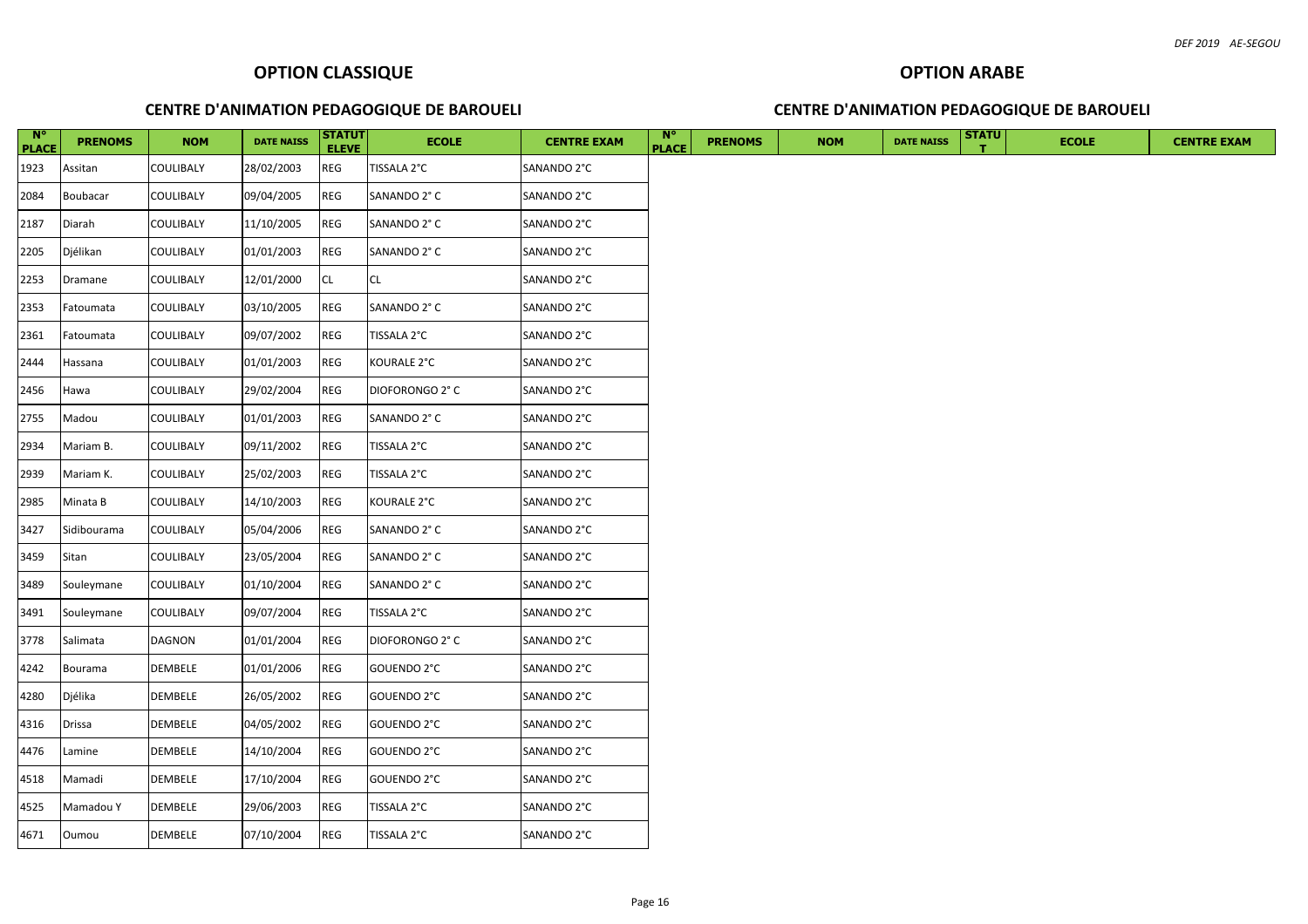| $\overline{\phantom{a}}$ N°<br><b>PLACE</b> | <b>PRENOMS</b>      | <b>NOM</b>      | <b>DATE NAISS</b> | <b>STATUT</b><br><b>ELEVE</b> | <b>ECOLE</b>    | <b>CENTRE EXAM</b> | $\mathbf{N}^{\circ}$<br><b>PLACE</b> | <b>PRENOMS</b> | <b>NOM</b> | <b>DATE NAISS</b> | <b>STATU</b> | <b>ECOLE</b> | <b>CENTRE EXAM</b> |
|---------------------------------------------|---------------------|-----------------|-------------------|-------------------------------|-----------------|--------------------|--------------------------------------|----------------|------------|-------------------|--------------|--------------|--------------------|
| 4826                                        | Youssouf            | DEMBELE         | 01/06/2005        | <b>REG</b>                    | TISSALA 2°C     | SANANDO 2°C        |                                      |                |            |                   |              |              |                    |
| 5228                                        | Babarou             | <b>DIALLO</b>   | 08/02/2004        | REG                           | TISSALA 2°C     | SANANDO 2°C        |                                      |                |            |                   |              |              |                    |
| 5288                                        | Dickel              | <b>DIALLO</b>   | 25/05/2006        | REG                           | SANANDO 2° C    | SANANDO 2°C        |                                      |                |            |                   |              |              |                    |
| 5329                                        | Fatoumata           | <b>DIALLO</b>   | 01/01/2003        | <b>REG</b>                    | GOUENDO 2°C     | SANANDO 2°C        |                                      |                |            |                   |              |              |                    |
| 5580                                        | Youma               | <b>DIALLO</b>   | 01/01/2004        | REG                           | GOUENDO 2°C     | SANANDO 2°C        |                                      |                |            |                   |              |              |                    |
| 5631                                        | Sékou               | <b>DIARISSO</b> | 21/04/2004        | <b>REG</b>                    | SANANDO 2° C    | SANANDO 2°C        |                                      |                |            |                   |              |              |                    |
| 5753                                        | Amady               | <b>DIARRA</b>   | 31/12/2004        | ${\sf REG}$                   | DIOFORONGO 2° C | SANANDO 2°C        |                                      |                |            |                   |              |              |                    |
| 6075                                        | Drissa              | <b>DIARRA</b>   | 26/11/2004        | <b>REG</b>                    | SANANDO 2° C    | SANANDO 2°C        |                                      |                |            |                   |              |              |                    |
| 6076                                        | Drissa              | <b>DIARRA</b>   | 30/05/2002        | <b>REG</b>                    | SANANDO 2° C    | SANANDO 2°C        |                                      |                |            |                   |              |              |                    |
| 6077                                        | Drissa              | <b>DIARRA</b>   | 15/05/2004        | <b>REG</b>                    | TISSALA 2°C     | SANANDO 2°C        |                                      |                |            |                   |              |              |                    |
| 6109                                        | Fatoumata           | <b>DIARRA</b>   | 01/01/2005        | REG                           | DIOFORONGO 2° C | SANANDO 2°C        |                                      |                |            |                   |              |              |                    |
| 6353                                        | Lassine             | <b>DIARRA</b>   | 15/10/2000        | REG                           | TISSALA 2°C     | SANANDO 2°C        |                                      |                |            |                   |              |              |                    |
| 6355                                        | Lassine D           | <b>DIARRA</b>   | 11/05/2004        | REG                           | GOUENDO 2°C     | SANANDO 2°C        |                                      |                |            |                   |              |              |                    |
| 6387                                        | Mahamadou           | <b>DIARRA</b>   | 31/12/2004        | <b>REG</b>                    | SANANDO 2° C    | SANANDO 2°C        |                                      |                |            |                   |              |              |                    |
| 6847                                        | Soumana             | <b>DIARRA</b>   | 01/01/2005        | <b>REG</b>                    | KOURALE 2°C     | SANANDO 2°C        |                                      |                |            |                   |              |              |                    |
| 6849                                        | Soumana             | <b>DIARRA</b>   | 30/05/2003        | REG                           | SANANDO 2° C    | SANANDO 2°C        |                                      |                |            |                   |              |              |                    |
| 6907                                        | Youssouf            | <b>DIARRA</b>   | 10/02/2000        | <b>CL</b>                     | <b>CL</b>       | SANANDO 2°C        |                                      |                |            |                   |              |              |                    |
| 7337                                        | Lassana             | DJIRE           | 08/10/2004        | <b>REG</b>                    | SANANDO 2° C    | SANANDO 2°C        |                                      |                |            |                   |              |              |                    |
| 7395                                        | Sourakata           | <b>DJIRE</b>    | 29/05/2001        | <b>REG</b>                    | SANANDO 2° C    | SANANDO 2°C        |                                      |                |            |                   |              |              |                    |
| 7649                                        | Minata              | <b>DOUMBIA</b>  | 16/09/2001        | REG                           | TISSALA 2°C     | SANANDO 2°C        |                                      |                |            |                   |              |              |                    |
| 7771                                        | Kadia               | <b>DRAME</b>    | 20/02/2004        | REG                           | SANANDO 2° C    | SANANDO 2°C        |                                      |                |            |                   |              |              |                    |
| 7786                                        | Modibo<br>Mahamadou | DRAME           | 23/12/2004        | REG                           | TISSALA 2°C     | SANANDO 2°C        |                                      |                |            |                   |              |              |                    |
| 7924                                        | Dramane             | FANE            | 01/01/2006        | <b>REG</b>                    | TISSALA 2°C     | SANANDO 2°C        |                                      |                |            |                   |              |              |                    |
| 7936                                        | Isiaka              | FANE            | 01/01/2006        | <b>REG</b>                    | TISSALA 2°C     | SANANDO 2°C        |                                      |                |            |                   |              |              |                    |
| 7988                                        | Souleymane          | <b>FANE</b>     | 01/01/2005        | <b>REG</b>                    | GOUENDO 2°C     | SANANDO 2°C        |                                      |                |            |                   |              |              |                    |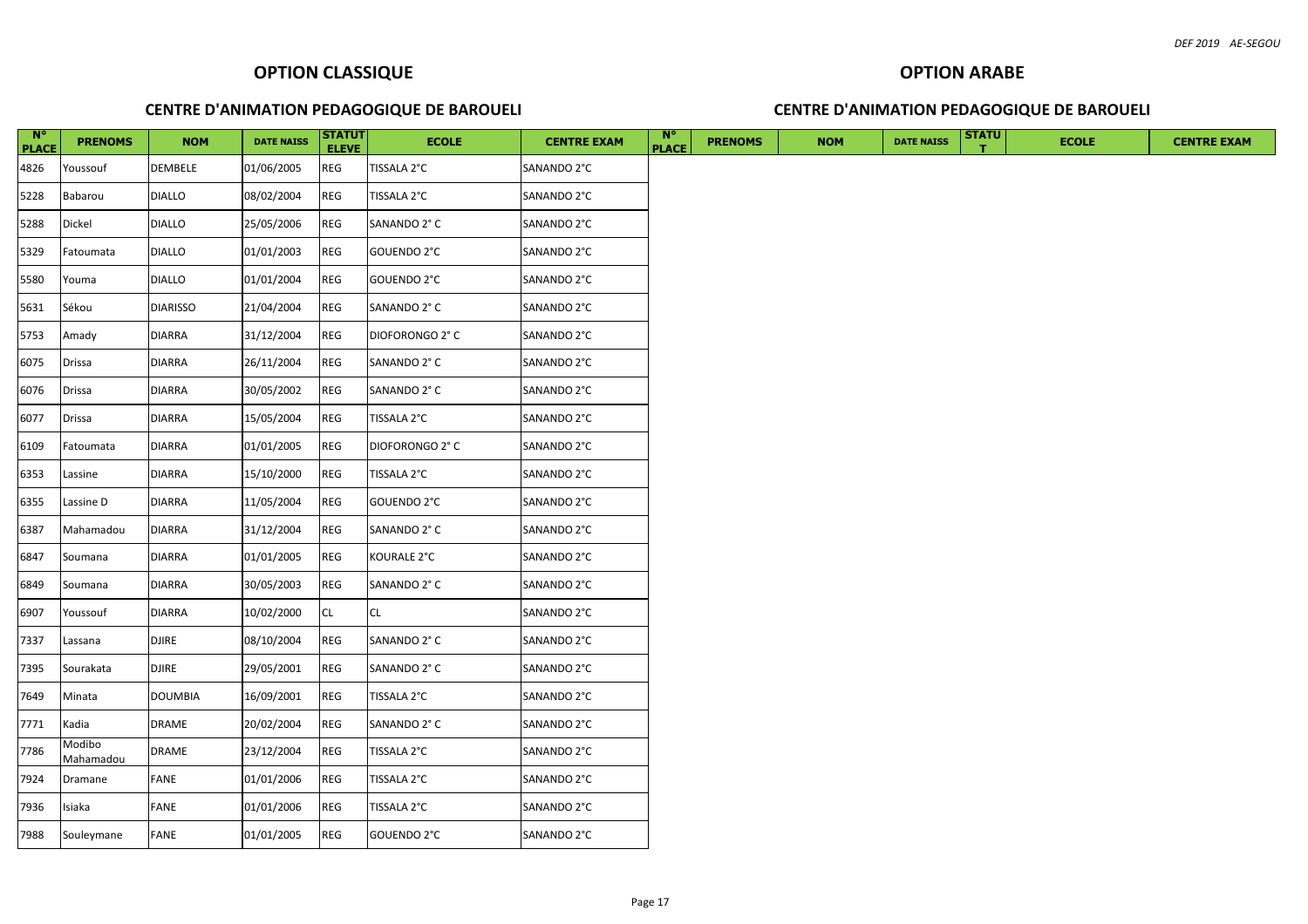| $N^{\circ}$<br><b>PLACE</b> | <b>PRENOMS</b> | <b>NOM</b>    | <b>DATE NAISS</b> | <b>STATUT</b><br><b>ELEVE</b> | <b>ECOLE</b> | <b>CENTRE EXAM</b>   | <b>N°</b><br><b>PLACE</b> | <b>PRENOMS</b> | <b>NOM</b> | <b>DATE NAISS</b> | <b>STATU</b> | <b>ECOLE</b> | <b>CENTRE EXAM</b> |
|-----------------------------|----------------|---------------|-------------------|-------------------------------|--------------|----------------------|---------------------------|----------------|------------|-------------------|--------------|--------------|--------------------|
| 8874                        | Mahamoudou     | KANE          | 13/03/2004        | REG                           | SANANDO 2° C | SANANDO 2°C          |                           |                |            |                   |              |              |                    |
| 10357                       | Youssouf       | KONE          | 10/02/2001        | <b>CL</b>                     | CL           | SANANDO 2°C          |                           |                |            |                   |              |              |                    |
| 10516                       | Mamadou        | KOUMA         | 01/01/2005        | <b>REG</b>                    | TISSALA 2°C  | SANANDO 2°C          |                           |                |            |                   |              |              |                    |
| 10525                       | Sidiki         | KOUMA         | 01/01/2003        | REG                           | TISSALA 2°C  | SANANDO 2°C          |                           |                |            |                   |              |              |                    |
| 11053                       | Mahamadou      | MALLE         | 01/01/2005        | <b>REG</b>                    | SANANDO 2° C | SANANDO 2°C          |                           |                |            |                   |              |              |                    |
| 11674                       | Youssouf       | OULALE        | 08/10/2004        | REG                           | TISSALA 2°C  | SANANDO 2°C          |                           |                |            |                   |              |              |                    |
| 12030                       | Amadou         | SAMAKE        | 26/09/2003        | REG                           | SANANDO 2° C | SANANDO 2°C          |                           |                |            |                   |              |              |                    |
| 12114                       | Hawa           | SAMAKE        | 21/08/2003        | REG                           | SANANDO 2° C | SANANDO 2°C          |                           |                |            |                   |              |              |                    |
| 12375                       | Kadia          | SANGARE       | 17/05/2004        | <b>REG</b>                    | SANANDO 2° C | SANANDO 2°C          |                           |                |            |                   |              |              |                    |
| 12865                       | Kader          | SIDIBE        | 17/08/2005        | <b>REG</b>                    | TISSALA 2°C  | SANANDO 2°C          |                           |                |            |                   |              |              |                    |
| 13802                       | Boubacar       | TANGARA       | 03/08/2005        | REG                           | SANANDO 2° C | SANANDO 2°C          |                           |                |            |                   |              |              |                    |
| 13983                       | Modibo         | TANGARA       | 15/09/2003        | REG                           | TISSALA 2°C  | SANANDO 2°C          |                           |                |            |                   |              |              |                    |
| 14403                       | Drissa         | <b>TOGOLA</b> | 15/08/2006        | REG                           | SANANDO 2° C | SANANDO 2°C          |                           |                |            |                   |              |              |                    |
| 14439                       | Daouda         | <b>TOGORA</b> | 15/01/2004        | <b>REG</b>                    | SANANDO 2° C | SANANDO 2°C          |                           |                |            |                   |              |              |                    |
| 15580                       | Harouna        | TRAORE        | 04/04/2004        | REG                           | SANANDO 2° C | SANANDO 2°C          |                           |                |            |                   |              |              |                    |
| 15655                       | Issa           | TRAORE        | 28/03/2004        | REG                           | SANANDO 2° C | SANANDO 2°C          |                           |                |            |                   |              |              |                    |
| 16398                       | Souleymane     | TRAORE        | 28/11/2003        | REG                           | GOUENDO 2°C  | SANANDO 2°C          |                           |                |            |                   |              |              |                    |
| 373                         | Fousseyni      | <b>BALLO</b>  | 14/06/2002        | REG                           | SOMO 2°C     | SOMO 2°C             |                           |                |            |                   |              |              |                    |
| 1270                        | Abdoulaye      | <b>CISSE</b>  | 06/06/2006        | REG                           | SOMO 2°C     | SOMO 2°C             |                           |                |            |                   |              |              |                    |
| 1478                        | Mohamed        | <b>CISSE</b>  | 11/12/2003        | <b>REG</b>                    | SOMO 2°C     | SOMO 2°C             |                           |                |            |                   |              |              |                    |
| 2055                        | Bintou         | COULIBALY     | 08/07/2002        | <b>REG</b>                    | DOUGOUFE 2°C | SOMO <sub>2</sub> °C |                           |                |            |                   |              |              |                    |
| 2128                        | Chaka          | COULIBALY     | 31/12/2004        | REG                           | DOUGOUFE 2°C | SOMO <sub>2°C</sub>  |                           |                |            |                   |              |              |                    |
| 2399                        | Fousseyni      | COULIBALY     | 31/12/2005        | REG                           | DOUGOUFE 2°C | SOMO 2°C             |                           |                |            |                   |              |              |                    |
| 3286                        | Rosalie        | COULIBALY     | 23/03/1993        | <b>CL</b>                     | <b>CL</b>    | SOMO 2°C             |                           |                |            |                   |              |              |                    |
| 3378                        | Sékou          | COULIBALY     | 20/01/2003        | REG                           | SOMO 2°C     | SOMO <sub>2°C</sub>  |                           |                |            |                   |              |              |                    |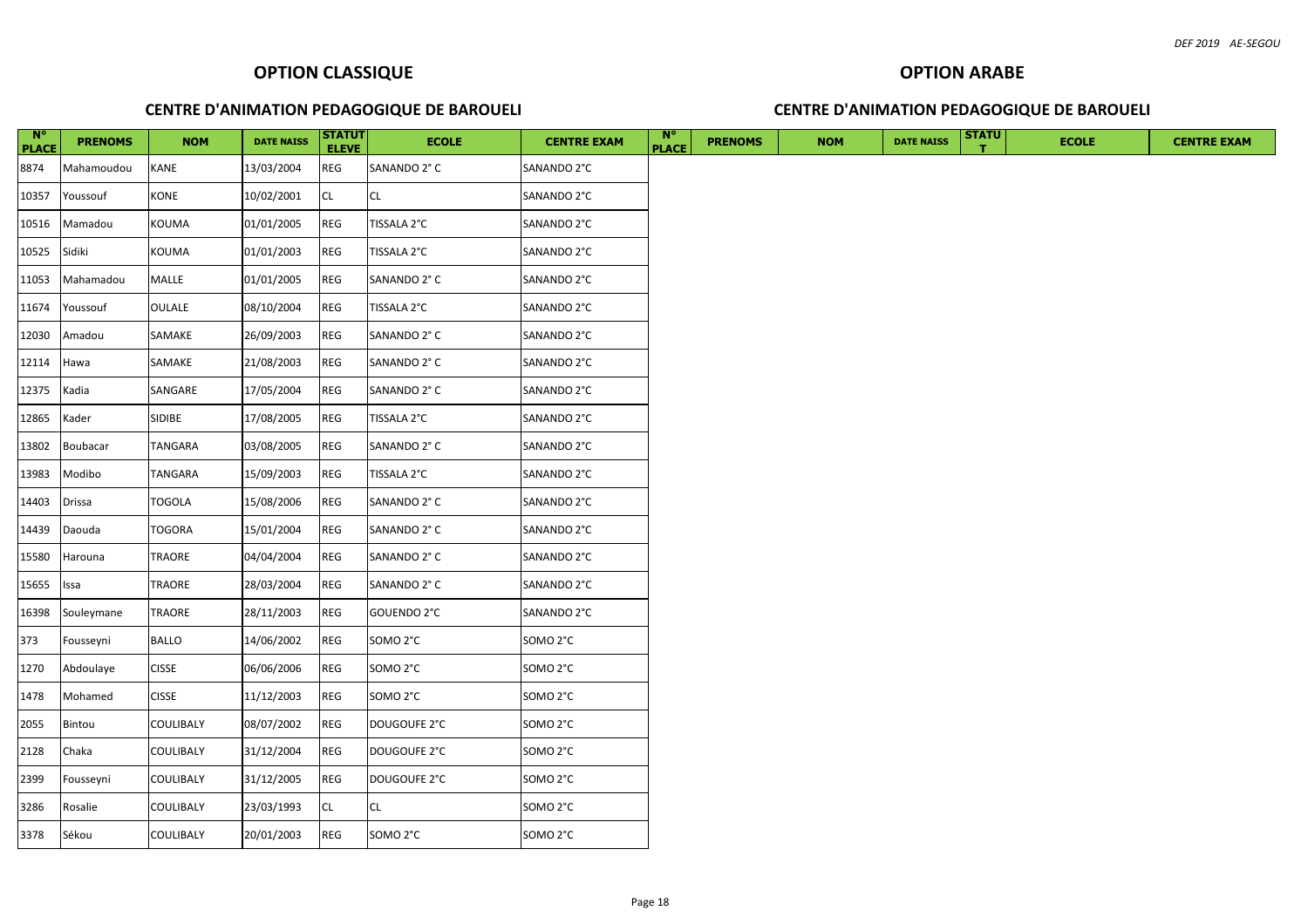| $N^{\circ}$<br><b>PLACE</b> | <b>PRENOMS</b>         | <b>NOM</b>       | <b>DATE NAISS</b> | <b>STATUT</b><br><b>ELEVE</b> | <b>ECOLE</b>        | <b>CENTRE EXAM</b>  | <b>N°</b><br><b>PLACE</b> | <b>PRENOMS</b> | <b>NOM</b> | <b>DATE NAISS</b> | <b>STATU</b> | <b>ECOLE</b> | <b>CENTRE EXAM</b> |
|-----------------------------|------------------------|------------------|-------------------|-------------------------------|---------------------|---------------------|---------------------------|----------------|------------|-------------------|--------------|--------------|--------------------|
| 3473                        | Sorry                  | COULIBALY        | 31/12/2003        | REG                           | DOUGOUFE 2°C        | SOMO <sub>2°C</sub> |                           |                |            |                   |              |              |                    |
| 3583                        | Yaya                   | COULIBALY        | 31/12/2002        | REG                           | DOUGOUFE 2°C        | SOMO <sub>2°C</sub> |                           |                |            |                   |              |              |                    |
| 3611                        | Youssouf               | COULIBALY        | 31/12/2003        | REG                           | DOUGOUFE 2°C        | SOMO <sub>2°C</sub> |                           |                |            |                   |              |              |                    |
| 3694                        | Seydou                 | COUMARE          | 02/08/2001        | REG                           | SOMO 2°C            | SOMO <sub>2°C</sub> |                           |                |            |                   |              |              |                    |
| 3763                        | Mamoutou               | DAGNON           | 01/01/2005        | REG                           | DOUGOUFE 2°C        | SOMO 2°C            |                           |                |            |                   |              |              |                    |
| 5177                        | Amadi                  | <b>DIALLO</b>    | 31/12/2001        | REG                           | DOUGOUFE 2°C        | SOMO <sub>2°C</sub> |                           |                |            |                   |              |              |                    |
| 5437                        | Makono                 | <b>DIALLO</b>    | 31/12/2003        | REG                           | SOMO <sub>2°C</sub> | SOMO <sub>2°C</sub> |                           |                |            |                   |              |              |                    |
| 5888                        | Bakoroba               | <b>DIARRA</b>    | 01/06/2002        | REG                           | SOMO 2°C            | SOMO <sub>2°C</sub> |                           |                |            |                   |              |              |                    |
| 6202                        | Hamidou                | <b>DIARRA</b>    | 03/06/2003        | <b>REG</b>                    | SOMO <sub>2°C</sub> | SOMO <sub>2°C</sub> |                           |                |            |                   |              |              |                    |
| 6218                        | Hawa                   | <b>DIARRA</b>    | 30/06/2001        | <b>REG</b>                    | SOMO 2°C            | SOMO 2°C            |                           |                |            |                   |              |              |                    |
| 6642                        | Oumar                  | <b>DIARRA</b>    | 22/04/2001        | REG                           | SOMO 2°C            | SOMO 2°C            |                           |                |            |                   |              |              |                    |
| 6702                        | Rokiatou               | <b>DIARRA</b>    | 01/01/2004        | REG                           | SOMO 2°C            | SOMO <sub>2°C</sub> |                           |                |            |                   |              |              |                    |
| 7230                        | Sembélou Dite<br>Mamou | <b>DJIGUIBAA</b> | 11/12/2003        | <b>REG</b>                    | SOMO 2°C            | SOMO 2°C            |                           |                |            |                   |              |              |                    |
| 7347                        | Mama                   | DJIRE            | 01/01/2003        | REG                           | SOMO 2°C            | SOMO 2°C            |                           |                |            |                   |              |              |                    |
| 8148                        | Souleymane             | <b>FOFANA</b>    | 11/09/2005        | REG                           | DOUGOUFE 2°C        | SOMO 2°C            |                           |                |            |                   |              |              |                    |
| 9325                        | Cheickna               | KEÏTA            | 29/01/2003        | REG                           | SOMO 2°C            | SOMO <sub>2°C</sub> |                           |                |            |                   |              |              |                    |
| 9642                        | Daouda                 | KOÏTA            | 26/04/2005        | <b>REG</b>                    | SOMO 2°C            | SOMO 2°C            |                           |                |            |                   |              |              |                    |
| 9903                        | Moussa                 | KONATE           | 20/06/2004        | REG                           | SOMO 2°C            | SOMO <sub>2°C</sub> |                           |                |            |                   |              |              |                    |
| 10002                       | Alou                   | KONE             | 12/05/2002        | REG                           | DOUGOUFE 2°C        | SOMO 2°C            |                           |                |            |                   |              |              |                    |
| 10303                       | Sayon                  | KONE             | 21/10/2002        | REG                           | DOUGOUFE 2°C        | SOMO <sub>2°C</sub> |                           |                |            |                   |              |              |                    |
| 10418                       | Issif                  | KONTA            | 01/01/2005        | REG                           | DOUGOUFE 2°C        | SOMO <sub>2°C</sub> |                           |                |            |                   |              |              |                    |
| 10447                       | Sidiki                 | KONTA            | 01/01/2006        | <b>REG</b>                    | DOUGOUFE 2°C        | SOMO 2°C            |                           |                |            |                   |              |              |                    |
| 11375                       | Fatoumata              | NIAMBELE         | 13/01/2004        | REG                           | SOMO 2°C            | SOMO <sub>2°C</sub> |                           |                |            |                   |              |              |                    |
| 11534                       | Nematou                | <b>OUATTARA</b>  | 09/09/2006        | REG                           | DOUGOUFE 2°C        | SOMO <sub>2°C</sub> |                           |                |            |                   |              |              |                    |
|                             | 11831 Amadou           | SACKO            | 02/12/2001        | <b>REG</b>                    | SOMO 2°C            | SOMO <sub>2°C</sub> |                           |                |            |                   |              |              |                    |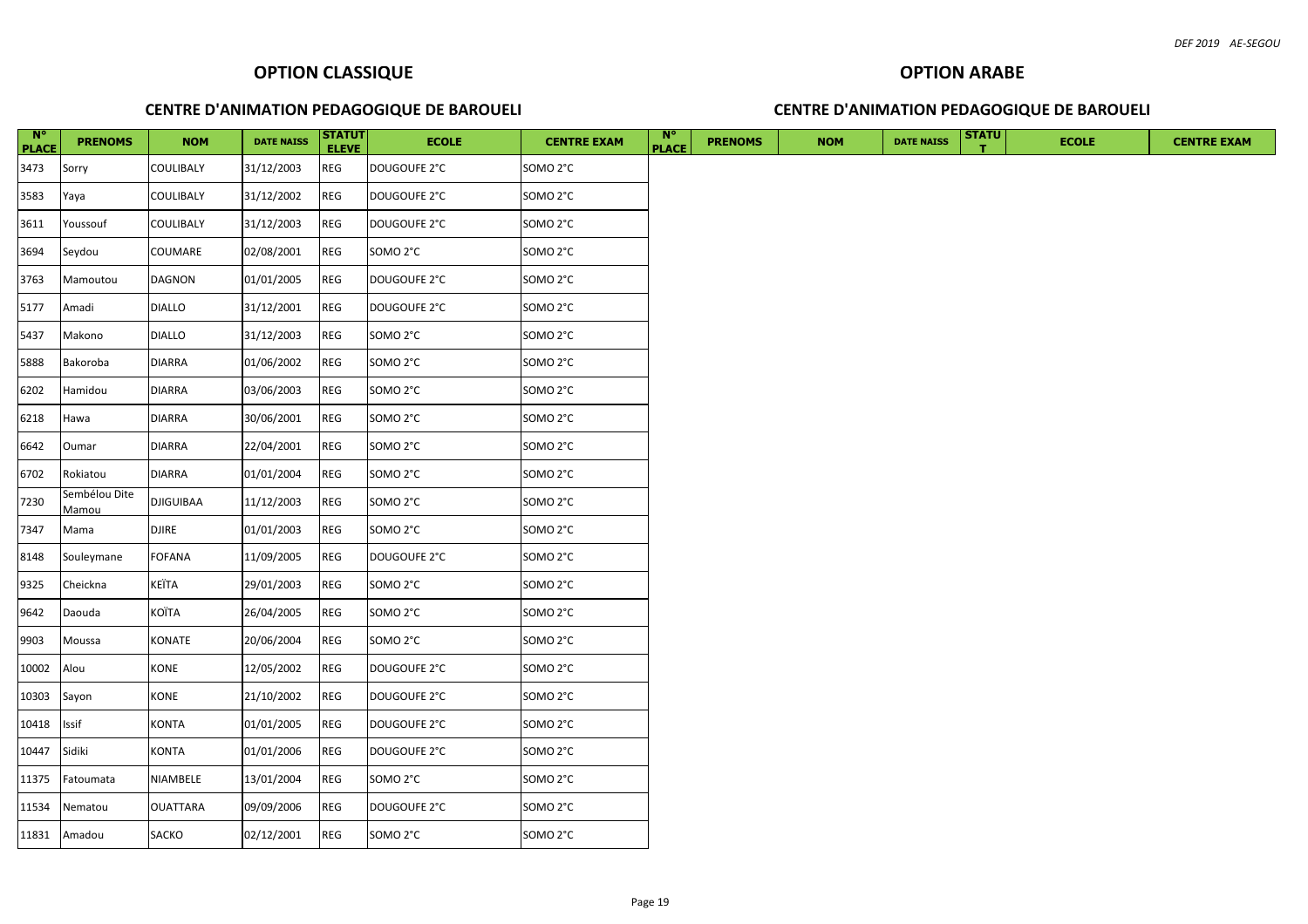| $N^{\circ}$<br><b>PLACE</b> | <b>PRENOMS</b> | <b>NOM</b>   | <b>DATE NAISS</b> | <b>STATUT</b><br><b>ELEVE</b> | <b>ECOLE</b> | <b>CENTRE EXAM</b>   | <b>N°</b><br><b>PLACE</b> | <b>PRENOMS</b> | <b>NOM</b> | <b>DATE NAISS</b> | <b>STATU</b> | <b>ECOLE</b> |  | <b>CENTRE EXAM</b> |
|-----------------------------|----------------|--------------|-------------------|-------------------------------|--------------|----------------------|---------------------------|----------------|------------|-------------------|--------------|--------------|--|--------------------|
| 11910                       | Mineta         | SACKO        | 01/01/2004        | <b>REG</b>                    | SOMO 2°C     | SOMO <sub>2°C</sub>  |                           |                |            |                   |              |              |  |                    |
| 11937                       | Soumana        | SACKO        | 29/10/2004        | REG                           | DOUGOUFE 2°C | SOMO 2°C             |                           |                |            |                   |              |              |  |                    |
| 12538                       | Fatoumata      | SANOGO       | 01/01/2003        | REG                           | SOMO 2°C     | SOMO 2°C             |                           |                |            |                   |              |              |  |                    |
| 15411                       | Fanta          | TRAORE       | 19/02/2003        | REG                           | SOMO 2°C     | SOMO 2°C             |                           |                |            |                   |              |              |  |                    |
| 15553                       | Gnagna         | TRAORE       | 03/08/2003        | <b>REG</b>                    | DOUGOUFE 2°C | SOMO <sub>2</sub> °C |                           |                |            |                   |              |              |  |                    |
| 15615                       | Héra           | TRAORE       | 01/11/2003        | REG                           | DOUGOUFE 2°C | SOMO 2°C             |                           |                |            |                   |              |              |  |                    |
| 15901                       | Mamady         | TRAORE       | 13/09/2000        | REG                           | DOUGOUFE 2°C | SOMO 2°C             |                           |                |            |                   |              |              |  |                    |
| 16084                       | Moussa         | TRAORE       | 31/12/2003        | <b>REG</b>                    | SOMO 2°C     | SOMO <sub>2</sub> °C |                           |                |            |                   |              |              |  |                    |
| 16308                       | Seydou         | TRAORE       | 31/12/2004        | REG                           | DOUGOUFE 2°C | SOMO 2°C             |                           |                |            |                   |              |              |  |                    |
| 16365                       | Sitan          | TRAORE       | 01/01/2002        | REG                           | SOMO 2°C     | SOMO 2°C             |                           |                |            |                   |              |              |  |                    |
| 311                         | Hamala         | BALAHIRA     | 04/07/2004        | REG                           | TAMANI 2°C   | TAMANI 2°C           |                           |                |            |                   |              |              |  |                    |
| 313                         | Lassana        | BALAYERA     | 07/03/2005        | REG                           | TAMANI 2°C   | TAMANI 2°C           |                           |                |            |                   |              |              |  |                    |
| 788                         | Moussa         | <b>BOITE</b> | 01/01/2005        | REG                           | GARNA 2° C   | TAMANI 2°C           |                           |                |            |                   |              |              |  |                    |
| 1666                        | Adama          | COULIBALY    | 20/08/2005        | REG                           | KOYAN 2°C    | TAMANI 2°C           |                           |                |            |                   |              |              |  |                    |
| 1780                        | Amadou         | COULIBALY    | 07/04/2003        | REG                           | TAMANI 2°C   | TAMANI 2°C           |                           |                |            |                   |              |              |  |                    |
| 1989                        | Bakary         | COULIBALY    | 25/10/2003        | <b>REG</b>                    | GARNA 2°C    | TAMANI 2°C           |                           |                |            |                   |              |              |  |                    |
| 1990                        | Bakary         | COULIBALY    | 11/03/2004        | REG                           | KOYAN 2°C    | TAMANI 2°C           |                           |                |            |                   |              |              |  |                    |
| 1996                        | Bakary         | COULIBALY    | 01/01/2003        | <b>REG</b>                    | TAMANI 2°C   | TAMANI 2°C           |                           |                |            |                   |              |              |  |                    |
| 2159                        | Daba           | COULIBALY    | 31/12/2005        | REG                           | GARNA 2° C   | TAMANI 2°C           |                           |                |            |                   |              |              |  |                    |
| 2210                        | Djeneba        | COULIBALY    | 12/06/2005        | REG                           | GARNA 2° C   | TAMANI 2°C           |                           |                |            |                   |              |              |  |                    |
| 2266                        | Dramane        | COULIBALY    | 13/04/2004        | <b>REG</b>                    | TAMANI 2°C   | TAMANI 2°C           |                           |                |            |                   |              |              |  |                    |
| 2359                        | Fatoumata      | COULIBALY    | 01/01/2006        | REG                           | TAMANI 2°C   | TAMANI 2°C           |                           |                |            |                   |              |              |  |                    |
| 2414                        | Ghna           | COULIBALY    | 04/05/2004        | REG                           | KOYAN 2°C    | TAMANI 2°C           |                           |                |            |                   |              |              |  |                    |
| 2630                        | Karim          | COULIBALY    | 19/04/2003        | <b>REG</b>                    | KOYAN 2°C    | TAMANI 2°C           |                           |                |            |                   |              |              |  |                    |
| 2645                        | Kokè           | COULIBALY    | 01/01/2004        | <b>REG</b>                    | KOYAN 2°C    | TAMANI 2°C           |                           |                |            |                   |              |              |  |                    |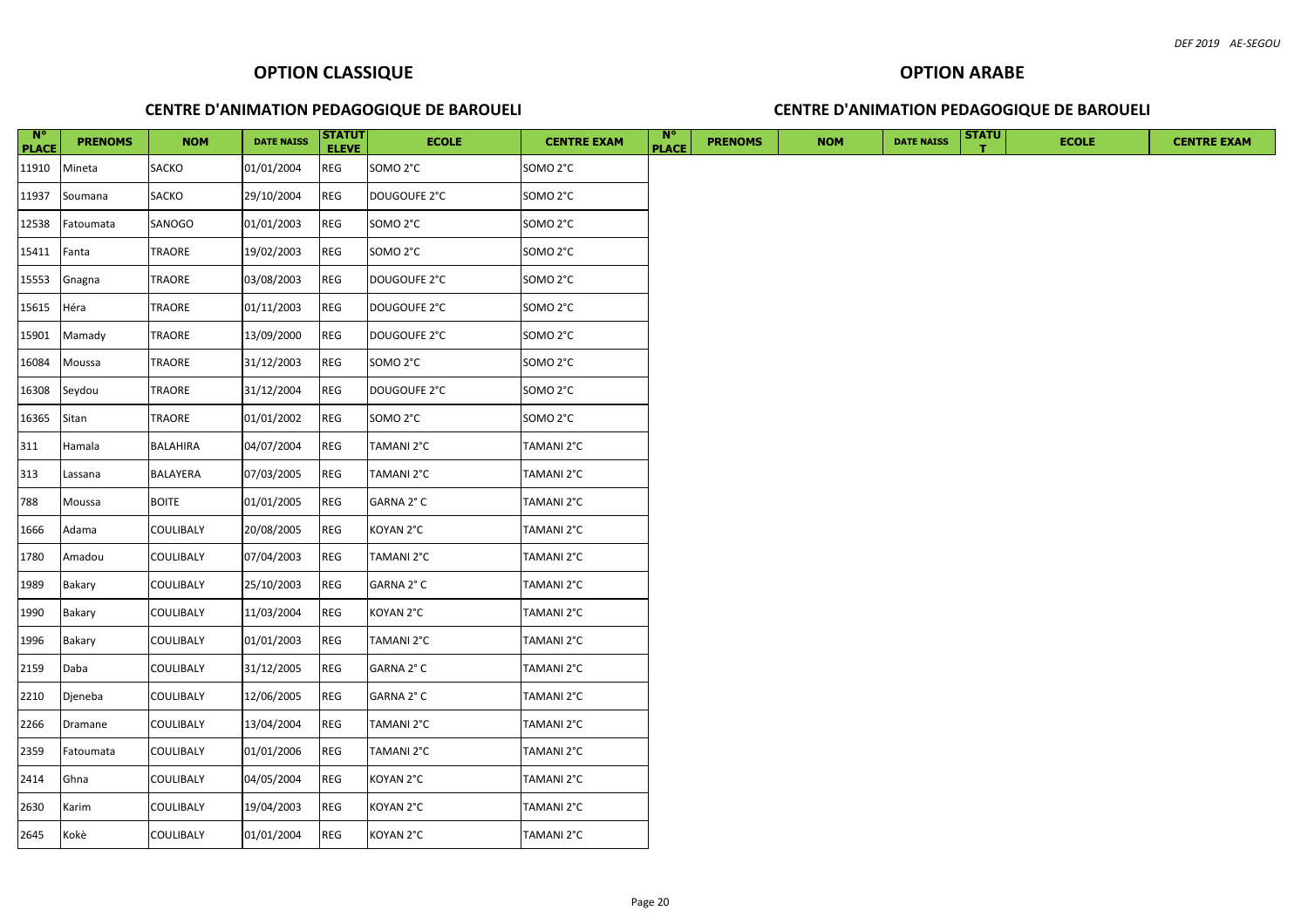| $N^{\circ}$<br><b>PLACE</b> | <b>PRENOMS</b> | <b>NOM</b>      | <b>DATE NAISS</b> | <b>STATUT</b><br><b>ELEVE</b> | <b>ECOLE</b> | <b>CENTRE EXAM</b> | $\mathbf{N}^{\circ}$<br><b>PLACE</b> | <b>PRENOMS</b> | <b>NOM</b> | <b>DATE NAISS</b> | <b>STATU</b> | <b>ECOLE</b> |
|-----------------------------|----------------|-----------------|-------------------|-------------------------------|--------------|--------------------|--------------------------------------|----------------|------------|-------------------|--------------|--------------|
| 2775                        | Mahamadou      | COULIBALY       | 23/03/2003        | <b>REG</b>                    | KOYAN 2°C    | TAMANI 2°C         |                                      |                |            |                   |              |              |
| 2858                        | Mamadou        | COULIBALY       | 01/01/2006        | <b>REG</b>                    | TAMANI 2°C   | TAMANI 2°C         |                                      |                |            |                   |              |              |
| 2969                        | Massatoma      | COULIBALY       | 10/01/2005        | REG                           | GARNA 2° C   | TAMANI 2°C         |                                      |                |            |                   |              |              |
| 3009                        | Modibo S       | COULIBALY       | 22/01/2001        | <b>REG</b>                    | TAMANI 2°C   | TAMANI 2°C         |                                      |                |            |                   |              |              |
| 3036                        | Moulaye        | COULIBALY       | 31/12/2006        | <b>REG</b>                    | KOYAN 2°C    | TAMANI 2°C         |                                      |                |            |                   |              |              |
| 3078                        | Moussa B       | COULIBALY       | 19/12/2005        | <b>REG</b>                    | TAMANI 2°C   | TAMANI 2°C         |                                      |                |            |                   |              |              |
| 3093                        | Nana           | COULIBALY       | 04/04/2004        | REG                           | GARNA 2° C   | TAMANI 2°C         |                                      |                |            |                   |              |              |
| 3219                        | Ousmane        | COULIBALY       | 11/10/2001        | REG                           | KOYAN 2°C    | TAMANI 2°C         |                                      |                |            |                   |              |              |
| 3585                        | Yaya           | COULIBALY       | 31/12/2005        | <b>REG</b>                    | GARNA 2° C   | TAMANI 2°C         |                                      |                |            |                   |              |              |
| 4384                        | Hama           | DEMBELE         | 18/11/2006        | <b>REG</b>                    | TAMANI 2°C   | TAMANI 2°C         |                                      |                |            |                   |              |              |
| 5073                        | Moussa         | <b>DIAKITE</b>  | 31/12/2004        | <b>REG</b>                    | TAMANI 2°C   | TAMANI 2°C         |                                      |                |            |                   |              |              |
| 5729                        | Alou           | <b>DIARRA</b>   | 07/05/2002        | REG                           | GARNA 2° C   | TAMANI 2°C         |                                      |                |            |                   |              |              |
| 5991                        | Cissé          | <b>DIARRA</b>   | 09/02/2005        | <b>REG</b>                    | GARNA 2° C   | TAMANI 2°C         |                                      |                |            |                   |              |              |
| 6013                        | Dinama         | <b>DIARRA</b>   | 01/01/2005        | REG                           | GARNA 2°C    | TAMANI 2°C         |                                      |                |            |                   |              |              |
| 6120                        | Fatoumata      | <b>DIARRA</b>   | 02/06/2003        | REG                           | GARNA 2° C   | TAMANI 2°C         |                                      |                |            |                   |              |              |
| 6121                        | Fatoumata      | <b>DIARRA</b>   | 01/01/2004        | <b>REG</b>                    | GARNA 2° C   | TAMANI 2°C         |                                      |                |            |                   |              |              |
| 6302                        | Karamoko       | <b>DIARRA</b>   | 01/01/2002        | <b>REG</b>                    | GARNA 2° C   | TAMANI 2°C         |                                      |                |            |                   |              |              |
| 6534                        | Modibo         | <b>DIARRA</b>   | 31/12/2005        | <b>REG</b>                    | GARNA 2° C   | TAMANI 2°C         |                                      |                |            |                   |              |              |
| 6567                        | Moussa         | <b>DIARRA</b>   | 01/01/2005        | <b>REG</b>                    | GARNA 2° C   | TAMANI 2°C         |                                      |                |            |                   |              |              |
| 6582                        | Moussa         | <b>DIARRA</b>   | 22/03/2003        | <b>REG</b>                    | TAMANI 2°C   | TAMANI 2°C         |                                      |                |            |                   |              |              |
| 6599                        | Nana           | <b>DIARRA</b>   | 20/01/2005        | REG                           | GARNA 2° C   | TAMANI 2°C         |                                      |                |            |                   |              |              |
| 7509                        | Mamady         | <b>DOUCOURE</b> | 06/06/2002        | REG                           | TAMANI 2°C   | TAMANI 2°C         |                                      |                |            |                   |              |              |
| 7956                        | Mamadou        | <b>FANE</b>     | 07/01/2005        | <b>REG</b>                    | GARNA 2° C   | TAMANI 2°C         |                                      |                |            |                   |              |              |
| 8017                        | Mariam         | FASSA           | 01/09/2006        | <b>REG</b>                    | TAMANI 2°C   | TAMANI 2°C         |                                      |                |            |                   |              |              |
| 8064                        | Djadji         | <b>FOFANA</b>   | 21/05/2005        | <b>REG</b>                    | TAMANI 2°C   | TAMANI 2°C         |                                      |                |            |                   |              |              |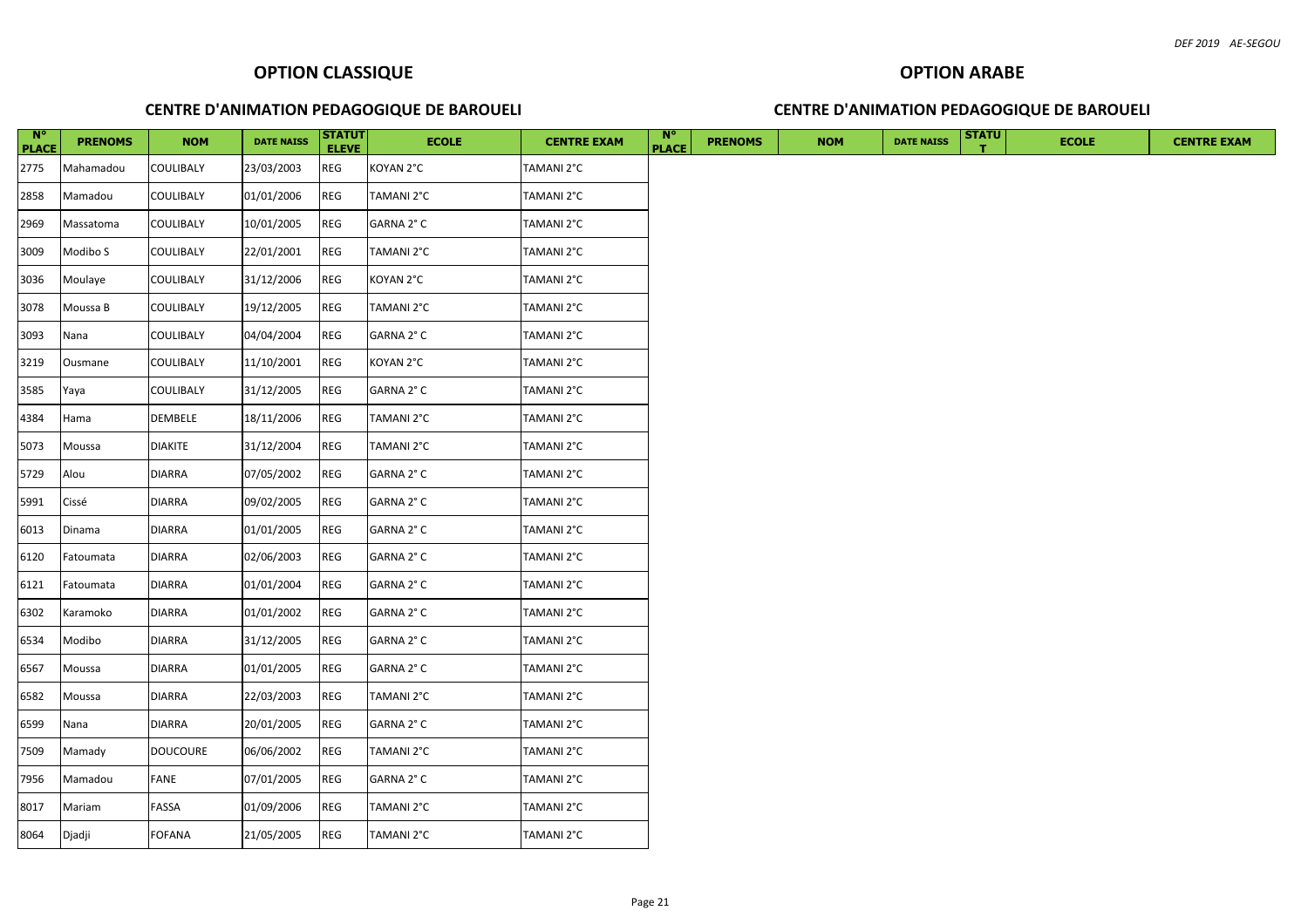| $\blacksquare$ N°<br><b>PLACE</b> | <b>PRENOMS</b> | <b>NOM</b>     | <b>DATE NAISS</b> | <b>STATUT</b><br><b>ELEVE</b> | <b>ECOLE</b> | <b>CENTRE EXAM</b> | $\mathbb{N}^{\circ}$<br><b>PLACE</b> | <b>PRENOMS</b> | <b>NOM</b> | <b>DATE NAISS</b> | <b>STATU</b> | <b>ECOLE</b> | <b>CENTRE EXAM</b> |
|-----------------------------------|----------------|----------------|-------------------|-------------------------------|--------------|--------------------|--------------------------------------|----------------|------------|-------------------|--------------|--------------|--------------------|
| 8136                              | Oumou          | <b>FOFANA</b>  | 01/01/2005        | <b>REG</b>                    | TAMANI 2°C   | TAMANI 2°C         |                                      |                |            |                   |              |              |                    |
| 8149                              | Souleymane     | <b>FOFANA</b>  | 28/01/2003        | REG                           | TAMANI 2°C   | TAMANI 2°C         |                                      |                |            |                   |              |              |                    |
| 8201                              | Sitan          | <b>FOMBA</b>   | 06/01/2005        | <b>REG</b>                    | TAMANI 2°C   | TAMANI 2°C         |                                      |                |            |                   |              |              |                    |
| 8204                              | Mariam         | <b>FOURE</b>   | 01/01/2005        | REG                           | TAMANI 2°C   | TAMANI 2°C         |                                      |                |            |                   |              |              |                    |
| 8249                              | Oussénatou     | GANAME         | 30/10/2005        | <b>REG</b>                    | TAMANI 2°C   | TAMANI 2°C         |                                      |                |            |                   |              |              |                    |
| 8898                              | Soumaïla       | KANE           | 10/10/2004        | REG                           | TAMANI 2°C   | TAMANI 2°C         |                                      |                |            |                   |              |              |                    |
| 9490                              | Sirima         | KEÏTA          | 16/11/2002        | REG                           | KOYAN 2°C    | TAMANI 2°C         |                                      |                |            |                   |              |              |                    |
| 9607                              | Founé          | <b>KOINTA</b>  | 31/12/2002        | <b>REG</b>                    | TAMANI 2°C   | TAMANI 2°C         |                                      |                |            |                   |              |              |                    |
| 9827                              | Fatoumata      | KONATE         | 31/12/2005        | <b>REG</b>                    | GARNA 2° C   | TAMANI 2°C         |                                      |                |            |                   |              |              |                    |
| 10839                             | Baguéba        | MAÏGA          | 31/12/2006        | <b>REG</b>                    | TAMANI 2°C   | TAMANI 2°C         |                                      |                |            |                   |              |              |                    |
| 11407                             | Oumou          | NIANGADOU      | 01/01/2005        | REG                           | GARNA 2°C    | TAMANI 2°C         |                                      |                |            |                   |              |              |                    |
| 11408                             | Sadio          | NIANGADOU      | 02/02/2004        | REG                           | KOYAN 2°C    | TAMANI 2°C         |                                      |                |            |                   |              |              |                    |
| 11447                             | Tidiani        | <b>NIARE</b>   | 31/01/2005        | REG                           | TAMANI 2°C   | TAMANI 2°C         |                                      |                |            |                   |              |              |                    |
| 11965                             | Maïmouna       | SAGARA         | 08/11/2003        | REG                           | GARNA 2° C   | TAMANI 2°C         |                                      |                |            |                   |              |              |                    |
| 12216                             | Sassy          | SAMAKE         | 23/03/2006        | REG                           | TAMANI 2°C   | TAMANI 2°C         |                                      |                |            |                   |              |              |                    |
| 13079                             | Aminata        | <b>SISSOKO</b> | 01/01/2001        | REG                           | TAMANI 2°C   | TAMANI 2°C         |                                      |                |            |                   |              |              |                    |
| 13100                             | Faradji        | <b>SISSOKO</b> | 07/10/2001        | <b>REG</b>                    | TAMANI 2°C   | TAMANI 2°C         |                                      |                |            |                   |              |              |                    |
| 13114                             | Mahamadou      | <b>SISSOKO</b> | 29/02/2004        | <b>REG</b>                    | GARNA 2° C   | TAMANI 2°C         |                                      |                |            |                   |              |              |                    |
| 13305                             | Mamoutou       | SOGORE         | 11/04/2005        | <b>REG</b>                    | TAMANI 2°C   | TAMANI 2°C         |                                      |                |            |                   |              |              |                    |
| 13427                             | Aminata        | SOW            | 01/01/2003        | REG                           | TAMANI 2°C   | TAMANI 2°C         |                                      |                |            |                   |              |              |                    |
| 13486                             | Oumou          | sow            | 01/01/2003        | REG                           | KOYAN 2°C    | TAMANI 2°C         |                                      |                |            |                   |              |              |                    |
| 13540                             | Baye           | SYLLA          | 31/12/2003        | REG                           | TAMANI 2°C   | TAMANI 2°C         |                                      |                |            |                   |              |              |                    |
| 13588                             | Modibo         | SYLLA          | 26/07/2004        | REG                           | TAMANI 2°C   | TAMANI 2°C         |                                      |                |            |                   |              |              |                    |
| 13773                             | Bakary         | TANGARA        | 01/01/2004        | REG                           | KOYAN 2°C    | TAMANI 2°C         |                                      |                |            |                   |              |              |                    |
|                                   | 13835 Djénéba  | TANGARA        | 01/01/2004        | <b>REG</b>                    | KOYAN 2°C    | TAMANI 2°C         |                                      |                |            |                   |              |              |                    |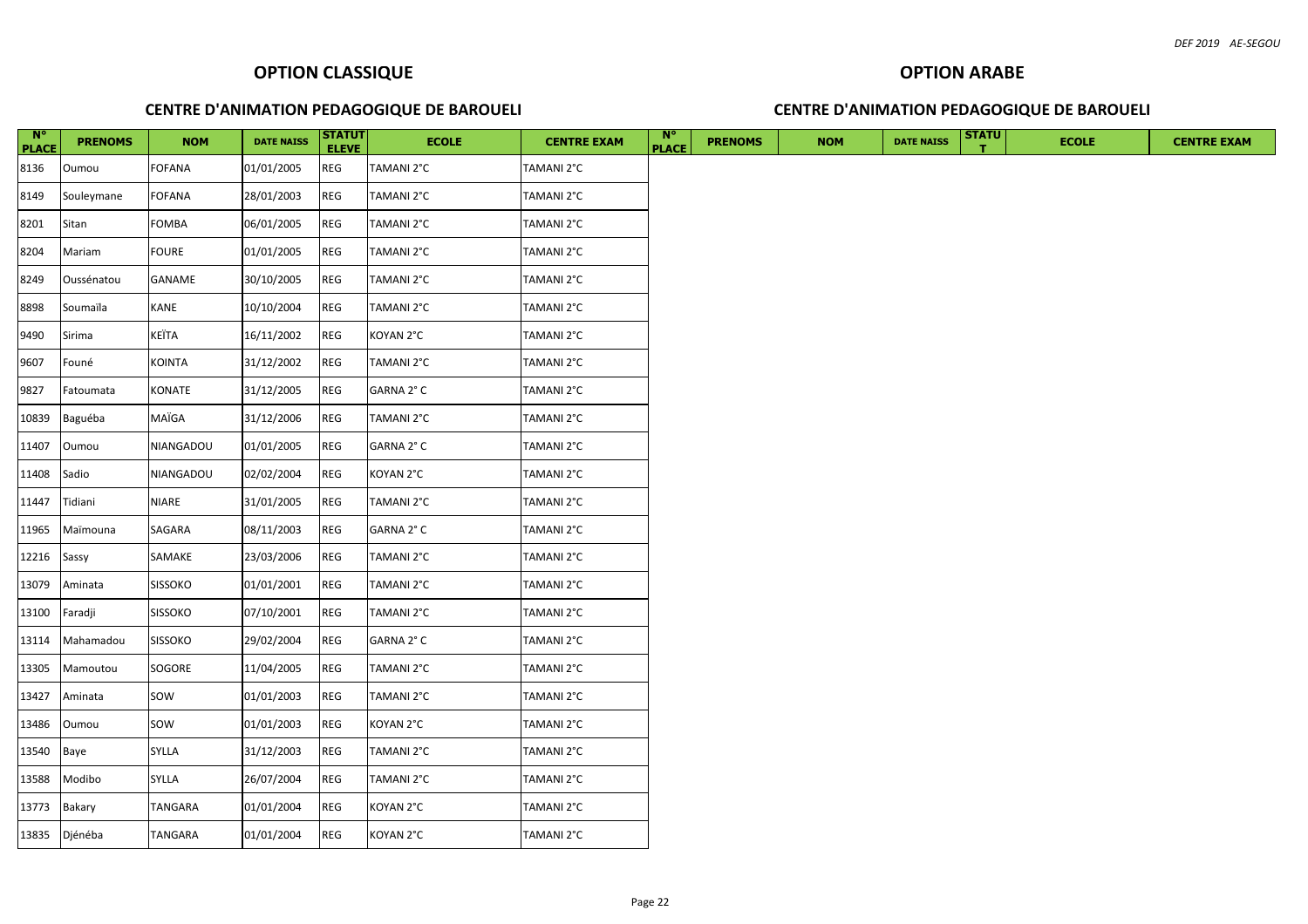| $N^{\circ}$<br><b>PLACE</b> | <b>PRENOMS</b> | <b>NOM</b>      | <b>DATE NAISS</b> | <b>STATUT</b><br><b>ELEVE</b> | <b>ECOLE</b>  | <b>CENTRE EXAM</b> | $N^{\circ}$<br><b>PLACE</b> | <b>PRENOMS</b> | <b>NOM</b> | <b>DATE NAISS</b> | <b>STATU</b> | <b>ECOLE</b> | <b>CENTRE EXAM</b> |
|-----------------------------|----------------|-----------------|-------------------|-------------------------------|---------------|--------------------|-----------------------------|----------------|------------|-------------------|--------------|--------------|--------------------|
| 14088                       | Sidiki         | TARATA          | 01/01/2004        | REG                           | TAMANI 2°C    | TAMANI 2°C         |                             |                |            |                   |              |              |                    |
| 14508                       | Kandji Néné    | <b>TOUNKARA</b> | 25/10/2003        | REG                           | TAMANI 2°C    | TAMANI 2°C         |                             |                |            |                   |              |              |                    |
| 14784                       | Aba            | TRAORE          | 29/09/2000        | <b>CL</b>                     | <b>CL</b>     | TAMANI 2°C         |                             |                |            |                   |              |              |                    |
| 14837                       | Aboubacar      | TRAORE          | 15/08/2004        | REG                           | TAMANI 2°C    | TAMANI 2°C         |                             |                |            |                   |              |              |                    |
| 15141                       | Bakary         | TRAORE          | 20/03/2003        | REG                           | GARNA 2°C     | TAMANI 2°C         |                             |                |            |                   |              |              |                    |
| 15958                       | Mariam         | TRAORE          | 24/11/2003        | REG                           | TAMANI 2°C    | TAMANI 2°C         |                             |                |            |                   |              |              |                    |
| 16136                       | Oumar          | TRAORE          | 13/02/2002        | REG                           | KOYAN 2°C     | TAMANI 2°C         |                             |                |            |                   |              |              |                    |
| 16356                       | Siratigui      | TRAORE          | 01/01/2004        | <b>REG</b>                    | GARNA 2° C    | TAMANI 2°C         |                             |                |            |                   |              |              |                    |
| 16692                       | Fatoumata      | YATTASSAYE      | 01/01/2001        | <b>REG</b>                    | GARNA 2° C    | TAMANI 2°C         |                             |                |            |                   |              |              |                    |
| 618                         | Bedi           | BASSOUM         | 30/03/2004        | <b>REG</b>                    | TESSERELA 2°C | TÉSSÉRÉLA 2°C      |                             |                |            |                   |              |              |                    |
| 1867                        | Arouna         | COULIBALY       | 11/07/2002        | CL                            | <b>CL</b>     | TÉSSÉRÉLA 2°C      |                             |                |            |                   |              |              |                    |
| 2412                        | Gaoussou       | COULIBALY       | 02/11/2003        | <b>REG</b>                    | TESSERELA 2°C | TÉSSÉRÉLA 2°C      |                             |                |            |                   |              |              |                    |
| 2757                        | Madou          | COULIBALY       | 01/01/2003        | REG                           | TESSERELA 2°C | TÉSSÉRÉLA 2°C      |                             |                |            |                   |              |              |                    |
| 3271                        | Rokia          | COULIBALY       | 31/12/2003        | <b>REG</b>                    | N'GASSOLA 2°C | TÉSSÉRÉLA 2°C      |                             |                |            |                   |              |              |                    |
| 6308                        | Karim          | <b>DIARRA</b>   | 22/04/2003        | REG                           | N'GASSOLA 2°C | TÉSSÉRÉLA 2°C      |                             |                |            |                   |              |              |                    |
| 6644                        | Oumar          | <b>DIARRA</b>   | 01/01/2004        | REG                           | TESSERELA 2°C | TÉSSÉRÉLA 2°C      |                             |                |            |                   |              |              |                    |
| 6645                        | Oumar          | <b>DIARRA</b>   | 25/05/2005        | <b>REG</b>                    | TESSERELA 2°C | TÉSSÉRÉLA 2°C      |                             |                |            |                   |              |              |                    |
| 8831                        | Diakaridia     | KANADJIKI       | 11/08/2003        | REG                           | N'GASSOLA 2°C | TÉSSÉRÉLA 2°C      |                             |                |            |                   |              |              |                    |
| 10269                       | Neh            | KONE            | 06/08/2005        | REG                           | TESSERELA 2°C | TÉSSÉRÉLA 2°C      |                             |                |            |                   |              |              |                    |
| 12220                       | Seydou         | SAMAKE          | 17/08/2004        | REG                           | TESSERELA 2°C | TÉSSÉRÉLA 2°C      |                             |                |            |                   |              |              |                    |
| 13950                       | Mama           | TANGARA         | 16/01/2003        | REG                           | TESSERELA 2°C | TÉSSÉRÉLA 2°C      |                             |                |            |                   |              |              |                    |
| 14394                       | Chaka          | <b>TOGOLA</b>   | 20/01/2001        | CL                            | <b>CL</b>     | TÉSSÉRÉLA 2°C      |                             |                |            |                   |              |              |                    |
| 14482                       | Kôh            | TOUNGARA        | 31/12/2002        | <b>REG</b>                    | N'GASSOLA 2°C | TÉSSÉRÉLA 2°C      |                             |                |            |                   |              |              |                    |
| 14490                       | Zalaïkatou     | TOUNGARA        | 01/01/2004        | REG                           | N'GASSOLA 2°C | TÉSSÉRÉLA 2°C      |                             |                |            |                   |              |              |                    |
| 14900 Aïssata               |                | TRAORE          | 01/01/2004        | <b>REG</b>                    | TESSERELA 2°C | TÉSSÉRÉLA 2°C      |                             |                |            |                   |              |              |                    |